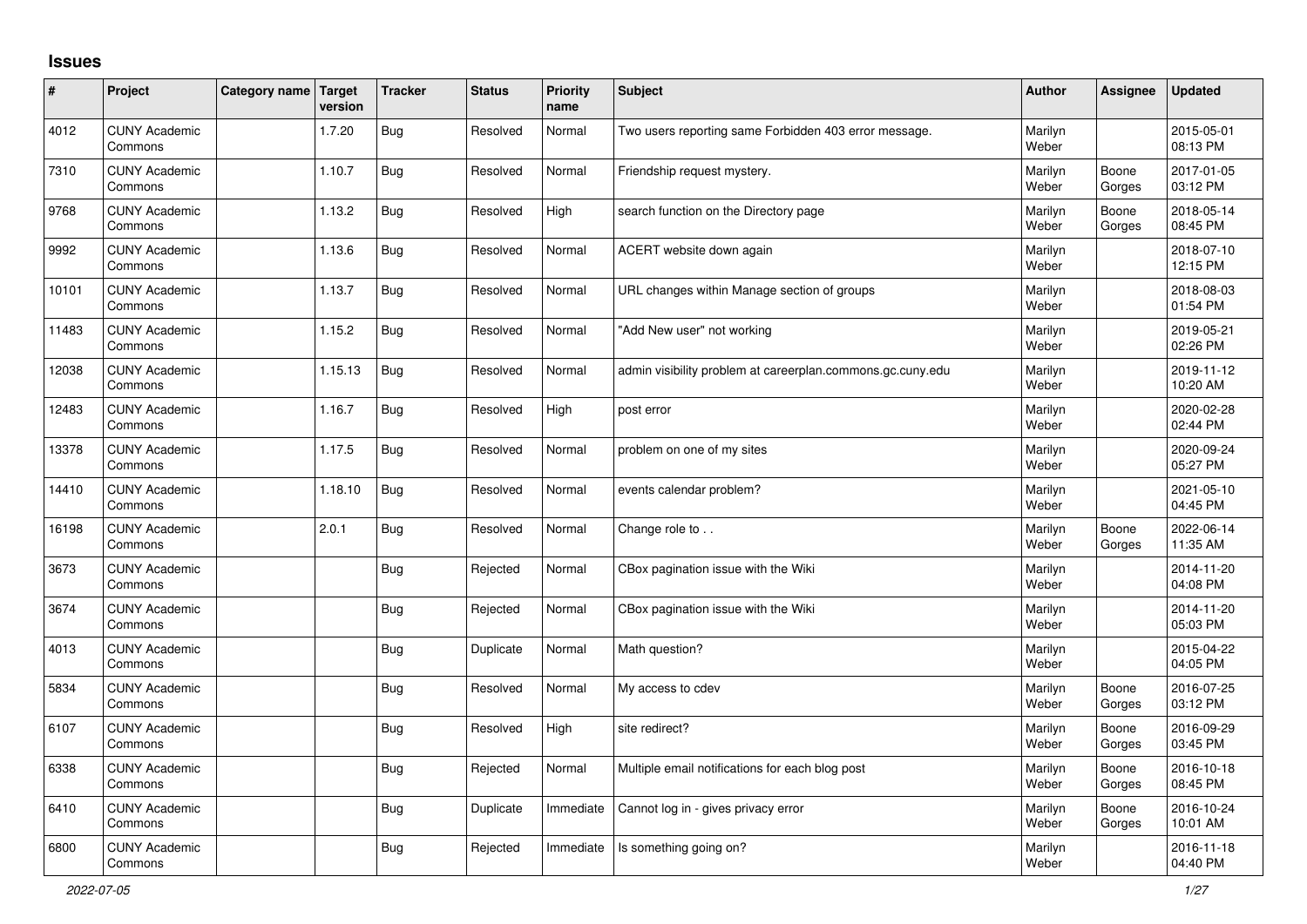| $\vert$ # | Project                         | Category name Target | version        | <b>Tracker</b> | <b>Status</b> | <b>Priority</b><br>name | <b>Subject</b>                                       | <b>Author</b>    | <b>Assignee</b>  | <b>Updated</b>         |
|-----------|---------------------------------|----------------------|----------------|----------------|---------------|-------------------------|------------------------------------------------------|------------------|------------------|------------------------|
| 7803      | <b>CUNY Academic</b><br>Commons |                      |                | <b>Bug</b>     | Resolved      | Normal                  | user email change                                    | Marilyn<br>Weber |                  | 2017-03-16<br>11:58 AM |
| 9276      | <b>CUNY Academic</b><br>Commons |                      |                | <b>Bug</b>     | Resolved      | High                    | problem adding a member to a group - wrong username? | Marilyn<br>Weber |                  | 2018-02-25<br>12:47 PM |
| 9470      | <b>CUNY Academic</b><br>Commons |                      |                | Bug            | Resolved      | Normal                  | Users not appearing via "Add New"                    | Marilyn<br>Weber |                  | 2018-03-22<br>07:44 PM |
| 10260     | <b>CUNY Academic</b><br>Commons |                      |                | <b>Bug</b>     | Rejected      | Normal                  | bad activation email                                 | Marilyn<br>Weber |                  | 2018-08-30<br>01:25 PM |
| 10562     | <b>CUNY Academic</b><br>Commons |                      |                | Bug            | Rejected      | Normal                  | Commons is down                                      | Marilyn<br>Weber |                  | 2018-10-23<br>10:49 AM |
| 13656     | <b>CUNY Academic</b><br>Commons |                      |                | Bug            | Resolved      | High                    | site down                                            | Marilyn<br>Weber |                  | 2020-12-11<br>12:50 PM |
| 14008     | <b>CUNY Academic</b><br>Commons |                      |                | Bug            | Resolved      | High                    | invisible user                                       | Marilyn<br>Weber |                  | 2021-02-18<br>05:53 PM |
| 15279     | <b>CUNY Academic</b><br>Commons |                      |                | <b>Bug</b>     | Rejected      | Normal                  | big delay - cloning the history site                 | Marilyn<br>Weber |                  | 2022-02-09<br>01:49 PM |
| 5059      | <b>CUNY Academic</b><br>Commons |                      | Not<br>tracked | <b>Bug</b>     | Resolved      | Normal                  | Instagram embed?                                     | Marilyn<br>Weber |                  | 2016-01-26<br>12:05 AM |
| 5319      | <b>CUNY Academic</b><br>Commons |                      | Not<br>tracked | Bug            | Resolved      | Normal                  | <b>Broken URL</b>                                    | Marilyn<br>Weber | Marilyn<br>Weber | 2017-11-15<br>05:46 PM |
| 5435      | <b>CUNY Academic</b><br>Commons |                      | Not<br>tracked | Bug            | Resolved      | Urgent                  | Can't see the dashboard                              | Marilyn<br>Weber |                  | 2016-04-12<br>11:33 AM |
| 5436      | <b>CUNY Academic</b><br>Commons |                      | Not<br>tracked | Bug            | Resolved      | Normal                  | Trying to change email settings for                  | Marilyn<br>Weber | Boone<br>Gorges  | 2016-04-21<br>10:12 PM |
| 7767      | <b>CUNY Academic</b><br>Commons |                      | Not<br>tracked | Bug            | Resolved      | Normal                  | Site loading problems                                | Marilyn<br>Weber |                  | 2017-03-21<br>09:57 PM |
| 8259      | <b>CUNY Academic</b><br>Commons |                      | Not<br>tracked | Bug            | Resolved      | Normal                  | missing dashboard                                    | Marilyn<br>Weber |                  | 2017-11-15<br>01:28 PM |
| 8937      | <b>CUNY Academic</b><br>Commons |                      | Not<br>tracked | Bug            | Resolved      | Normal                  | videos gone                                          | Marilyn<br>Weber |                  | 2017-12-01<br>11:27 AM |
| 9062      | <b>CUNY Academic</b><br>Commons |                      | Not<br>tracked | <b>Bug</b>     | Resolved      | Normal                  | re-add me as admin of https://commons.gc.cuny.edu/   | Marilyn<br>Weber |                  | 2018-01-08<br>12:03 PM |
| 9919      | <b>CUNY Academic</b><br>Commons |                      | Not<br>tracked | Bug            | Resolved      | Normal                  | admin of https://sphcurriculum.commons.gc.cuny.edu   | Marilyn<br>Weber |                  | 2018-06-12<br>09:37 PM |
| 10035     | <b>CUNY Academic</b><br>Commons |                      | Not<br>tracked | Bug            | Resolved      | Normal                  | Reconnecting user to site                            | Marilyn<br>Weber |                  | 2018-07-23<br>11:55 AM |
| 10537     | <b>CUNY Academic</b><br>Commons |                      | Not<br>tracked | Bug            | Resolved      | Normal                  | jpegs not showing                                    | Marilyn<br>Weber |                  | 2018-10-23<br>10:51 AM |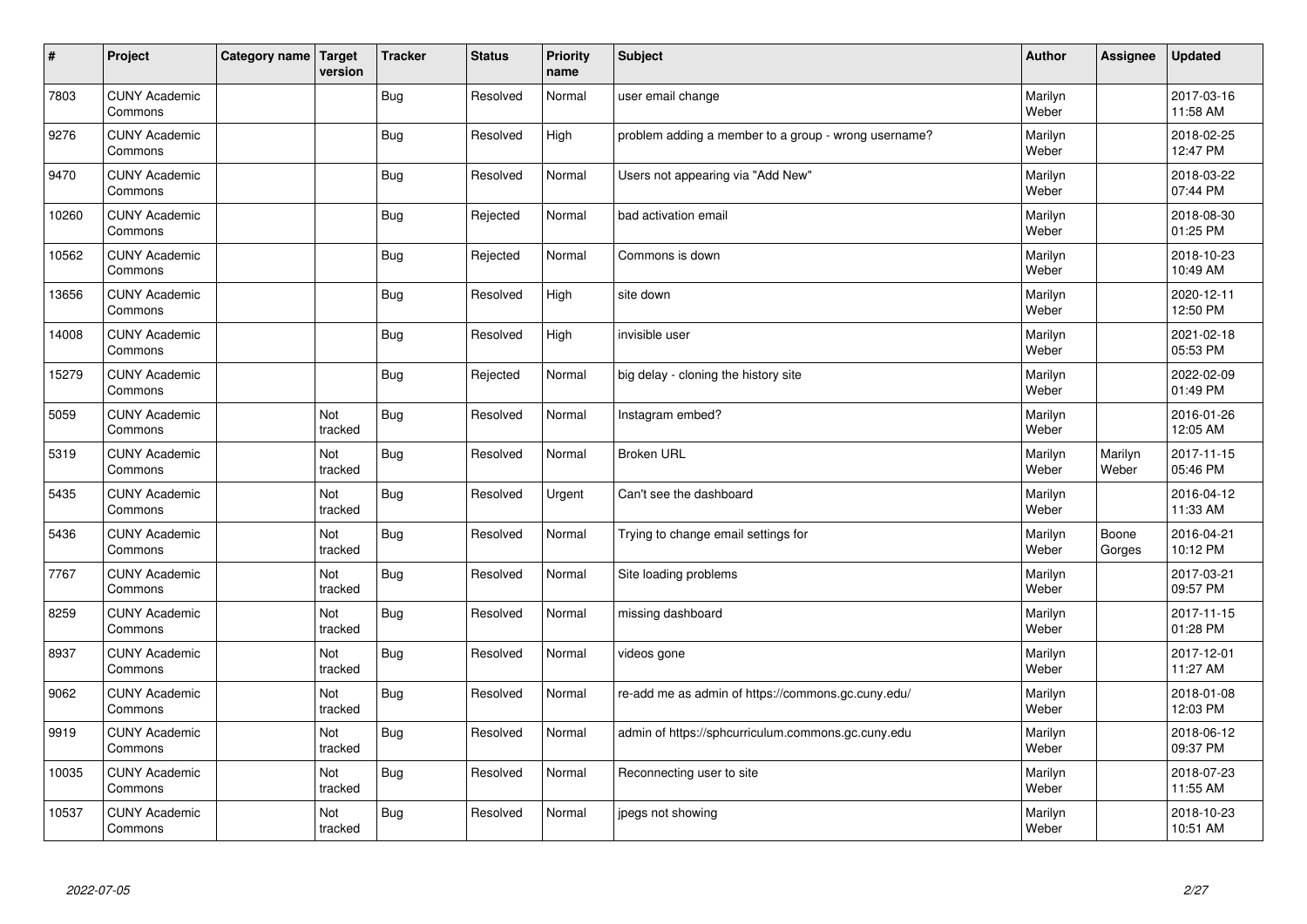| #     | Project                         | Category name   Target           | version           | <b>Tracker</b> | <b>Status</b>        | <b>Priority</b><br>name | <b>Subject</b>                                        | <b>Author</b>    | <b>Assignee</b>       | <b>Updated</b>         |
|-------|---------------------------------|----------------------------------|-------------------|----------------|----------------------|-------------------------|-------------------------------------------------------|------------------|-----------------------|------------------------|
| 12584 | <b>CUNY Academic</b><br>Commons |                                  | Not<br>tracked    | <b>Bug</b>     | Resolved             | Urgent                  | No way to register                                    | Marilyn<br>Weber |                       | 2020-03-27<br>02:38 PM |
| 13013 | <b>CUNY Academic</b><br>Commons |                                  | Not<br>tracked    | Bug            | Resolved             | Normal                  | an invite to Group Admins from Brian Foote?!          | Marilyn<br>Weber |                       | 2020-07-07<br>02:36 PM |
| 13633 | <b>CUNY Academic</b><br>Commons |                                  | Not<br>tracked    | Bug            | Resolved             | High                    | PublicsLab site down                                  | Marilyn<br>Weber |                       | 2020-11-30<br>02:01 PM |
| 13715 | <b>CUNY Academic</b><br>Commons |                                  | Not<br>tracked    | Bug            | Resolved             | High                    | https://ulysses.commons.gc.cuny.edu down              | Marilyn<br>Weber |                       | 2020-12-22<br>03:02 PM |
| 4834  | <b>CUNY Academic</b><br>Commons | <b>Blogs</b><br>(BuddyPress)     |                   | Bug            | Resolved             | Normal                  | Admin invite problem                                  | Marilyn<br>Weber | Boone<br>Gorges       | 2015-11-13<br>12:25 PM |
| 2994  | <b>CUNY Academic</b><br>Commons | <b>BuddyPress</b><br>(misc)      | 1.5.16            | Bug            | Resolved             | High                    | "My forums" link gives "page not found" error         | Marilyn<br>Weber | Boone<br>Gorges       | 2014-01-29<br>03:44 PM |
| 3417  | <b>CUNY Academic</b><br>Commons | <b>BuddyPress</b><br>(misc)      | Not<br>tracked    | Bug            | Rejected             | High                    | copying two commons groups                            | Marilyn<br>Weber | Marilyn<br>Weber      | 2014-11-05<br>09:56 AM |
| 4734  | <b>CUNY Academic</b><br>Commons | <b>BuddyPress</b><br><b>Docs</b> | 1.8.13            | <b>Bug</b>     | Resolved             | High                    | Problems with "Create New Doc"                        | Marilyn<br>Weber | Boone<br>Gorges       | 2015-10-09<br>07:53 AM |
| 4496  | <b>CUNY Academic</b><br>Commons | cuny.is                          | 1.8.9             | Bug            | Resolved             | Normal                  | Quick links broken?                                   | Marilyn<br>Weber | Boone<br>Gorges       | 2015-08-28<br>10:39 AM |
| 8878  | <b>CUNY Academic</b><br>Commons | cuny.is                          | Not<br>tracked    | <b>Bug</b>     | Resolved             | Urgent                  | cuny.is site link won't work                          | Marilyn<br>Weber | Boone<br>Gorges       | 2017-11-01<br>03:06 PM |
| 3138  | <b>CUNY Academic</b><br>Commons | Documentation                    | Not<br>tracked    | Bug            | Resolved             | Normal                  | Codex documentation                                   | Marilyn<br>Weber | scott voth            | 2016-03-04<br>08:49 AM |
| 10176 | <b>CUNY Academic</b><br>Commons | Documentation                    | Not<br>tracked    | Bug            | Resolved             | Normal                  | domain mapping requests                               | Marilyn<br>Weber | scott voth            | 2018-08-29<br>05:30 PM |
| 9828  | <b>CUNY Academic</b><br>Commons | Domain<br>Mapping                | 1.13.3            | Bug            | Resolved             | High                    | redirecting problem                                   | Marilyn<br>Weber | Raymond<br>Hoh        | 2018-05-24<br>02:39 PM |
| 7995  | <b>CUNY Academic</b><br>Commons | Domain<br>Mapping                | Not<br>tracked    | Bug            | Resolved             | Urgent                  | http://on.socialpaper.gc.cuny.edu down?               | Marilyn<br>Weber |                       | 2017-04-21<br>11:07 AM |
| 13768 | <b>CUNY Academic</b><br>Commons | Domain<br>Mapping                | Not<br>tracked    | Bug            | Resolved             | Normal                  | patricksweeney.commons.gc.cuny.edu down               | Marilyn<br>Weber | Raymond<br>Hoh        | 2021-01-12<br>10:47 AM |
| 5448  | <b>CUNY Academic</b><br>Commons | Email<br><b>Notifications</b>    | 1.10.2            | Bug            | Rejected             | Normal                  | garbled CAC activity digests                          | Marilyn<br>Weber | Raymond<br><b>Hoh</b> | 2016-11-20<br>02:38 AM |
| 7376  | <b>CUNY Academic</b><br>Commons | Email<br><b>Notifications</b>    |                   | Bug            | Rejected             | Normal                  | automatic forwarding of blog posts not working        | Marilyn<br>Weber | Boone<br>Gorges       | 2017-05-01<br>10:36 PM |
| 11971 | <b>CUNY Academic</b><br>Commons | Email<br><b>Notifications</b>    | Future<br>release | Bug            | Reporter<br>Feedback | Low                     | Pictures obscured in emailed post notifications       | Marilyn<br>Weber | Raymond<br>Hoh        | 2019-11-21<br>01:14 PM |
| 4962  | <b>CUNY Academic</b><br>Commons | Events                           | 1.8.18            | Bug            | Resolved             | High                    | Problems with text entry field in the Events Calendar | Marilyn<br>Weber | Raymond<br>Hoh        | 2015-12-01<br>06:57 PM |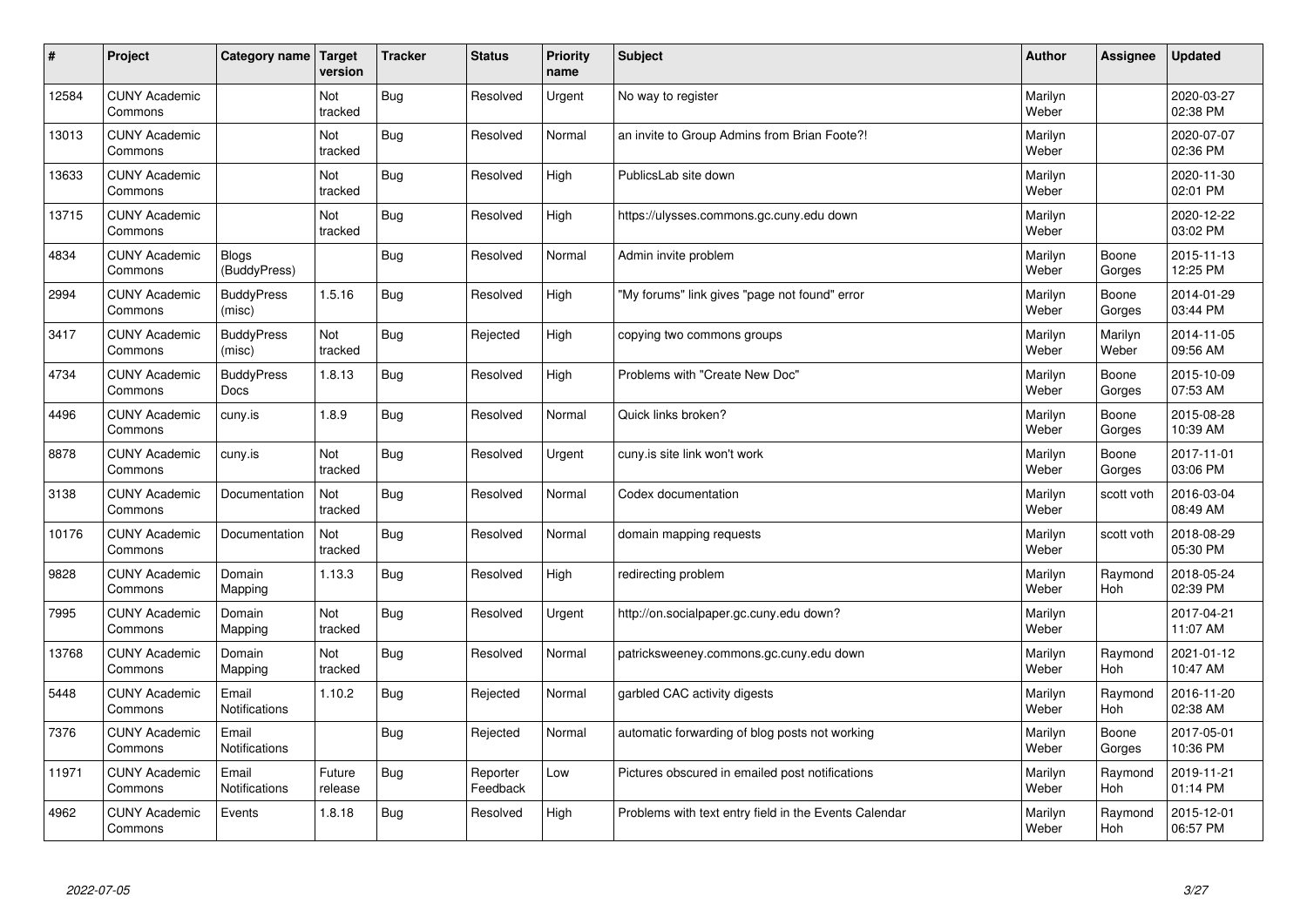| $\sharp$ | Project                         | Category name   Target | version           | <b>Tracker</b> | <b>Status</b>        | <b>Priority</b><br>name | <b>Subject</b>                                          | <b>Author</b>    | Assignee              | <b>Updated</b>         |
|----------|---------------------------------|------------------------|-------------------|----------------|----------------------|-------------------------|---------------------------------------------------------|------------------|-----------------------|------------------------|
| 9154     | <b>CUNY Academic</b><br>Commons | Events                 | 1.12.8            | Bug            | Resolved             | Normal                  | problem with group calendar                             | Marilyn<br>Weber | Raymond<br><b>Hoh</b> | 2018-02-13<br>10:49 AM |
| 8638     | <b>CUNY Academic</b><br>Commons | Group Blogs            | 1.11.11           | Bug            | Resolved             | Normal                  | members not syncing from group to site                  | Marilyn<br>Weber |                       | 2017-09-01<br>03:50 PM |
| 8661     | <b>CUNY Academic</b><br>Commons | Group Blogs            | Not<br>tracked    | Bug            | Resolved             | Normal                  | new group, old site, can't link?                        | Marilyn<br>Weber |                       | 2017-11-15<br>01:26 PM |
| 11088    | <b>CUNY Academic</b><br>Commons | Group Blogs            | Not<br>tracked    | Bug            | Resolved             | Normal                  | no notification for comments                            | Marilyn<br>Weber |                       | 2019-02-15<br>03:30 PM |
| 6626     | <b>CUNY Academic</b><br>Commons | <b>Group Files</b>     | 1.10.1            | Bug            | Resolved             | Normal                  | Files from non-member showing up in private group       | Marilyn<br>Weber | Boone<br>Gorges       | 2016-11-07<br>03:54 PM |
| 8917     | <b>CUNY Academic</b><br>Commons | Group Files            | 1.12.3            | Bug            | Resolved             | High                    | Files not downloading from Groups properly              | Marilyn<br>Weber | Boone<br>Gorges       | 2017-11-29<br>10:04 PM |
| 11567    | <b>CUNY Academic</b><br>Commons | Group Files            | 1.15.4            | <b>Bug</b>     | Resolved             | Normal                  | Group files pagination doesn't work properly in folders | Marilyn<br>Weber | Boone<br>Gorges       | 2019-06-25<br>04:22 PM |
| 5684     | <b>CUNY Academic</b><br>Commons | Group Files            | Not<br>tracked    | Bug            | Resolved             | Normal                  | Making Group files appear as Blog entries               | Marilyn<br>Weber | Boone<br>Gorges       | 2017-11-20<br>03:28 PM |
| 4657     | <b>CUNY Academic</b><br>Commons | Group Forums           | 1.8.18            | Bug            | Resolved             | High                    | Submit button disappears in new post mode in forum      | Marilyn<br>Weber | Raymond<br><b>Hoh</b> | 2015-12-01<br>11:15 PM |
| 9282     | <b>CUNY Academic</b><br>Commons | Group Forums           | 1.12.9            | Bug            | Resolved             | Normal                  | 'Forum ID is missing" error?                            | Marilyn<br>Weber |                       | 2018-02-27<br>10:32 AM |
| 10361    | <b>CUNY Academic</b><br>Commons | Group Forums           | 1.13.10           | Bug            | Resolved             | Normal                  | forum post pending oddity                               | Marilyn<br>Weber |                       | 2018-09-25<br>10:45 AM |
| 12487    | <b>CUNY Academic</b><br>Commons | Group Forums           | 1.16.7            | Bug            | Resolved             | Normal                  | group posting problems?                                 | Marilyn<br>Weber | Raymond<br>Hoh        | 2020-03-10<br>11:40 AM |
| 13341    | <b>CUNY Academic</b><br>Commons | Group Forums           | 1.17.4            | Bug            | Resolved             | Normal                  | Forum reply problems                                    | Marilyn<br>Weber | Raymond<br>Hoh        | 2020-09-22<br>12:08 PM |
| 13827    | <b>CUNY Academic</b><br>Commons | Group Forums           | 1.18.3            | Bug            | Resolved             | Normal                  | more forum post problems                                | Marilyn<br>Weber | Raymond<br><b>Hoh</b> | 2021-01-22<br>08:19 PM |
| 6893     | <b>CUNY Academic</b><br>Commons | Group Forums           |                   | Bug            | Resolved             | Normal                  | Forum for CUNY Academic Commons Team is gone            | Marilyn<br>Weber | Boone<br>Gorges       | 2016-12-01<br>08:08 AM |
| 9835     | <b>CUNY Academic</b><br>Commons | Group Forums           | Future<br>release | Bug            | Assigned             | Normal                  | add a "like" function?                                  | Marilyn<br>Weber | Erik<br>Trainer       | 2018-06-05<br>01:49 PM |
| 13328    | <b>CUNY Academic</b><br>Commons | Group Forums           | Not<br>tracked    | Bug            | Reporter<br>Feedback | Normal                  | cross-posting in two related groups                     | Marilyn<br>Weber | Raymond<br><b>Hoh</b> | 2020-09-15<br>10:39 PM |
| 3533     | <b>CUNY Academic</b><br>Commons | Group<br>Invitations   | 1.7.8             | <b>Bug</b>     | Resolved             | Low                     | Trying to invite member to a new group                  | Marilyn<br>Weber | Boone<br>Gorges       | 2015-04-01<br>09:13 PM |
| 12006    | <b>CUNY Academic</b><br>Commons | Group<br>Invitations   | 1.15.13           | Bug            | Resolved             | Immediate               | Invite system is broken.                                | Marilyn<br>Weber | Boone<br>Gorges       | 2019-10-23<br>10:16 AM |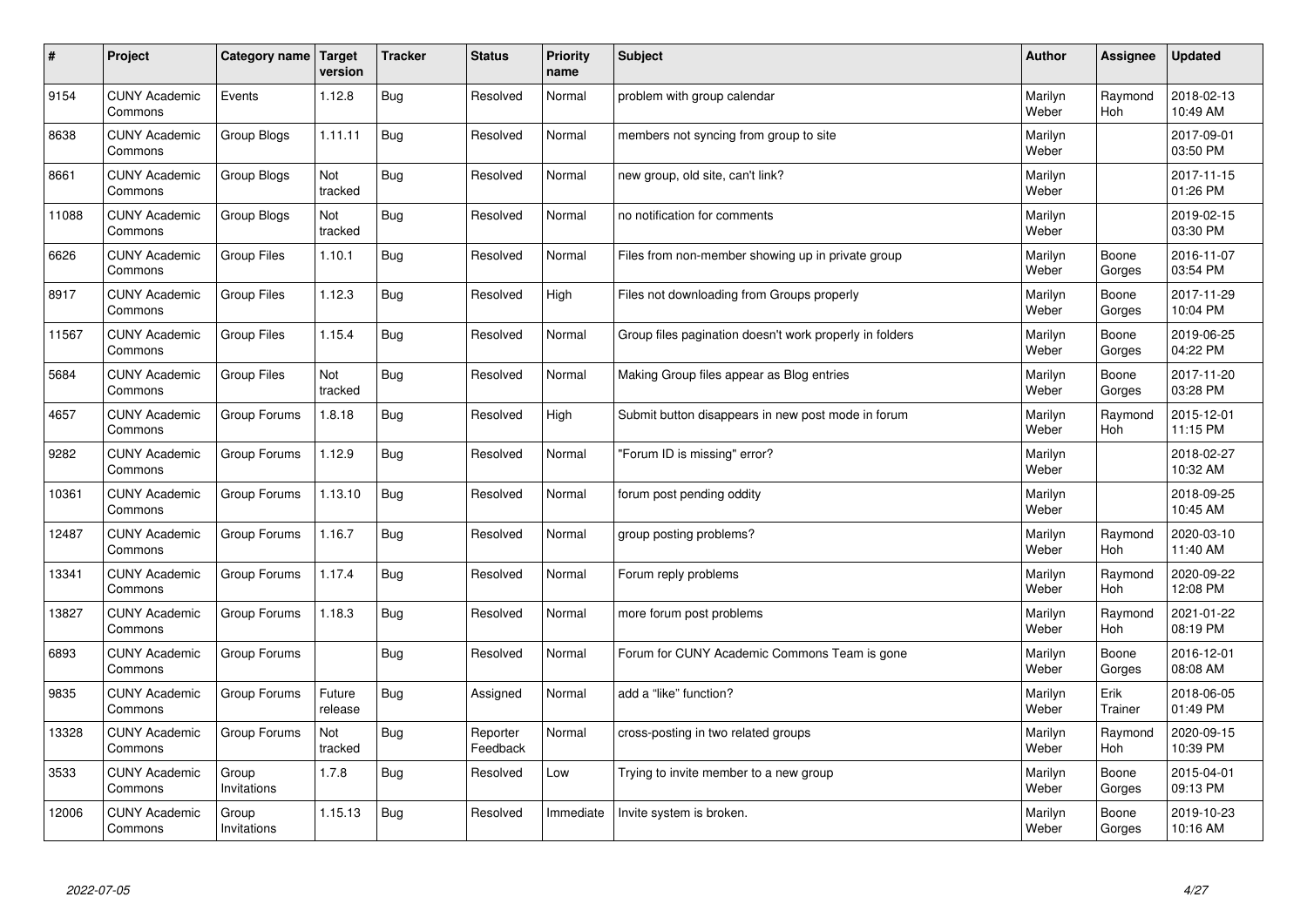| #     | Project                         | Category name   Target | version        | <b>Tracker</b> | <b>Status</b> | <b>Priority</b><br>name | <b>Subject</b>                                                              | <b>Author</b>    | Assignee              | <b>Updated</b>         |
|-------|---------------------------------|------------------------|----------------|----------------|---------------|-------------------------|-----------------------------------------------------------------------------|------------------|-----------------------|------------------------|
| 6091  | <b>CUNY Academic</b><br>Commons | Group<br>Invitations   | Not<br>tracked | Bug            | Resolved      | Normal                  | User cannot re-join a group                                                 | Marilyn<br>Weber | Boone<br>Gorges       | 2016-09-28<br>01:47 PM |
| 13227 | <b>CUNY Academic</b><br>Commons | Group Library          | 1.17.2         | Bug            | Resolved      | High                    | folder not appearing in library                                             | Marilyn<br>Weber |                       | 2020-08-21<br>04:22 PM |
| 13675 | <b>CUNY Academic</b><br>Commons | Group Library          | 1.18.1         | Bug            | Resolved      | High                    | broken Library                                                              | Marilyn<br>Weber |                       | 2020-12-09<br>05:02 PM |
| 14304 | <b>CUNY Academic</b><br>Commons | Group Library          | 1.18.8         | Bug            | Resolved      | Normal                  | Library items change folders when adding subsequent items in new<br>folders | Marilyn<br>Weber | Boone<br>Gorges       | 2021-04-13<br>11:21 AM |
| 3197  | <b>CUNY Academic</b><br>Commons | Groups (misc)          | 1.6.4          | Bug            | Resolved      | Normal                  | trying to set up a hidden group blog with no RSS feed                       | Marilyn<br>Weber | Boone<br>Gorges       | 2014-05-21<br>09:39 PM |
| 10772 | <b>CUNY Academic</b><br>Commons | Groups (misc)          | 1.14.2         | Bug            | Resolved      | Normal                  | can't create groups                                                         | Marilyn<br>Weber |                       | 2018-12-04<br>10:42 AM |
| 6313  | <b>CUNY Academic</b><br>Commons | Groups (misc)          |                | Bug            | Duplicate     | Normal                  | group member no longer in group, can't rejoin.                              | Marilyn<br>Weber |                       | 2016-10-14<br>09:27 PM |
| 6575  | <b>CUNY Academic</b><br>Commons | Groups (misc)          |                | Bug            | Rejected      | Normal                  | No papers link for the group "social paper"                                 | Marilyn<br>Weber |                       | 2016-11-02<br>10:39 PM |
| 3620  | <b>CUNY Academic</b><br>Commons | Groups (misc)          | Not<br>tracked | Bug            | Resolved      | Normal                  | admins of The Group for Group Admins                                        | Marilyn<br>Weber |                       | 2014-11-03<br>08:38 AM |
| 6286  | <b>CUNY Academic</b><br>Commons | Groups (misc)          | Not<br>tracked | Bug            | Resolved      | Immediate               | Groups pages not displaying at all!                                         | Marilyn<br>Weber | Boone<br>Gorges       | 2017-11-15<br>10:57 AM |
| 8200  | <b>CUNY Academic</b><br>Commons | Groups (misc)          | Not<br>tracked | Bug            | Resolved      | Normal                  | Announcements has disappeared                                               | Marilyn<br>Weber | Boone<br>Gorges       | 2017-05-26<br>04:04 PM |
| 9130  | <b>CUNY Academic</b><br>Commons | Homepage<br>Slides     | Not<br>tracked | <b>Bug</b>     | Resolved      | Normal                  | too many redirects                                                          | Marilyn<br>Weber |                       | 2018-01-29<br>10:27 AM |
| 11964 | <b>CUNY Academic</b><br>Commons | Layout                 | 1.15.12        | Bug            | Resolved      | Normal                  | https://commons.gc.cuny.edu/create/ not displaying correctly in Edge        | Marilyn<br>Weber | Raymond<br>Hoh        | 2019-10-22<br>11:54 AM |
| 15252 | <b>CUNY Academic</b><br>Commons | Layout                 | Not<br>tracked | Bug            | Resolved      | Normal                  | visual glitch with the Segal Center webpage                                 | Marilyn<br>Weber | Raymond<br><b>Hoh</b> | 2022-02-03<br>04:56 PM |
| 6039  | <b>CUNY Academic</b><br>Commons | Membership             | 1.9.28         | Bug            | Resolved      | High                    | User cannot change her email                                                | Marilyn<br>Weber |                       | 2016-09-19<br>03:03 PM |
| 5968  | <b>CUNY Academic</b><br>Commons | Membership             | Not<br>tracked | Bug            | Resolved      | Normal                  | Deleting account without knowing password                                   | Marilyn<br>Weber | <b>Matt Gold</b>      | 2017-11-15<br>06:19 PM |
| 7223  | <b>CUNY Academic</b><br>Commons | Membership             | Not<br>tracked | Bug            | Resolved      | Normal                  | User with two profiles would like to merge them                             | Marilyn<br>Weber | Boone<br>Gorges       | 2017-01-10<br>02:07 PM |
| 7337  | <b>CUNY Academic</b><br>Commons | Membership             | Not<br>tracked | Bug            | Resolved      | Normal                  | User with new email                                                         | Marilyn<br>Weber |                       | 2017-01-06<br>11:05 AM |
| 7349  | <b>CUNY Academic</b><br>Commons | Membership             | Not<br>tracked | Bug            | Resolved      | Normal                  | LACUNY Institute website                                                    | Marilyn<br>Weber | Boone<br>Gorges       | 2017-01-11<br>04:26 PM |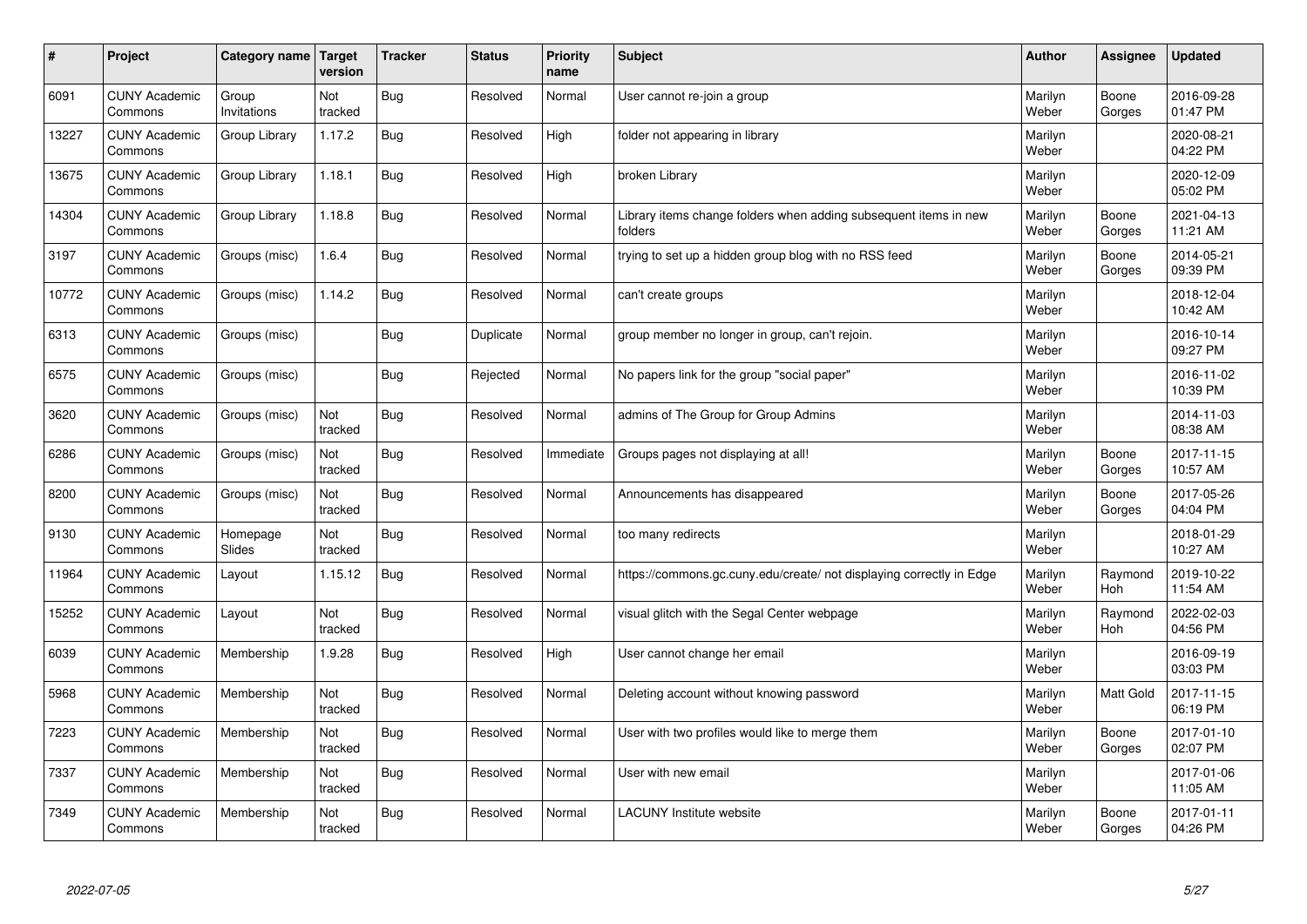| $\pmb{\#}$ | Project                         | Category name           | Target<br>version | <b>Tracker</b> | <b>Status</b> | <b>Priority</b><br>name | <b>Subject</b>                                                    | <b>Author</b>    | Assignee              | <b>Updated</b>         |
|------------|---------------------------------|-------------------------|-------------------|----------------|---------------|-------------------------|-------------------------------------------------------------------|------------------|-----------------------|------------------------|
| 11865      | <b>CUNY Academic</b><br>Commons | Onboarding              | 1.15.10           | <b>Bug</b>     | Resolved      | Normal                  | Site name not appearing in "Membership" lists of Invitation modal | Marilyn<br>Weber | Boone<br>Gorges       | 2019-09-24<br>11:09 AM |
| 14448      | <b>CUNY Academic</b><br>Commons | Password<br>Reset       | Not<br>tracked    | <b>Bug</b>     | Rejected      | Normal                  | password reset weirdness                                          | Marilyn<br>Weber | Raymond<br><b>Hoh</b> | 2021-05-12<br>01:34 PM |
| 4831       | <b>CUNY Academic</b><br>Commons | <b>Public Portfolio</b> | 1.9.4             | Bug            | Resolved      | Normal                  | User cannot update profile                                        | Marilyn<br>Weber | Boone<br>Gorges       | 2016-01-11<br>10:46 PM |
| 5176       | <b>CUNY Academic</b><br>Commons | Public Portfolio        | 1.9.6             | <b>Bug</b>     | Resolved      | Normal                  | Widgets in Profile not saving                                     | Marilyn<br>Weber | Boone<br>Gorges       | 2016-02-01<br>11:07 AM |
| 5667       | <b>CUNY Academic</b><br>Commons | <b>Public Portfolio</b> | 1.9.18            | <b>Bug</b>     | Resolved      | Normal                  | publication section on my public portfolio won't update           | Marilyn<br>Weber | Boone<br>Gorges       | 2016-06-12<br>10:19 AM |
| 6101       | <b>CUNY Academic</b><br>Commons | Public Portfolio        |                   | <b>Bug</b>     | Resolved      | High                    | Profile update problems                                           | Marilyn<br>Weber | Boone<br>Gorges       | 2016-12-01<br>03:50 PM |
| 8098       | <b>CUNY Academic</b><br>Commons | <b>Public Portfolio</b> | Not<br>tracked    | <b>Bug</b>     | Abandoned     | Normal                  | Widget in profile not working                                     | Marilyn<br>Weber |                       | 2017-11-15<br>01:28 PM |
| 3593       | <b>CUNY Academic</b><br>Commons | Registration            | 1.7.2             | <b>Bug</b>     | Resolved      | High                    | registration problems                                             | Marilyn<br>Weber | Boone<br>Gorges       | 2014-11-01<br>02:57 PM |
| 5969       | <b>CUNY Academic</b><br>Commons | Registration            | 1.9.27            | Bug            | Resolved      | Normal                  | Queens students unable to join                                    | Marilyn<br>Weber | Boone<br>Gorges       | 2016-09-04<br>09:41 PM |
| 14526      | <b>CUNY Academic</b><br>Commons | Registration            | 1.18.12           | Bug            | Resolved      | High                    | registration interface won't show a space to enter nonCUNY code   | Marilyn<br>Weber |                       | 2021-06-03<br>04:02 PM |
| 4577       | <b>CUNY Academic</b><br>Commons | Registration            | Not<br>tracked    | Bug            | Resolved      | Normal                  | New users are not getting their email verification                | Marilyn<br>Weber | Boone<br>Gorges       | 2016-01-26<br>03:30 PM |
| 4649       | <b>CUNY Academic</b><br>Commons | Registration            | Not<br>tracked    | <b>Bug</b>     | Resolved      | Urgent                  | Submit button has disappeared                                     | Marilyn<br>Weber | Boone<br>Gorges       | 2015-09-22<br>11:47 AM |
| 7226       | <b>CUNY Academic</b><br>Commons | Registration            | Not<br>tracked    | <b>Bug</b>     | Abandoned     | Normal                  | Community college student cannot register?                        | Marilyn<br>Weber |                       | 2017-11-15<br>01:55 PM |
| 7684       | <b>CUNY Academic</b><br>Commons | Reply By Email          | 1.10.12           | Bug            | Resolved      | High                    | trying to post too often error                                    | Marilyn<br>Weber | Raymond<br><b>Hoh</b> | 2017-02-28<br>12:43 PM |
| 6025       | <b>CUNY Academic</b><br>Commons | Search                  | Not<br>tracked    | Bug            | Resolved      | Normal                  | Search function not working                                       | Marilyn<br>Weber | Boone<br>Gorges       | 2016-10-12<br>09:41 AM |
| 3530       | <b>CUNY Academic</b><br>Commons | Server                  | Not<br>tracked    | Bug            | Resolved      | High                    | Commons running very slowly/ "connection lost"                    | Marilyn<br>Weber | Matt Gold             | 2014-10-08<br>09:34 AM |
| 5872       | <b>CUNY Academic</b><br>Commons | Server                  | Not<br>tracked    | <b>Bug</b>     | Resolved      | Immediate               | Whole Commons is down                                             | Marilyn<br>Weber | Boone<br>Gorges       | 2016-08-12<br>12:04 AM |
| 6106       | <b>CUNY Academic</b><br>Commons | Server                  | Not<br>tracked    | <b>Bug</b>     | Resolved      | Normal                  | 504 error                                                         | Marilyn<br>Weber |                       | 2017-11-15<br>01:55 PM |
| 5184       | <b>CUNY Academic</b><br>Commons | Social Paper            |                   | Bug            | Rejected      | Normal                  | Problem linking SP to a group                                     | Marilyn<br>Weber | Boone<br>Gorges       | 2016-02-21<br>12:27 PM |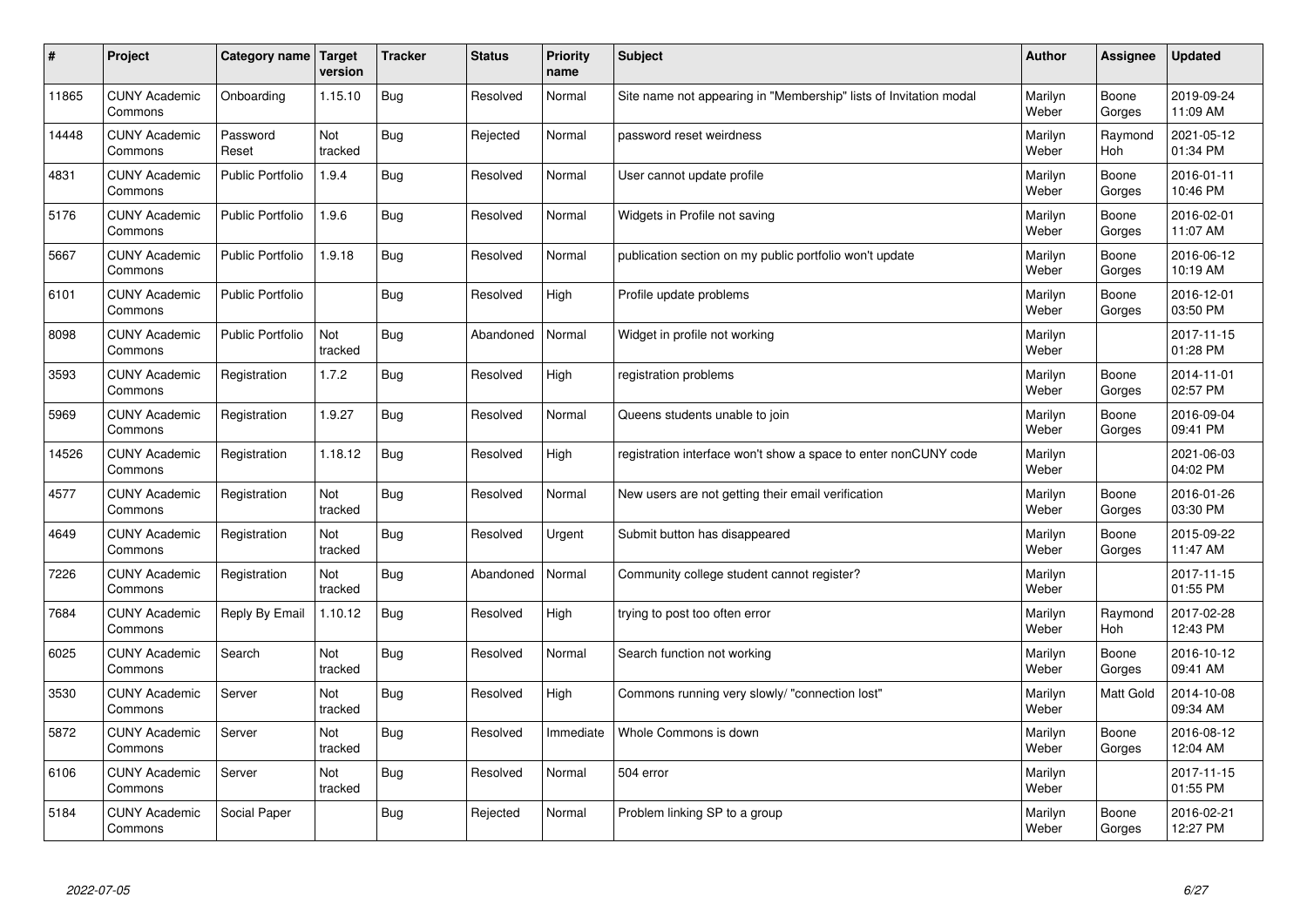| $\sharp$ | Project                         | Category name                     | Target<br>version | <b>Tracker</b> | <b>Status</b> | <b>Priority</b><br>name | <b>Subject</b>                                                              | <b>Author</b>    | Assignee              | <b>Updated</b>         |
|----------|---------------------------------|-----------------------------------|-------------------|----------------|---------------|-------------------------|-----------------------------------------------------------------------------|------------------|-----------------------|------------------------|
| 5282     | <b>CUNY Academic</b><br>Commons | Social Paper                      | Future<br>release | Bug            | <b>New</b>    | Normal                  | Replying via email directs to paper but not individual comment.             | Marilyn<br>Weber | Raymond<br><b>Hoh</b> | 2016-03-02<br>01:48 PM |
| 5177     | <b>CUNY Academic</b><br>Commons | Toolbar                           | 1.9.6             | Bug            | Resolved      | Normal                  | No "My Papers" tab                                                          | Marilyn<br>Weber | Raymond<br><b>Hoh</b> | 2016-01-29<br>08:37 AM |
| 5346     | <b>CUNY Academic</b><br>Commons | Toolbar                           | 1.9.11            | Bug            | Resolved      | Normal                  | possible dynamic HTML code bug?                                             | Marilyn<br>Weber | Boone<br>Gorges       | 2016-03-22<br>10:53 AM |
| 6860     | <b>CUNY Academic</b><br>Commons | User<br>Onboarding                | 1.12              | Bug            | Resolved      | Normal                  | Invitation to join a group is appearing as an invitiation to join the site! | Marilyn<br>Weber | Boone<br>Gorges       | 2017-10-30<br>10:03 AM |
| 7994     | <b>CUNY Academic</b><br>Commons | <b>WordPress</b><br>(misc)        | 1.10.17           | Bug            | Resolved      | Urgent                  | Comments not appearing                                                      | Marilyn<br>Weber |                       | 2017-04-20<br>11:16 AM |
| 10810    | <b>CUNY Academic</b><br>Commons | WordPress<br>(misc)               | 1.14.2            | Bug            | Resolved      | Normal                  | Sites set as public are becoming private                                    | Marilyn<br>Weber |                       | 2018-12-11<br>10:15 AM |
| 11453    | <b>CUNY Academic</b><br>Commons | <b>WordPress</b><br>(misc)        | 1.15.2            | <b>Bug</b>     | Resolved      | Normal                  | 403 error on Firefox                                                        | Marilyn<br>Weber | Raymond<br>Hoh        | 2019-05-28<br>11:46 AM |
| 16172    | <b>CUNY Academic</b><br>Commons | <b>WordPress</b><br>(misc)        | 2.0.2             | Bug            | Resolved      | Normal                  | 'Lost your password" link not in error messge                               | Marilyn<br>Weber | Raymond<br>Hoh        | 2022-06-14<br>09:21 PM |
| 2777     | <b>CUNY Academic</b><br>Commons | <b>WordPress</b><br>(misc)        | Not<br>tracked    | Bug            | Resolved      | Normal                  | Hero slide access                                                           | Marilyn<br>Weber | Boone<br>Gorges       | 2013-09-07<br>12:26 PM |
| 5713     | <b>CUNY Academic</b><br>Commons | WordPress<br>(misc)               | Not<br>tracked    | Bug            | Abandoned     | High                    | Site freezing                                                               | Marilyn<br>Weber | Boone<br>Gorges       | 2017-11-15<br>10:58 AM |
| 11634    | <b>CUNY Academic</b><br>Commons | <b>WordPress</b><br>(misc)        | Not<br>tracked    | Bug            | Rejected      | Normal                  | 'Insert Read More Tag" working oddly                                        | Marilyn<br>Weber | Raymond<br>Hoh        | 2019-07-15<br>11:48 PM |
| 3116     | <b>CUNY Academic</b><br>Commons | <b>WordPress</b><br>(Permissions) |                   | Bug            | Resolved      | Normal                  | Updating the FAQ page                                                       | Marilyn<br>Weber | Boone<br>Gorges       | 2014-04-01<br>10:12 PM |
| 4542     | <b>CUNY Academic</b><br>Commons | <b>WordPress</b><br>Plugins       | 1.8.10            | Bug            | Resolved      | Normal                  | Emailing group users problem                                                | Marilyn<br>Weber | Boone<br>Gorges       | 2015-09-11<br>11:16 AM |
| 7100     | <b>CUNY Academic</b><br>Commons | WordPress<br>Plugins              | 1.10.5            | Bug            | Resolved      | High                    | Cincopa plugin problem                                                      | Marilyn<br>Weber | Boone<br>Gorges       | 2016-12-19<br>10:32 AM |
| 8131     | <b>CUNY Academic</b><br>Commons | WordPress<br>Plugins              | 1.11              | Bug            | Resolved      | Normal                  | Newsletters plug-in                                                         | Marilyn<br>Weber | Boone<br>Gorges       | 2017-05-11<br>09:42 PM |
| 8552     | <b>CUNY Academic</b><br>Commons | WordPress<br>Plugins              | 1.11.10           | Bug            | Resolved      | Normal                  | Events Calendar problem                                                     | Marilyn<br>Weber |                       | 2017-08-18<br>04:36 PM |
| 8721     | <b>CUNY Academic</b><br>Commons | WordPress<br>Plugins              | 1.11.13           | Bug            | Resolved      | Normal                  | more problems with Events calendar                                          | Marilyn<br>Weber |                       | 2017-09-21<br>10:35 AM |
| 8924     | <b>CUNY Academic</b><br>Commons | WordPress<br>Plugins              | 1.12.4            | Bug            | Resolved      | Normal                  | auto-remove feature on http://pcp.gc.cuny.edu                               | Marilyn<br>Weber | Matt Gold             | 2017-12-04<br>10:18 AM |
| 9192     | <b>CUNY Academic</b><br>Commons | WordPress<br>Plugins              | 1.12.8            | Bug            | Resolved      | Normal                  | problems with the Leaflet plug -in                                          | Marilyn<br>Weber | Boone<br>Gorges       | 2018-02-13<br>11:07 AM |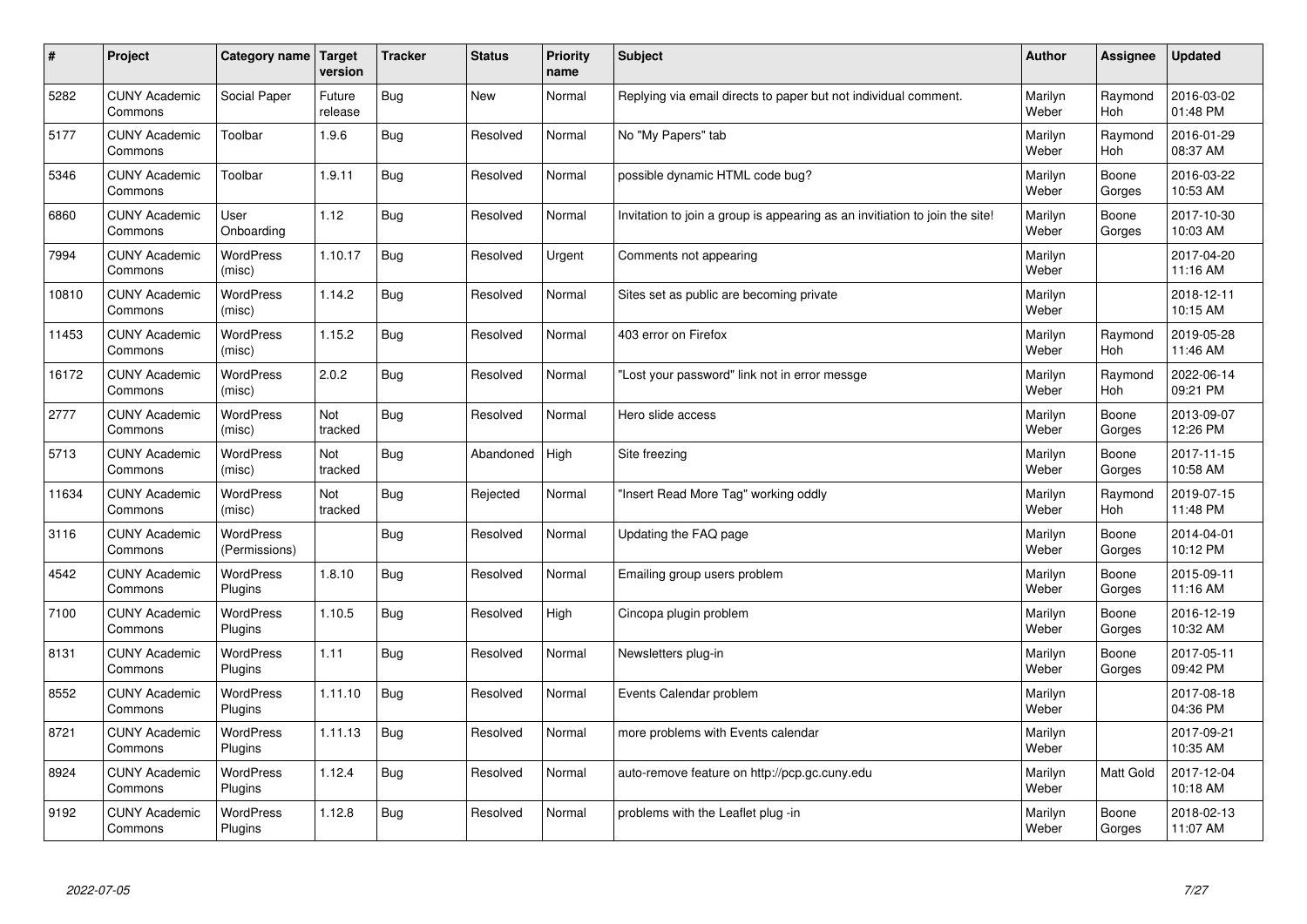| $\vert$ # | Project                         | Category name   Target      | version        | <b>Tracker</b> | <b>Status</b> | <b>Priority</b><br>name | <b>Subject</b>                                                                          | <b>Author</b>    | <b>Assignee</b>       | <b>Updated</b>         |
|-----------|---------------------------------|-----------------------------|----------------|----------------|---------------|-------------------------|-----------------------------------------------------------------------------------------|------------------|-----------------------|------------------------|
| 9330      | <b>CUNY Academic</b><br>Commons | <b>WordPress</b><br>Plugins | 1.12.10        | <b>Bug</b>     | Resolved      | Normal                  | part 2 of problems with the Leaflet plug -in                                            | Marilyn<br>Weber |                       | 2018-03-04<br>05:58 PM |
| 9340      | <b>CUNY Academic</b><br>Commons | WordPress<br>Plugins        | 1.12.10        | <b>Bug</b>     | Resolved      | Normal                  | change the web preview?                                                                 | Marilyn<br>Weber | Raymond<br><b>Hoh</b> | 2018-03-13<br>11:50 AM |
| 12354     | <b>CUNY Academic</b><br>Commons | WordPress<br>Plugins        | 1.16.5         | Bug            | Resolved      | Urgent                  | sites (including Net-Art) are reporting critical issues                                 | Marilyn<br>Weber | Raymond<br><b>Hoh</b> | 2020-02-02<br>03:16 PM |
| 12363     | <b>CUNY Academic</b><br>Commons | <b>WordPress</b><br>Plugins | 1.16.5         | Bug            | Resolved      | Urgent                  | more bbPress problems - now students unable to post either a new<br>thread or a comment | Marilyn<br>Weber | Raymond<br><b>Hoh</b> | 2020-03-17<br>03:07 PM |
| 13947     | <b>CUNY Academic</b><br>Commons | <b>WordPress</b><br>Plugins | 1.18.4         | Bug            | Resolved      | Normal                  | Elementor plugin problem                                                                | Marilyn<br>Weber | Raymond<br><b>Hoh</b> | 2021-02-08<br>09:34 PM |
| 14019     | <b>CUNY Academic</b><br>Commons | WordPress<br>Plugins        | 1.18.5         | <b>Bug</b>     | Resolved      | Normal                  | smorales.commons.gc.cuny.edu                                                            | Marilyn<br>Weber | Boone<br>Gorges       | 2021-02-23<br>11:06 AM |
| 14509     | <b>CUNY Academic</b><br>Commons | WordPress<br>Plugins        | 1.18.12        | Bug            | Resolved      | Normal                  | Elementor Editor problem                                                                | Marilyn<br>Weber |                       | 2021-06-08<br>09:55 AM |
| 14885     | <b>CUNY Academic</b><br>Commons | WordPress<br>Plugins        | 1.18.22        | Bug            | Resolved      | Normal                  | Long Loading Times -- Wordpress Admin Site                                              | Marilyn<br>Weber | Raymond<br>Hoh        | 2021-10-26<br>12:28 PM |
| 3093      | <b>CUNY Academic</b><br>Commons | WordPress<br>Plugins        |                | Bug            | Rejected      | Normal                  | <b>Custom Google Maps</b>                                                               | Marilyn<br>Weber | Boone<br>Gorges       | 2014-05-02<br>10:52 AM |
| 3136      | <b>CUNY Academic</b><br>Commons | <b>WordPress</b><br>Plugins |                | Bug            | Rejected      | Normal                  | The Easy Rotator                                                                        | Marilyn<br>Weber | Boone<br>Gorges       | 2014-04-01<br>10:26 PM |
| 5875      | <b>CUNY Academic</b><br>Commons | WordPress<br>Plugins        | Not<br>tracked | Bug            | Resolved      | Normal                  | Events Calendar garbled in IE                                                           | Marilyn<br>Weber | Marilyn<br>Weber      | 2017-11-15<br>05:45 PM |
| 7328      | <b>CUNY Academic</b><br>Commons | WordPress<br>Plugins        | Not<br>tracked | <b>Bug</b>     | Resolved      | Normal                  | technical issue with the Events Manager plugin                                          | Marilyn<br>Weber | Raymond<br>Hoh        | 2017-11-15<br>06:19 PM |
| 7770      | <b>CUNY Academic</b><br>Commons | WordPress<br>Plugins        | Not<br>tracked | Bug            | Abandoned     | Normal                  | Timeline.js problem                                                                     | Marilyn<br>Weber |                       | 2017-11-15<br>01:43 PM |
| 14075     | <b>CUNY Academic</b><br>Commons | WordPress<br>Plugins        | Not<br>tracked | <b>Bug</b>     | Resolved      | Normal                  | sludigitalportfolios.commons.gc.cuny.edu                                                | Marilyn<br>Weber | Boone<br>Gorges       | 2021-03-01<br>10:46 AM |
| 3121      | <b>CUNY Academic</b><br>Commons | WordPress<br><b>Themes</b>  | 1.5.21         | <b>Bug</b>     | Resolved      | High                    | Add Academica theme?                                                                    | Marilyn<br>Weber | Boone<br>Gorges       | 2014-03-24<br>11:04 AM |
| 3071      | <b>CUNY Academic</b><br>Commons | WordPress<br><b>Themes</b>  | .5.22          | Bug            | Resolved      | Normal                  | Twenty Fourteen theme differences                                                       | Marilyn<br>Weber | Boone<br>Gorges       | 2014-04-01<br>08:18 PM |
| 8125      | <b>CUNY Academic</b><br>Commons | WordPress<br><b>Themes</b>  | 1.10.19        | Bug            | Resolved      | High                    | careerplan admin page failing to load with "currently unable to handle<br>this request" | Marilyn<br>Weber |                       | 2017-07-13<br>12:54 PM |
| 9335      | <b>CUNY Academic</b><br>Commons | WordPress<br>Themes         | 1.12.10        | Bug            | Resolved      | Normal                  | clone http://digitalscholarship.ccny.cuny.edu site?                                     | Marilyn<br>Weber | Boone<br>Gorges       | 2018-03-14<br>12:43 PM |
| 14411     | <b>CUNY Academic</b><br>Commons | <b>WordPress</b><br>Themes  | 1.18.10        | <b>Bug</b>     | Resolved      | Normal                  | logo problems                                                                           | Marilyn<br>Weber |                       | 2021-05-03<br>04:37 PM |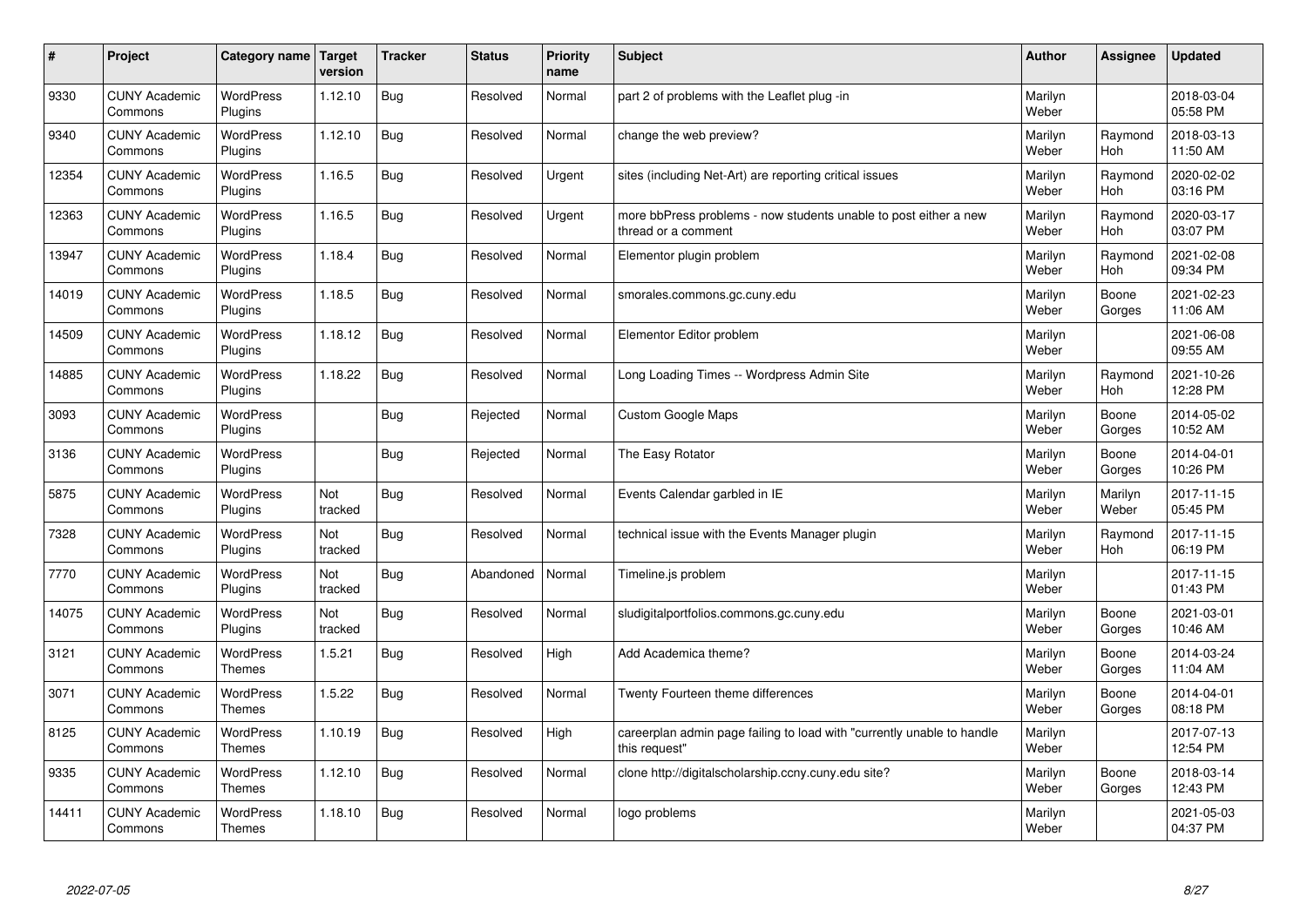| $\pmb{\#}$ | Project                         | Category name                     | Target<br>version | <b>Tracker</b> | <b>Status</b>        | <b>Priority</b><br>name | <b>Subject</b>                                                                             | <b>Author</b>    | Assignee              | <b>Updated</b>         |
|------------|---------------------------------|-----------------------------------|-------------------|----------------|----------------------|-------------------------|--------------------------------------------------------------------------------------------|------------------|-----------------------|------------------------|
| 12360      | <b>CUNY Academic</b><br>Commons | <b>WordPress</b><br><b>Themes</b> | Not<br>tracked    | <b>Bug</b>     | Reporter<br>Feedback | Normal                  | site just says "DANTE We are currently in maintenance mode, please<br>check back shortly." | Marilyn<br>Weber |                       | 2020-02-04<br>12:13 PM |
| 6599       | <b>CUNY Academic</b><br>Commons | ZenDesk                           | 1.10              | <b>Bug</b>     | Duplicate            | Urgent                  | Accept Friend button not working                                                           | Marilyn<br>Weber | Raymond<br>Hoh        | 2016-11-04<br>06:35 PM |
| 6602       | <b>CUNY Academic</b><br>Commons | ZenDesk                           | 1.10              | Bug            | Resolved             | High                    | Add Friend button not working                                                              | Marilyn<br>Weber | Raymond<br><b>Hoh</b> | 2016-11-04<br>12:14 PM |
| 8620       | <b>CUNY Academic</b><br>Commons | ZenDesk                           | 1.11.11           | Bug            | Resolved             | High                    | 'Send us a message" not working                                                            | Marilyn<br>Weber | Raymond<br><b>Hoh</b> | 2017-08-29<br>04:13 PM |
| 4881       | <b>CUNY Academic</b><br>Commons | ZenDesk                           | Not<br>tracked    | <b>Bug</b>     | Resolved             | Normal                  | ZenDesk emails not being sent                                                              | Marilyn<br>Weber |                       | 2015-12-07<br>01:34 AM |
| 4918       | <b>CUNY Academic</b><br>Commons | ZenDesk                           | Not<br>tracked    | Bug            | Resolved             | High                    | Re-directing Help Requests                                                                 | Marilyn<br>Weber | Raymond<br><b>Hoh</b> | 2015-11-23<br>11:15 AM |
| 5072       | <b>CUNY Academic</b><br>Commons |                                   |                   | Feature        | Duplicate            | Normal                  | redirect shortcode handler                                                                 | Marilyn<br>Weber | Boone<br>Gorges       | 2016-01-07<br>12:34 PM |
| 13912      | <b>CUNY Academic</b><br>Commons |                                   | Not<br>tracked    | Feature        | Hold                 | Low                     | posting "missed schedule"                                                                  | Marilyn<br>Weber |                       | 2021-02-23<br>10:46 AM |
| 5799       | <b>CUNY Academic</b><br>Commons | <b>Blogs</b><br>(BuddyPress)      | Not<br>tracked    | Feature        | Resolved             | Normal                  | removing one's own access to sites?                                                        | Marilyn<br>Weber | Boone<br>Gorges       | 2016-07-26<br>01:55 PM |
| 6118       | <b>CUNY Academic</b><br>Commons | cuny.is                           |                   | Feature        | Resolved             | Normal                  | Cuny. Is request from Javier Otero Peña                                                    | Marilyn<br>Weber | Sarah<br>Morgano      | 2016-10-04<br>07:02 PM |
| 5992       | <b>CUNY Academic</b><br>Commons | Email<br>Notifications            | Future<br>release | Feature        | New                  | Normal                  | Changing the From line of autogenerated blog emails                                        | Marilyn<br>Weber |                       | 2018-09-27<br>05:19 PM |
| 9224       | <b>CUNY Academic</b><br>Commons | <b>Group Files</b>                | 1.13              | Feature        | Resolved             | Normal                  | attachments to forum posts clutter up Files area                                           | Marilyn<br>Weber | Boone<br>Gorges       | 2018-03-22<br>03:34 PM |
| 3466       | <b>CUNY Academic</b><br>Commons | Membership                        | 1.6.16            | Feature        | Resolved             | Normal                  | restricting undergrad registration                                                         | Marilyn<br>Weber | Boone<br>Gorges       | 2014-09-18<br>12:02 AM |
| 7608       | <b>CUNY Academic</b><br>Commons | Registration                      | Not<br>tracked    | Feature        | Resolved             | Normal                  | create an account                                                                          | Marilyn<br>Weber |                       | 2017-02-15<br>10:45 PM |
| 5345       | <b>CUNY Academic</b><br>Commons | Social Paper                      | 1.9.17            | Feature        | Rejected             | Normal                  | Plus symbol problem in SP                                                                  | Marilyn<br>Weber | Christian<br>Wach     | 2016-05-27<br>04:26 AM |
| 5051       | <b>CUNY Academic</b><br>Commons | Social Paper                      |                   | Feature        | Rejected             | Low                     | Visual cues for comments (SP suggestion #2)                                                | Marilyn<br>Weber | Samantha<br>Raddatz   | 2016-02-10<br>10:01 AM |
| 5050       | <b>CUNY Academic</b><br>Commons | Social Paper                      | Future<br>release | Feature        | <b>New</b>           | Low                     | Making comments visible in SP editing mode (SP suggestion #1)                              | Marilyn<br>Weber | Samantha<br>Raddatz   | 2019-09-17<br>11:10 PM |
| 5052       | <b>CUNY Academic</b><br>Commons | Social Paper                      | Future<br>release | Feature        | New                  | Low                     | Sentence by sentence or line by line comments (SP suggestion #3)                           | Marilyn<br>Weber | Boone<br>Gorges       | 2016-02-11<br>10:24 PM |
| 5053       | <b>CUNY Academic</b><br>Commons | Social Paper                      | Future<br>release | Feature        | <b>New</b>           | Low                     | Scrollable menu to add readers (SP suggestion #4)                                          | Marilyn<br>Weber | Samantha<br>Raddatz   | 2016-04-21<br>05:21 PM |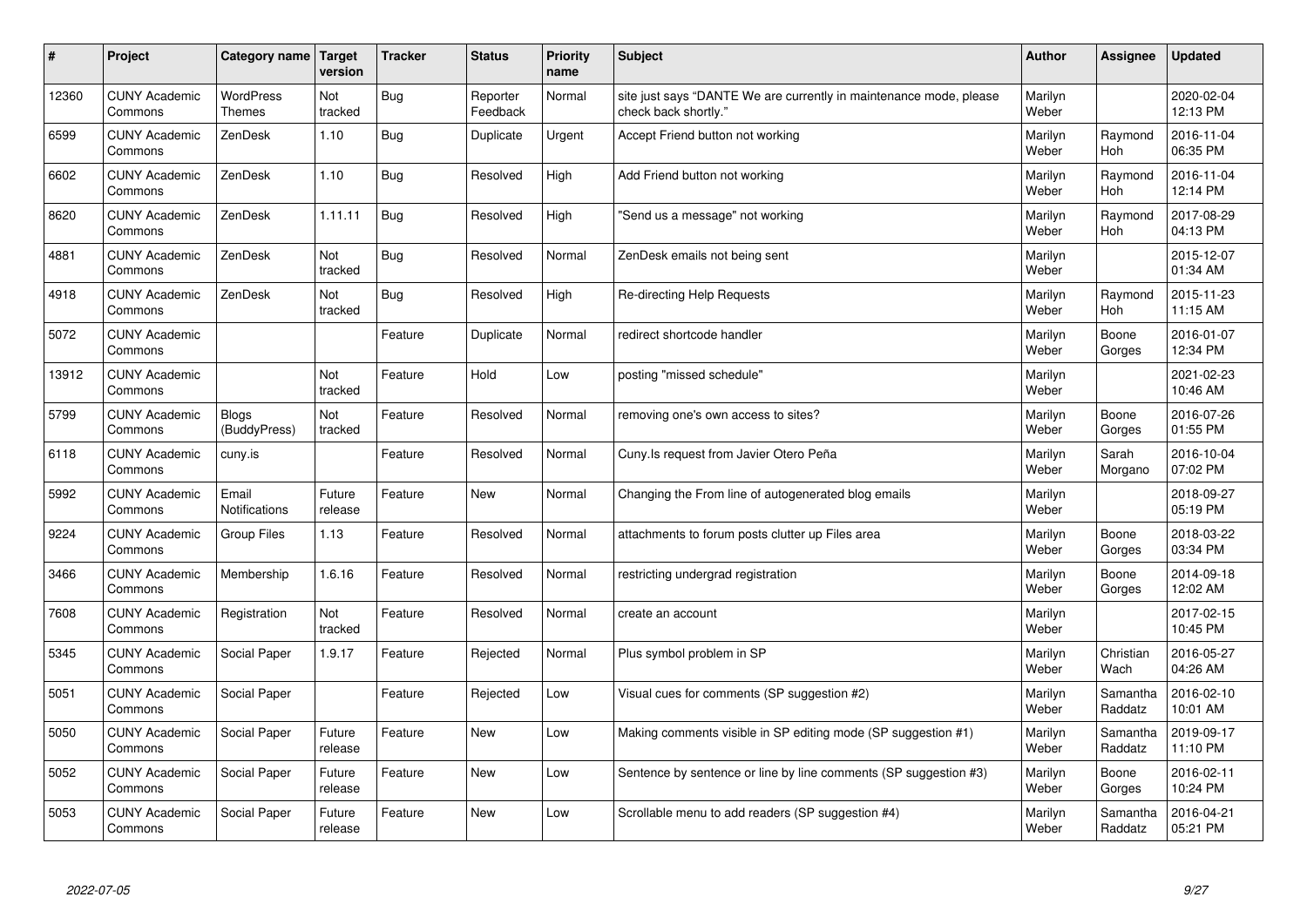| $\vert$ # | Project                         | Category name                     | Target<br>version | <b>Tracker</b> | <b>Status</b> | <b>Priority</b><br>name | <b>Subject</b>                                                                                                                                  | <b>Author</b>    | Assignee            | <b>Updated</b>         |
|-----------|---------------------------------|-----------------------------------|-------------------|----------------|---------------|-------------------------|-------------------------------------------------------------------------------------------------------------------------------------------------|------------------|---------------------|------------------------|
| 5058      | <b>CUNY Academic</b><br>Commons | Social Paper                      | Future<br>release | Feature        | <b>New</b>    | Low                     | Can there be a clearer signal that even when comments have already<br>been made you add comments by clicking on the side? (SP suggestion<br>#5) | Marilyn<br>Weber | Samantha<br>Raddatz | 2016-02-11<br>10:24 PM |
| 5199      | <b>CUNY Academic</b><br>Commons | Social Paper                      | Future<br>release | Feature        | <b>New</b>    | Normal                  | add tables to the SP editor                                                                                                                     | Marilyn<br>Weber |                     | 2016-10-24<br>11:27 AM |
| 5205      | <b>CUNY Academic</b><br>Commons | Social Paper                      | Future<br>release | Feature        | <b>New</b>    | Normal                  | Social Paper folders                                                                                                                            | Marilyn<br>Weber |                     | 2016-02-11<br>10:24 PM |
| 5397      | <b>CUNY Academic</b><br>Commons | Social Paper                      | Future<br>release | Feature        | <b>New</b>    | Normal                  | frustrating to have to enable/disable in SP                                                                                                     | Marilyn<br>Weber | Samantha<br>Raddatz | 2016-04-20<br>03:39 PM |
| 4340      | <b>CUNY Academic</b><br>Commons | WordPress -<br>Media              | 1.8.14            | Feature        | Resolved      | Normal                  | embedding a video                                                                                                                               | Marilyn<br>Weber | Daniel<br>Jones     | 2015-10-20<br>12:01 AM |
| 7607      | <b>CUNY Academic</b><br>Commons | <b>WordPress</b><br>(misc)        | Not<br>tracked    | Feature        | Resolved      | Normal                  | mp4 files                                                                                                                                       | Marilyn<br>Weber |                     | 2017-02-15<br>07:37 PM |
| 5036      | <b>CUNY Academic</b><br>Commons | <b>WordPress</b><br>Plugins       | 1.9.1.1           | Feature        | Resolved      | Normal                  | Embeds request                                                                                                                                  | Marilyn<br>Weber | Boone<br>Gorges     | 2015-12-18<br>10:12 PM |
| 4997      | <b>CUNY Academic</b><br>Commons | <b>WordPress</b><br>Plugins       | 1.9.4             | Feature        | Resolved      | Normal                  | ability to embed maps from StoryMapJS?                                                                                                          | Marilyn<br>Weber | Boone<br>Gorges     | 2016-01-07<br>12:34 PM |
| 5302      | <b>CUNY Academic</b><br>Commons | <b>WordPress</b><br>Plugins       | 1.9.10            | Feature        | Resolved      | Normal                  | request for WP Gallery Custom Links plug-in                                                                                                     | Marilyn<br>Weber | Boone<br>Gorges     | 2016-03-11<br>09:20 PM |
| 5522      | <b>CUNY Academic</b><br>Commons | <b>WordPress</b><br>Plugins       | 1.9.15            | Feature        | Resolved      | Normal                  | plugin request                                                                                                                                  | Marilyn<br>Weber | Boone<br>Gorges     | 2016-05-09<br>10:36 AM |
| 5621      | <b>CUNY Academic</b><br>Commons | WordPress<br>Plugins              | 1.9.17            | Feature        | Resolved      | Normal                  | Taxonomy plugin request                                                                                                                         | Marilyn<br>Weber | Boone<br>Gorges     | 2016-06-01<br>11:28 PM |
| 5657      | <b>CUNY Academic</b><br>Commons | WordPress<br>Plugins              | 1.9.18            | Feature        | Resolved      | Normal                  | Plugin Request - Instagram Feed WD                                                                                                              | Marilyn<br>Weber | Boone<br>Gorges     | 2016-06-08<br>12:36 PM |
| 15545     | <b>CUNY Academic</b><br>Commons | <b>WordPress</b><br>Plugins       | 1.19.5            | Feature        | Resolved      | Normal                  | 'ZI Hide Featured Image" plugin request                                                                                                         | Marilyn<br>Weber | Boone<br>Gorges     | 2022-03-09<br>10:09 AM |
| 5630      | <b>CUNY Academic</b><br>Commons | <b>WordPress</b><br><b>Themes</b> | 1.9.17            | Feature        | Resolved      | Normal                  | Bavota magazine Pro theme                                                                                                                       | Marilyn<br>Weber | Boone<br>Gorges     | 2016-06-02<br>12:09 AM |
| 4965      | <b>CUNY Academic</b><br>Commons | <b>WordPress</b><br><b>Themes</b> | Not<br>tracked    | Feature        | Resolved      | Normal                  | Theme requested                                                                                                                                 | Marilyn<br>Weber | Boone<br>Gorges     | 2016-02-24<br>09:46 PM |
| 9949      | <b>CUNY Academic</b><br>Commons |                                   | 1.13.4            | Support        | Resolved      | Normal                  | raise storage space limit?                                                                                                                      | Marilyn<br>Weber | Boone<br>Gorges     | 2018-06-26<br>12:00 PM |
| 11233     | <b>CUNY Academic</b><br>Commons |                                   | 1.14.9            | Support        | Resolved      | Normal                  | Hotjar ?                                                                                                                                        | Marilyn<br>Weber |                     | 2019-03-26<br>12:10 PM |
| 10838     | <b>CUNY Academic</b><br>Commons |                                   | 1.15.3            | Support        | Rejected      | Normal                  | two plugin/theme requests from a digital fellow                                                                                                 | Marilyn<br>Weber |                     | 2019-06-11<br>10:31 AM |
| 11609     | <b>CUNY Academic</b><br>Commons |                                   | 1.15.5            | Support        | Resolved      | Normal                  | <b>Mixed Content flag</b>                                                                                                                       | Marilyn<br>Weber |                     | 2019-06-27<br>06:54 PM |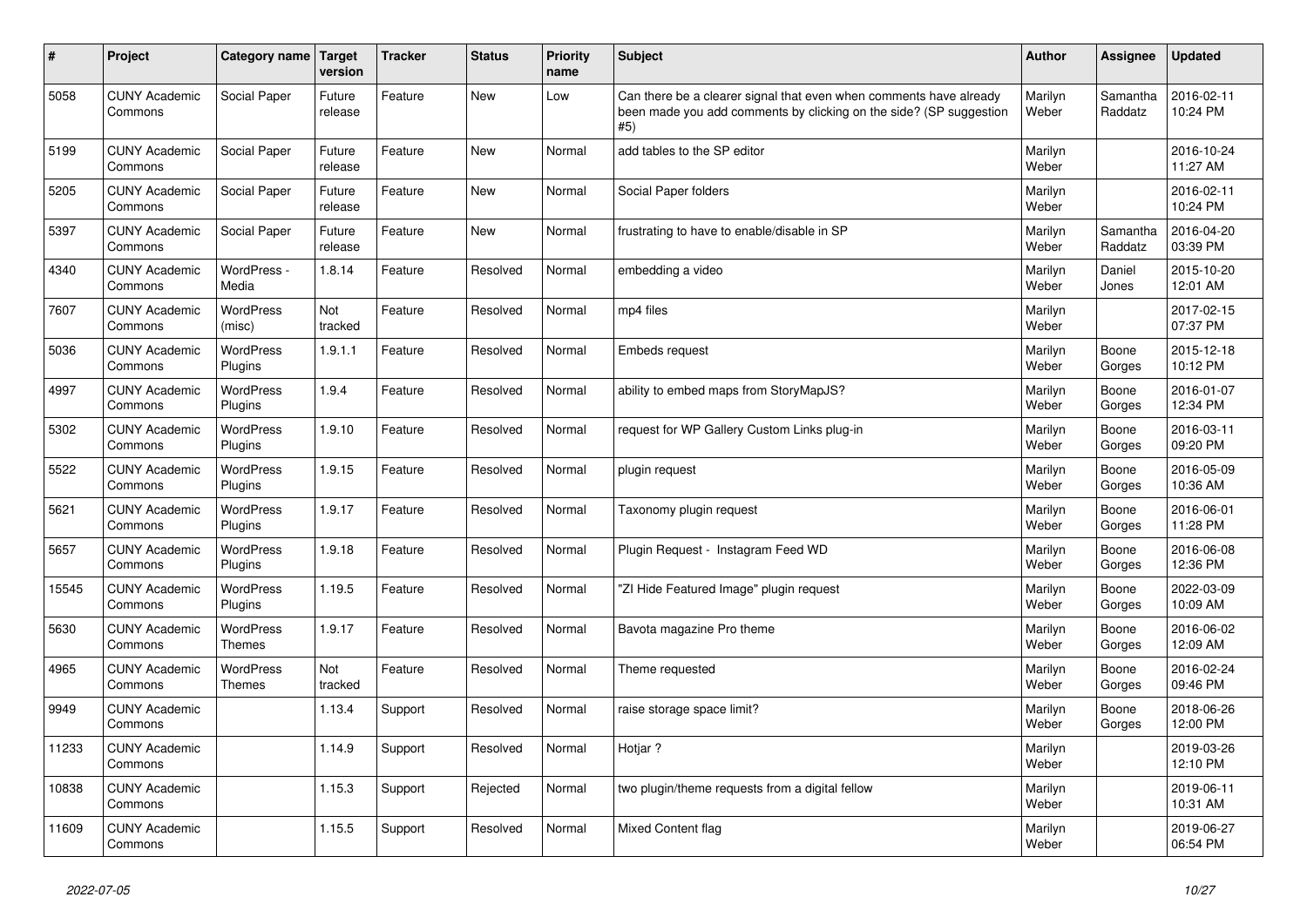| #     | Project                         | Category name   Target | version | <b>Tracker</b> | <b>Status</b>        | <b>Priority</b><br>name | <b>Subject</b>                                                  | <b>Author</b>    | <b>Assignee</b> | <b>Updated</b>         |
|-------|---------------------------------|------------------------|---------|----------------|----------------------|-------------------------|-----------------------------------------------------------------|------------------|-----------------|------------------------|
| 11647 | <b>CUNY Academic</b><br>Commons |                        | 1.15.6  | Support        | Resolved             | Normal                  | <b>Tribulant Newsletters update</b>                             | Marilyn<br>Weber |                 | 2019-07-18<br>02:27 PM |
| 12777 | <b>CUNY Academic</b><br>Commons |                        | 1.16.14 | Support        | Resolved             | Normal                  | request to include custom javascript into a Commons-hosted site | Marilyn<br>Weber |                 | 2020-06-16<br>04:03 PM |
| 12905 | <b>CUNY Academic</b><br>Commons |                        | 1.16.14 | Support        | Resolved             | Normal                  | trouble embedding a flipbook from Flipsnack                     | Marilyn<br>Weber | Boone<br>Gorges | 2020-06-23<br>10:53 AM |
| 12960 | <b>CUNY Academic</b><br>Commons |                        | 1.16.14 | Support        | Resolved             | Normal                  | mutiple plugin in requests                                      | Marilyn<br>Weber | Boone<br>Gorges | 2020-06-23<br>10:53 AM |
| 13091 | <b>CUNY Academic</b><br>Commons |                        | 1.17.0  | Support        | Resolved             | Normal                  | problem with latex (math equations)                             | Marilyn<br>Weber |                 | 2020-07-28<br>11:09 AM |
| 13169 | <b>CUNY Academic</b><br>Commons |                        | 1.17.4  | Support        | Rejected             | Normal                  | footer logo image has no alt-text                               | Marilyn<br>Weber |                 | 2020-09-22<br>10:18 AM |
| 13441 | <b>CUNY Academic</b><br>Commons |                        | 1.17.5  | Support        | Resolved             | Normal                  | ongoing user problems with daily digests                        | Marilyn<br>Weber |                 | 2020-10-13<br>10:02 AM |
| 12999 | <b>CUNY Academic</b><br>Commons |                        | 1.18.1  | Support        | Resolved             | Normal                  | request for Dentist theme                                       | Marilyn<br>Weber | Boone<br>Gorges | 2020-12-22<br>03:31 PM |
| 13738 | <b>CUNY Academic</b><br>Commons |                        | 1.18.1  | Support        | Resolved             | Normal                  | theme requests from a non-CUY person                            | Marilyn<br>Weber |                 | 2020-12-23<br>11:34 AM |
| 13641 | <b>CUNY Academic</b><br>Commons |                        | 1.18.2  | Support        | Resolved             | Normal                  | follow up to migration request                                  | Marilyn<br>Weber | Boone<br>Gorges | 2021-01-12<br>10:59 AM |
| 13783 | <b>CUNY Academic</b><br>Commons |                        | 1.18.2  | Support        | Resolved             | Normal                  | new CUNY OneSearch url                                          | Marilyn<br>Weber |                 | 2021-01-14<br>04:53 PM |
| 13929 | <b>CUNY Academic</b><br>Commons |                        | 1.18.4  | Support        | Resolved             | Normal                  | update error message                                            | Marilyn<br>Weber | Boone<br>Gorges | 2021-02-09<br>11:05 AM |
| 13958 | <b>CUNY Academic</b><br>Commons |                        | 1.18.4  | Support        | Resolved             | Normal                  | calendar widget problem                                         | Marilyn<br>Weber |                 | 2021-02-09<br>11:05 AM |
| 14246 | <b>CUNY Academic</b><br>Commons |                        | 1.18.8  | Support        | Resolved             | Normal                  | 'Weekly jQuery Migrate Status Update"                           | Marilyn<br>Weber |                 | 2021-04-13<br>11:08 AM |
| 14799 | <b>CUNY Academic</b><br>Commons |                        | 1.18.19 | Support        | Resolved             | High                    | install the official Classic Widgets?                           | Marilyn<br>Weber |                 | 2021-09-22<br>02:17 PM |
| 15169 | <b>CUNY Academic</b><br>Commons |                        | 2.0.3   | Support        | Reporter<br>Feedback | Normal                  | new Prelude website zipfiles for custom theme and other files.  | Marilyn<br>Weber |                 | 2022-06-29<br>11:32 AM |
| 15655 | <b>CUNY Academic</b><br>Commons |                        | 2.0.3   | Support        | Reporter<br>Feedback | Normal                  | Event Aggregator plugin?                                        | Marilyn<br>Weber |                 | 2022-06-29<br>11:32 AM |
| 8195  | <b>CUNY Academic</b><br>Commons |                        |         | Support        | Rejected             | Normal                  | possible to make the Profile pic semi-hidden?                   | Marilyn<br>Weber |                 | 2017-05-24<br>11:00 PM |
| 8726  | <b>CUNY Academic</b><br>Commons |                        |         | Support        | Resolved             | Normal                  | Redirect problem                                                | Marilyn<br>Weber |                 | 2017-09-21<br>12:14 PM |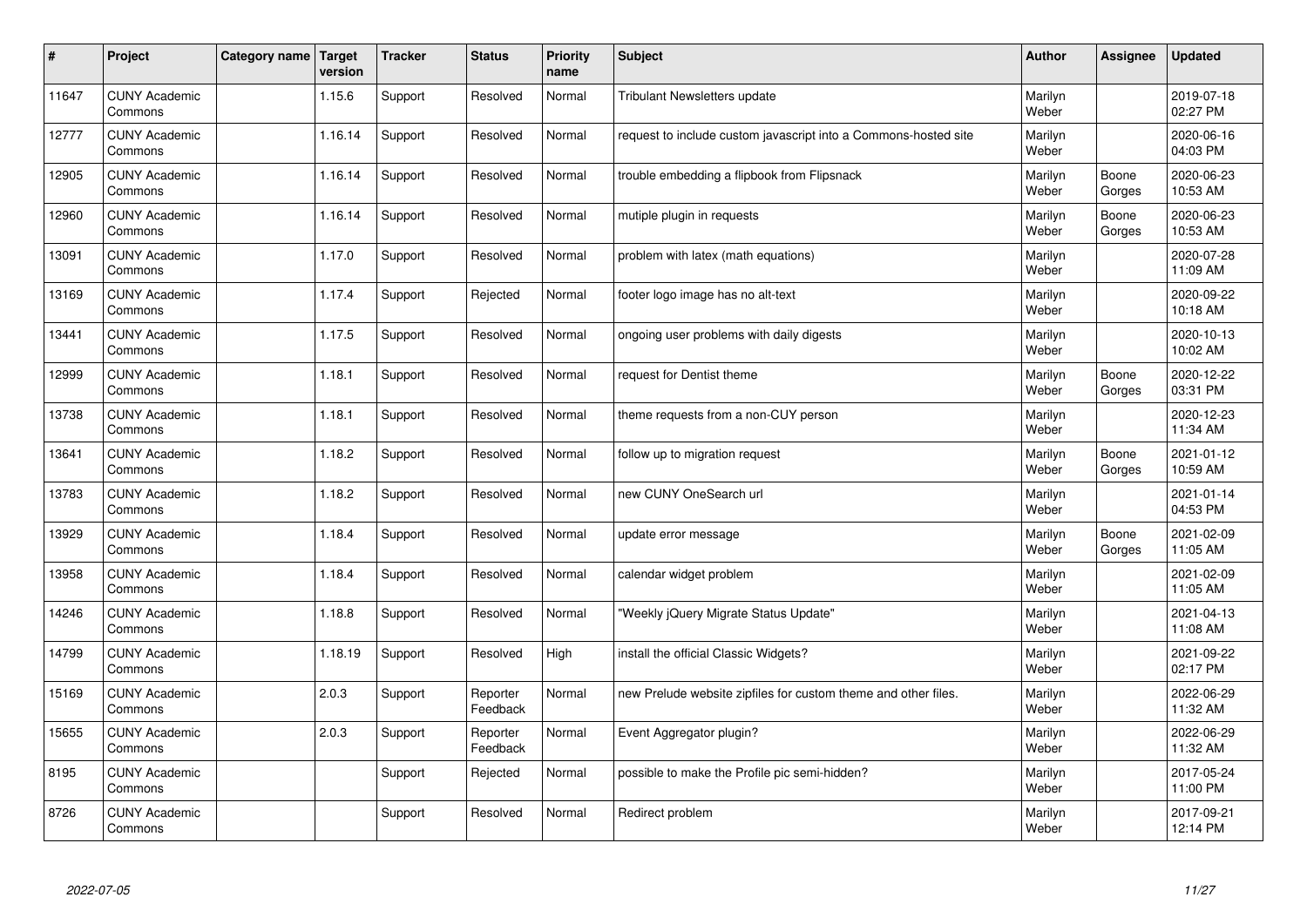| #     | Project                         | Category name   Target | version | <b>Tracker</b> | <b>Status</b> | <b>Priority</b><br>name | <b>Subject</b>                                               | <b>Author</b>    | Assignee         | <b>Updated</b>         |
|-------|---------------------------------|------------------------|---------|----------------|---------------|-------------------------|--------------------------------------------------------------|------------------|------------------|------------------------|
| 9033  | <b>CUNY Academic</b><br>Commons |                        |         | Support        | Rejected      | Normal                  | Site search terms                                            | Marilyn<br>Weber |                  | 2017-12-22<br>01:10 PM |
| 9131  | <b>CUNY Academic</b><br>Commons |                        |         | Support        | Resolved      | Normal                  | webrecorder.io via Firefox                                   | Marilyn<br>Weber |                  | 2018-01-29<br>11:11 AM |
| 9133  | <b>CUNY Academic</b><br>Commons |                        |         | Support        | Duplicate     | Normal                  | webrecorder.io                                               | Marilyn<br>Weber |                  | 2018-01-29<br>10:34 AM |
| 9275  | <b>CUNY Academic</b><br>Commons |                        |         | Support        | Rejected      | Normal                  | soft chalk page?                                             | Marilyn<br>Weber | Boone<br>Gorges  | 2018-04-09<br>10:37 AM |
| 9587  | <b>CUNY Academic</b><br>Commons |                        |         | Support        | Rejected      | Normal                  | possible request for the "PDF Poster" plugin                 | Marilyn<br>Weber |                  | 2018-04-24<br>10:52 AM |
| 9684  | <b>CUNY Academic</b><br>Commons |                        |         | Support        | Rejected      | Normal                  | SEO cleanup for newlaborforum.cuny.edu                       | Marilyn<br>Weber |                  | 2018-04-30<br>10:29 AM |
| 9834  | <b>CUNY Academic</b><br>Commons |                        |         | Support        | Duplicate     | Normal                  | add a "like" function                                        | Marilyn<br>Weber |                  | 2018-05-25<br>10:38 AM |
| 9885  | <b>CUNY Academic</b><br>Commons |                        |         | Support        | Rejected      | Normal                  | Publications field problem                                   | Marilyn<br>Weber |                  | 2018-06-06<br>01:18 PM |
| 10227 | <b>CUNY Academic</b><br>Commons |                        |         | Support        | Resolved      | Normal                  | user incorrectly entered her email address                   | Marilyn<br>Weber | <b>Matt Gold</b> | 2018-08-26<br>08:55 PM |
| 10256 | <b>CUNY Academic</b><br>Commons |                        |         | Support        | Resolved      | Normal                  | email change requested                                       | Marilyn<br>Weber | Matt Gold        | 2018-08-29<br>02:52 PM |
| 10266 | <b>CUNY Academic</b><br>Commons |                        |         | Support        | Resolved      | Normal                  | GC email change requested                                    | Marilyn<br>Weber | Matt Gold        | 2018-08-30<br>03:07 PM |
| 10850 | <b>CUNY Academic</b><br>Commons |                        |         | Support        | Rejected      | Normal                  | Gravity form being resent                                    | Marilyn<br>Weber |                  | 2018-12-20<br>10:18 PM |
| 10932 | <b>CUNY Academic</b><br>Commons |                        |         | Support        | Resolved      | Normal                  | add me as admin to meenaalexander.com                        | Marilyn<br>Weber | <b>Matt Gold</b> | 2019-01-09<br>02:12 PM |
| 11267 | <b>CUNY Academic</b><br>Commons |                        |         | Support        | Rejected      | Normal                  | signing up with a nonCUNY signup code from the Register page | Marilyn<br>Weber |                  | 2019-03-26<br>03:00 PM |
| 11665 | <b>CUNY Academic</b><br>Commons |                        |         | Support        | Resolved      | Immediate               | 'My Groups" conflating two groups                            | Marilyn<br>Weber |                  | 2019-07-24<br>10:43 PM |
| 11912 | <b>CUNY Academic</b><br>Commons |                        |         | Support        | Resolved      | Normal                  | influence search results?                                    | Marilyn<br>Weber |                  | 2020-02-11<br>10:51 AM |
| 12205 | <b>CUNY Academic</b><br>Commons |                        |         | Support        | Rejected      | Normal                  | possible update to the 2019 theme?                           | Marilyn<br>Weber |                  | 2020-01-14<br>12:08 PM |
| 12334 | <b>CUNY Academic</b><br>Commons |                        |         | Support        | Resolved      | Normal                  | request for a Redmine account                                | Marilyn<br>Weber | Matt Gold        | 2020-01-30<br>12:01 PM |
| 12861 | <b>CUNY Academic</b><br>Commons |                        |         | Support        | Resolved      | Normal                  | trouble with YouTube                                         | Marilyn<br>Weber | Raymond<br>Hoh   | 2020-06-09<br>11:16 AM |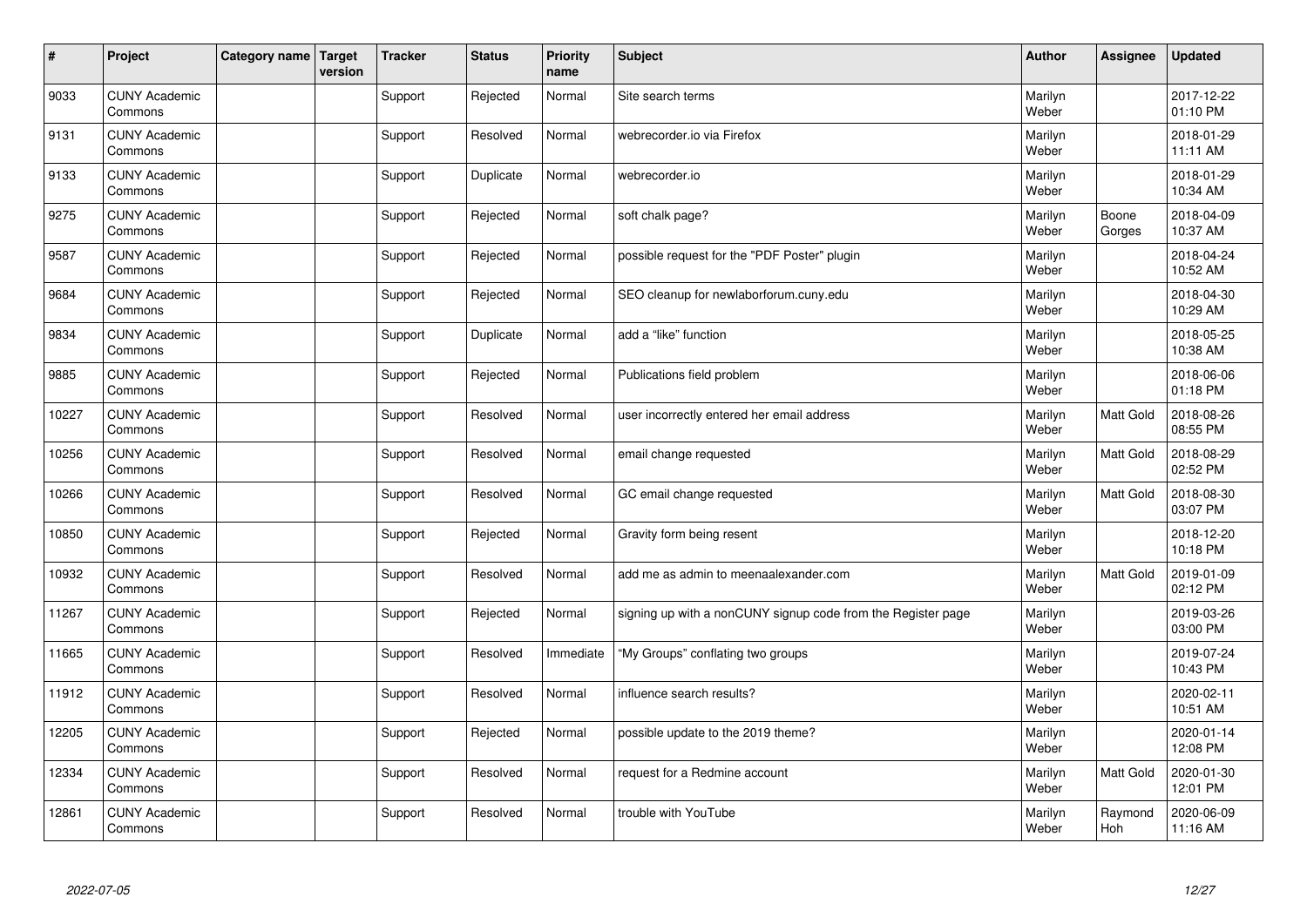| #     | Project                         | Category name   Target | version | <b>Tracker</b> | <b>Status</b>        | <b>Priority</b><br>name | <b>Subject</b>                                                       | <b>Author</b>    | <b>Assignee</b> | <b>Updated</b>         |
|-------|---------------------------------|------------------------|---------|----------------|----------------------|-------------------------|----------------------------------------------------------------------|------------------|-----------------|------------------------|
| 12986 | <b>CUNY Academic</b><br>Commons |                        |         | Support        | Rejected             | Normal                  | Someone is trying to create accounts using random CUNY entity emails | Marilyn<br>Weber |                 | 2020-07-02<br>09:47 PM |
| 13121 | <b>CUNY Academic</b><br>Commons |                        |         | Support        | Rejected             | Normal                  | embed a DropBox Paper file                                           | Marilyn<br>Weber |                 | 2020-08-25<br>10:56 AM |
| 13160 | <b>CUNY Academic</b><br>Commons |                        |         | Support        | Rejected             | Normal                  | site not working on iphone                                           | Marilyn<br>Weber |                 | 2020-08-25<br>10:58 AM |
| 13201 | <b>CUNY Academic</b><br>Commons |                        |         | Support        | Rejected             | Low                     | PDF embedder                                                         | Marilyn<br>Weber |                 | 2020-09-29<br>11:37 AM |
| 13217 | <b>CUNY Academic</b><br>Commons |                        |         | Support        | Rejected             | Normal                  | upload recordings of our past webinars?                              | Marilyn<br>Weber |                 | 2020-08-25<br>07:56 AM |
| 13288 | <b>CUNY Academic</b><br>Commons |                        |         | Support        | Abandoned            | Normal                  | log in problems on iPhone 6                                          | Marilyn<br>Weber |                 | 2020-10-27<br>10:26 AM |
| 13584 | <b>CUNY Academic</b><br>Commons |                        |         | Support        | Abandoned            | Normal                  | Graphy theme question                                                | Marilyn<br>Weber |                 | 2021-09-14<br>10:41 AM |
| 13596 | <b>CUNY Academic</b><br>Commons |                        |         | Support        | Abandoned            | Normal                  | invited as Author but show as Contributor                            | Marilyn<br>Weber |                 | 2021-09-14<br>10:41 AM |
| 13637 | <b>CUNY Academic</b><br>Commons |                        |         | Support        | Abandoned            | Normal                  | All-in-One Migration plugin request                                  | Marilyn<br>Weber |                 | 2020-12-08<br>10:46 AM |
| 13826 | <b>CUNY Academic</b><br>Commons |                        |         | Support        | Resolved             | Normal                  | January 14th                                                         | Marilyn<br>Weber |                 | 2021-01-26<br>04:26 PM |
| 13916 | <b>CUNY Academic</b><br>Commons |                        |         | Support        | Rejected             | Normal                  | <b>Custom Sidebars</b>                                               | Marilyn<br>Weber |                 | 2021-02-23<br>10:45 AM |
| 14016 | <b>CUNY Academic</b><br>Commons |                        |         | Support        | Rejected             | Normal                  | PDFs not downloading                                                 | Marilyn<br>Weber |                 | 2021-02-22<br>11:00 AM |
| 14148 | <b>CUNY Academic</b><br>Commons |                        |         | Support        | Abandoned            | Normal                  | post notification problem                                            | Marilyn<br>Weber |                 | 2021-09-14<br>10:43 AM |
| 14242 | <b>CUNY Academic</b><br>Commons |                        |         | Support        | Resolved             | Normal                  | LAILAC site missing content                                          | Marilyn<br>Weber |                 | 2021-03-27<br>08:40 AM |
| 14360 | <b>CUNY Academic</b><br>Commons |                        |         | Support        | Rejected             | Normal                  | danielgerouldarchives.org?                                           | Marilyn<br>Weber |                 | 2021-04-27<br>10:42 AM |
| 14389 | <b>CUNY Academic</b><br>Commons |                        |         | Support        | Abandoned            | Normal                  | WebflowIO?                                                           | Marilyn<br>Weber |                 | 2021-09-14<br>10:45 AM |
| 14711 | <b>CUNY Academic</b><br>Commons |                        |         | Support        | Rejected             | Normal                  | Custom Facebook Feed plugin problem                                  | Marilyn<br>Weber |                 | 2022-04-27<br>04:29 PM |
| 14784 | <b>CUNY Academic</b><br>Commons |                        |         | Support        | Reporter<br>Feedback | Normal                  | User report of logo problem when using Customizer theme              | Marilyn<br>Weber |                 | 2021-09-17<br>10:25 AM |
| 14850 | <b>CUNY Academic</b><br>Commons |                        |         | Support        | Abandoned            | Normal                  | brooklyn waterfront site "connection not secure"                     | Marilyn<br>Weber |                 | 2022-04-27<br>04:56 PM |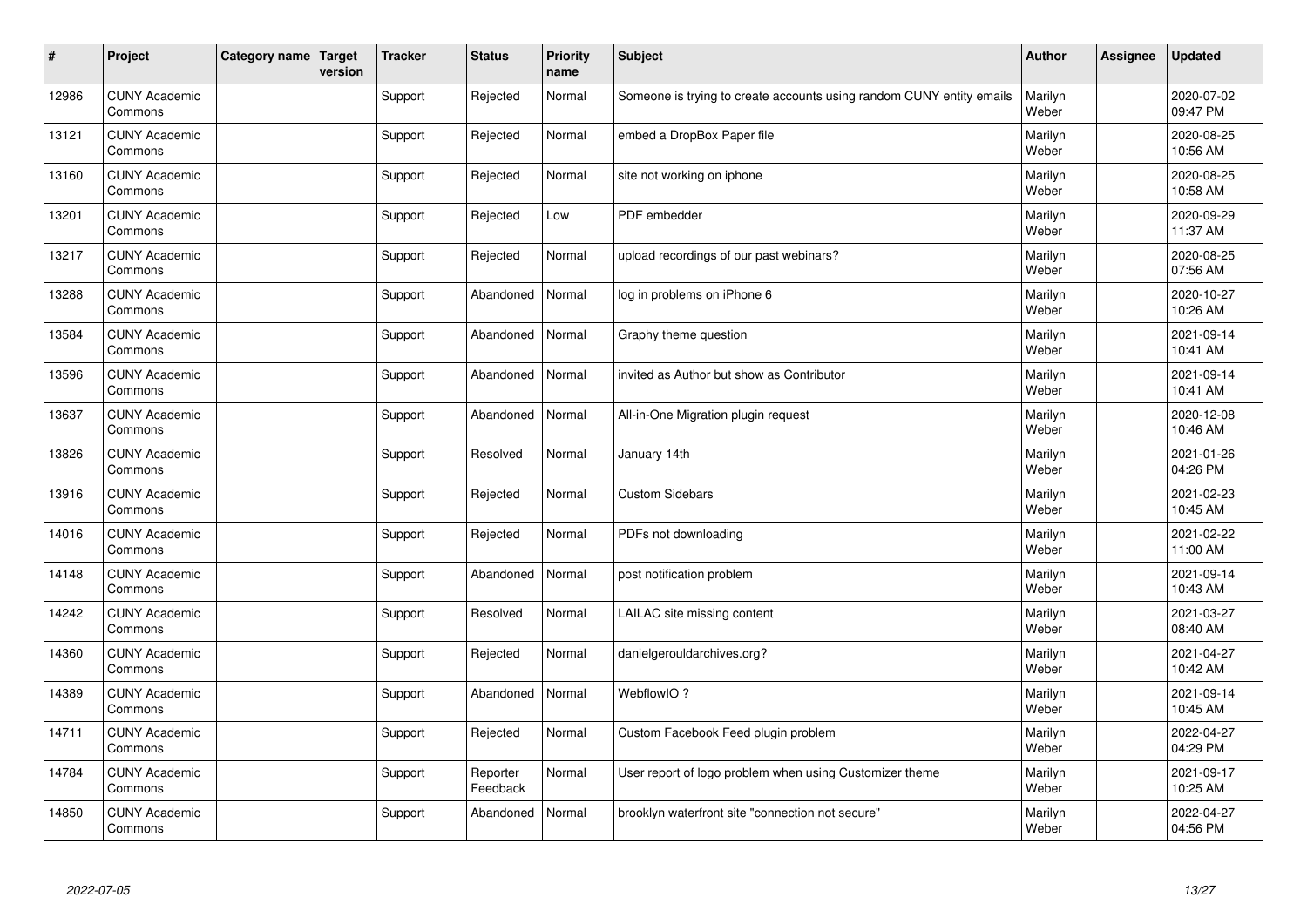| #     | Project                         | Category name | <b>Target</b><br>version | <b>Tracker</b> | <b>Status</b>        | <b>Priority</b><br>name | <b>Subject</b>                                                  | <b>Author</b>    | <b>Assignee</b>  | <b>Updated</b>         |
|-------|---------------------------------|---------------|--------------------------|----------------|----------------------|-------------------------|-----------------------------------------------------------------|------------------|------------------|------------------------|
| 14972 | <b>CUNY Academic</b><br>Commons |               |                          | Support        | Rejected             | Normal                  | Mailchimp plugin                                                | Marilyn<br>Weber |                  | 2021-11-17<br>02:13 PM |
| 14973 | <b>CUNY Academic</b><br>Commons |               |                          | Support        | Resolved             | Normal                  | Mail Poet                                                       | Marilyn<br>Weber |                  | 2021-12-06<br>10:20 AM |
| 15022 | <b>CUNY Academic</b><br>Commons |               |                          | Support        | Rejected             | High                    | ArabStages                                                      | Marilyn<br>Weber |                  | 2021-12-06<br>10:16 AM |
| 15025 | <b>CUNY Academic</b><br>Commons |               |                          | Support        | Duplicate            | Normal                  | emails for all the papers on the commons that have been changed | Marilyn<br>Weber |                  | 2021-12-02<br>11:57 AM |
| 15045 | <b>CUNY Academic</b><br>Commons |               |                          | Support        | New                  | Normal                  | no result for KCeL in the search box on the commons             | Marilyn<br>Weber |                  | 2021-12-10<br>11:29 AM |
| 15120 | <b>CUNY Academic</b><br>Commons |               |                          | Support        | Resolved             | Normal                  | embed Zoom recordings in a post?                                | Marilyn<br>Weber |                  | 2021-12-29<br>08:15 AM |
| 15260 | <b>CUNY Academic</b><br>Commons |               |                          | Support        | Reporter<br>Feedback | Normal                  | Diacritical markings   European Stages                          | Marilyn<br>Weber |                  | 2022-02-04<br>08:16 AM |
| 15266 | <b>CUNY Academic</b><br>Commons |               |                          | Support        | Resolved             | Normal                  | Just an appreciation                                            | Marilyn<br>Weber |                  | 2022-02-07<br>10:42 AM |
| 15370 | <b>CUNY Academic</b><br>Commons |               |                          | Support        | Reporter<br>Feedback | Normal                  | All-in-One Event Calendar?                                      | Marilyn<br>Weber |                  | 2022-02-17<br>11:03 AM |
| 15565 | <b>CUNY Academic</b><br>Commons |               |                          | Support        | <b>New</b>           | Normal                  | Events - send updates to an email listserv                      | Marilyn<br>Weber |                  | 2022-03-10<br>01:06 PM |
| 15685 | <b>CUNY Academic</b><br>Commons |               |                          | Support        | <b>New</b>           | High                    | problem with chrome?                                            | Marilyn<br>Weber |                  | 2022-04-25<br>03:40 PM |
| 16099 | <b>CUNY Academic</b><br>Commons |               |                          | Support        | Reporter<br>Feedback | Normal                  | request for Newsletter Glue                                     | Marilyn<br>Weber |                  | 2022-05-13<br>12:14 PM |
| 16110 | <b>CUNY Academic</b><br>Commons |               |                          | Support        | Reporter<br>Feedback | Normal                  | remove Creative Commons license from pages?                     | Marilyn<br>Weber | Raymond<br>Hoh   | 2022-05-17<br>06:11 PM |
| 9207  | <b>CUNY Academic</b><br>Commons |               | Future<br>release        | Support        | Reporter<br>Feedback | Normal                  | display dashboards made in Tableau?                             | Marilyn<br>Weber | Boone<br>Gorges  | 2018-04-10<br>10:42 AM |
| 5844  | <b>CUNY Academic</b><br>Commons |               | Not<br>tracked           | Support        | Resolved             | Normal                  | edit Host Files on Windows 10 problems                          | Marilyn<br>Weber |                  | 2016-07-27<br>09:08 AM |
| 6812  | <b>CUNY Academic</b><br>Commons |               | Not<br>tracked           | Support        | Resolved             | Normal                  | User cannot change email                                        | Marilyn<br>Weber | <b>Matt Gold</b> | 2016-12-01<br>06:24 PM |
| 6866  | <b>CUNY Academic</b><br>Commons |               | Not<br>tracked           | Support        | Resolved             | Normal                  | User would like to have her account deleted                     | Marilyn<br>Weber | <b>Matt Gold</b> | 2017-11-15<br>05:49 PM |
| 7700  | <b>CUNY Academic</b><br>Commons |               | Not<br>tracked           | Support        | Abandoned            | Normal                  | slow loading Page on site                                       | Marilyn<br>Weber | Boone<br>Gorges  | 2017-11-15<br>11:02 AM |
| 7724  | <b>CUNY Academic</b><br>Commons |               | Not<br>tracked           | Support        | Abandoned            | Normal                  | User name confusion                                             | Marilyn<br>Weber | Boone<br>Gorges  | 2017-11-15<br>11:12 AM |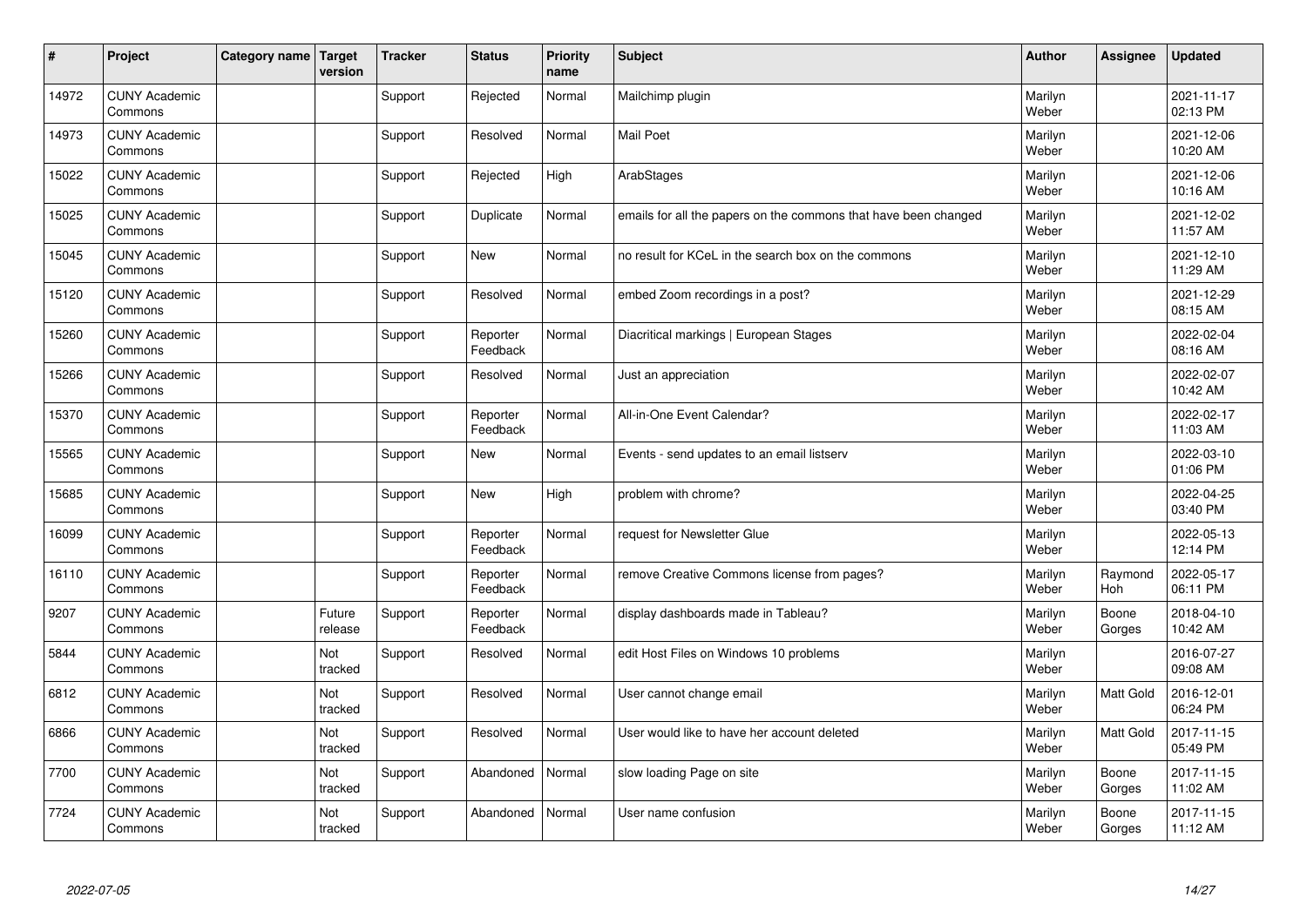| $\vert$ # | Project                         | Category name   Target | version        | <b>Tracker</b> | <b>Status</b> | <b>Priority</b><br>name | <b>Subject</b>                                | <b>Author</b>    | Assignee        | <b>Updated</b>         |
|-----------|---------------------------------|------------------------|----------------|----------------|---------------|-------------------------|-----------------------------------------------|------------------|-----------------|------------------------|
| 7785      | <b>CUNY Academic</b><br>Commons |                        | Not<br>tracked | Support        | Resolved      | Normal                  | ftp access or files?                          | Marilyn<br>Weber | Boone<br>Gorges | 2017-03-13<br>02:34 PM |
| 7972      | <b>CUNY Academic</b><br>Commons |                        | Not<br>tracked | Support        | Resolved      | Normal                  | expand the memory limit for videos?           | Marilyn<br>Weber |                 | 2017-04-20<br>10:07 AM |
| 8289      | <b>CUNY Academic</b><br>Commons |                        | Not<br>tracked | Support        | Resolved      | Normal                  | removing my access to sites                   | Marilyn<br>Weber | Luke<br>Waltzer | 2017-06-19<br>12:40 PM |
| 8379      | <b>CUNY Academic</b><br>Commons |                        | Not<br>tracked | Support        | Resolved      | Normal                  | request for site build help                   | Marilyn<br>Weber |                 | 2017-07-01<br>10:48 AM |
| 8464      | <b>CUNY Academic</b><br>Commons |                        | Not<br>tracked | Support        | Resolved      | Normal                  | WP UI                                         | Marilyn<br>Weber |                 | 2017-10-11<br>11:23 AM |
| 8471      | <b>CUNY Academic</b><br>Commons |                        | Not<br>tracked | Support        | Resolved      | Normal                  | admin at https://commons.gc.cuny.edu/         | Marilyn<br>Weber |                 | 2017-09-06<br>01:50 PM |
| 8529      | <b>CUNY Academic</b><br>Commons |                        | Not<br>tracked | Support        | Resolved      | Normal                  | Iframe regiest?                               | Marilyn<br>Weber |                 | 2017-08-16<br>04:40 PM |
| 8553      | <b>CUNY Academic</b><br>Commons |                        | Not<br>tracked | Support        | Resolved      | Normal                  | storage limits?                               | Marilyn<br>Weber |                 | 2017-08-18<br>04:36 PM |
| 8607      | <b>CUNY Academic</b><br>Commons |                        | Not<br>tracked | Support        | <b>New</b>    | Normal                  | Paypal?                                       | Marilyn<br>Weber | Matt Gold       | 2018-05-15<br>01:37 PM |
| 8729      | <b>CUNY Academic</b><br>Commons |                        | Not<br>tracked | Support        | Resolved      | Normal                  | email change                                  | Marilyn<br>Weber |                 | 2017-09-25<br>02:14 PM |
| 8768      | <b>CUNY Academic</b><br>Commons |                        | Not<br>tracked | Support        | Resolved      | Normal                  | unsafe redirect?                              | Marilyn<br>Weber |                 | 2017-10-06<br>12:14 PM |
| 8848      | <b>CUNY Academic</b><br>Commons |                        | Not<br>tracked | Support        | Resolved      | Normal                  | email change request                          | Marilyn<br>Weber |                 | 2017-10-24<br>11:19 AM |
| 8855      | <b>CUNY Academic</b><br>Commons |                        | Not<br>tracked | Support        | Resolved      | Normal                  | another email change request                  | Marilyn<br>Weber |                 | 2017-10-25<br>10:55 AM |
| 8873      | <b>CUNY Academic</b><br>Commons |                        | Not<br>tracked | Support        | Resolved      | Normal                  | maximum file upload size?                     | Marilyn<br>Weber |                 | 2017-10-30<br>11:23 AM |
| 8882      | <b>CUNY Academic</b><br>Commons |                        | Not<br>tracked | Support        | Resolved      | Normal                  | question about search engines                 | Marilyn<br>Weber |                 | 2017-11-01<br>03:26 PM |
| 9223      | <b>CUNY Academic</b><br>Commons |                        | Not<br>tracked | Support        | Resolved      | Normal                  | moving wordpress sites                        | Marilyn<br>Weber |                 | 2018-02-18<br>08:44 PM |
| 9355      | <b>CUNY Academic</b><br>Commons |                        | Not<br>tracked | Support        | Resolved      | Normal                  | 14gb of video?                                | Marilyn<br>Weber |                 | 2018-03-13<br>11:56 AM |
| 9518      | <b>CUNY Academic</b><br>Commons |                        | Not<br>tracked | Support        | Rejected      | Normal                  | problems with site on Internet Explorer       | Marilyn<br>Weber | Raymond<br>Hoh  | 2019-03-11<br>11:18 PM |
| 9535      | <b>CUNY Academic</b><br>Commons |                        | Not<br>tracked | Support        | Resolved      | Normal                  | admin for https://video.commons.gc.cuny.edu/? | Marilyn<br>Weber | Matt Gold       | 2018-04-13<br>05:06 PM |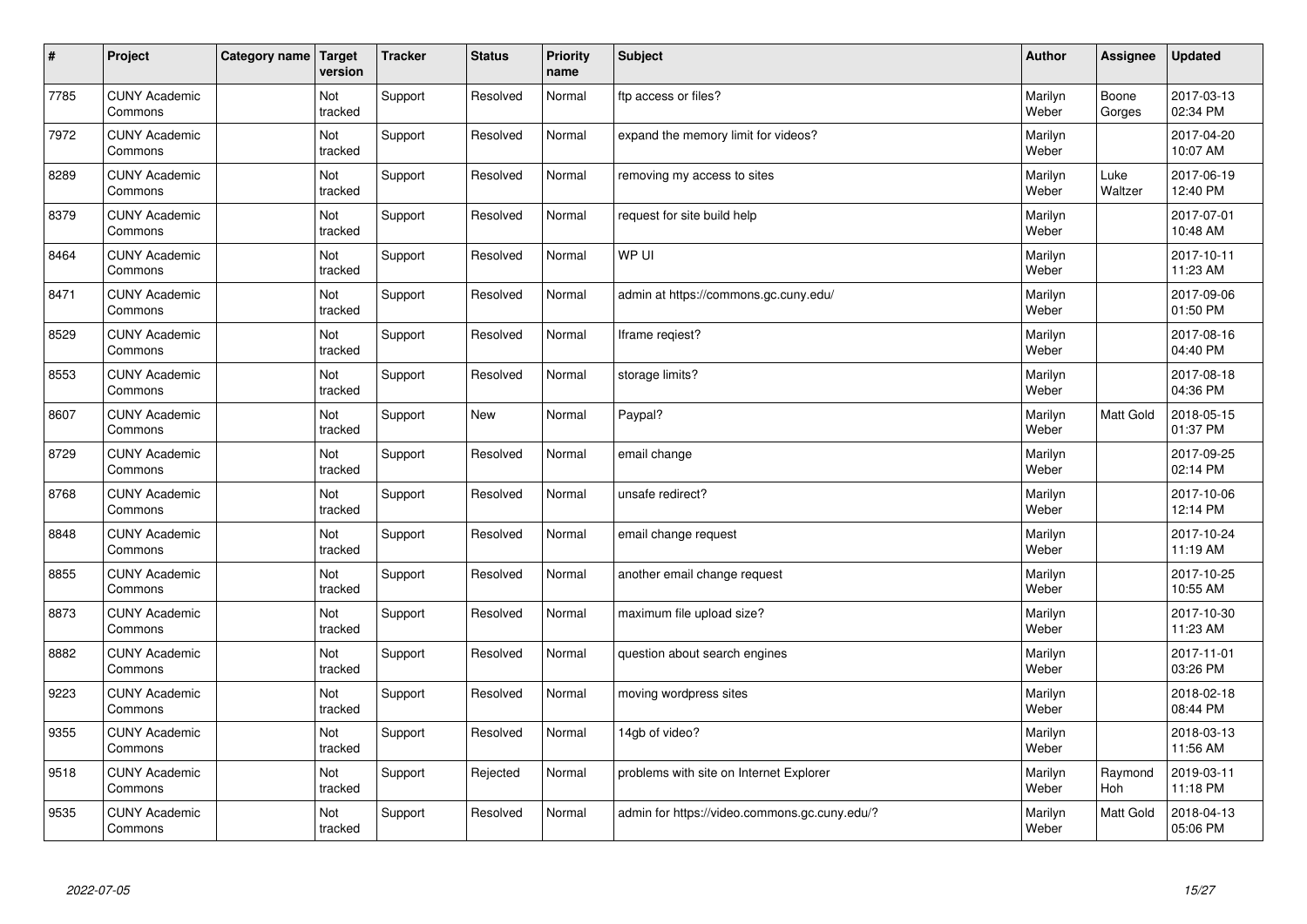| $\vert$ # | Project                         | Category name | Target<br>version     | <b>Tracker</b> | <b>Status</b>        | <b>Priority</b><br>name | <b>Subject</b>                                    | <b>Author</b>    | <b>Assignee</b> | <b>Updated</b>         |
|-----------|---------------------------------|---------------|-----------------------|----------------|----------------------|-------------------------|---------------------------------------------------|------------------|-----------------|------------------------|
| 9604      | <b>CUNY Academic</b><br>Commons |               | Not<br>tracked        | Support        | Resolved             | Normal                  | I (Marilyn) can only log into cdev as teststudent | Marilyn<br>Weber |                 | 2018-04-21<br>10:20 AM |
| 9725      | <b>CUNY Academic</b><br>Commons |               | Not<br>tracked        | Support        | Resolved             | Normal                  | problems with deleting a site                     | Marilyn<br>Weber |                 | 2018-05-07<br>10:24 PM |
| 9780      | <b>CUNY Academic</b><br>Commons |               | Not<br>tracked        | Support        | Resolved             | Normal                  | remove the phone number on this profile?          | Marilyn<br>Weber |                 | 2018-05-15<br>10:35 AM |
| 9889      | <b>CUNY Academic</b><br>Commons |               | Not<br>tracked        | Support        | Resolved             | Normal                  | remove comments from activity feed?               | Marilyn<br>Weber |                 | 2018-12-10<br>03:53 PM |
| 10239     | <b>CUNY Academic</b><br>Commons |               | <b>Not</b><br>tracked | Support        | Resolved             | Normal                  | musicroombooking.commons.gc.cuny.edu              | Marilyn<br>Weber |                 | 2018-08-29<br>03:06 PM |
| 10298     | <b>CUNY Academic</b><br>Commons |               | Not<br>tracked        | Support        | Resolved             | Normal                  | RSS feed to itunes problem                        | Marilyn<br>Weber |                 | 2018-12-10<br>03:57 PM |
| 10407     | <b>CUNY Academic</b><br>Commons |               | Not<br>tracked        | Support        | Resolved             | Normal                  | toolbar problem                                   | Marilyn<br>Weber | Boone<br>Gorges | 2018-10-23<br>10:52 AM |
| 10440     | <b>CUNY Academic</b><br>Commons |               | Not<br>tracked        | Support        | Resolved             | Normal                  | Acert post problem                                | Marilyn<br>Weber |                 | 2018-12-10<br>03:57 PM |
| 10571     | <b>CUNY Academic</b><br>Commons |               | Not<br>tracked        | Support        | Abandoned            | Normal                  | newsletter queue problem                          | Marilyn<br>Weber |                 | 2018-12-10<br>03:58 PM |
| 10657     | <b>CUNY Academic</b><br>Commons |               | Not<br>tracked        | Support        | Reporter<br>Feedback | Normal                  | child theme problems                              | Marilyn<br>Weber |                 | 2018-11-08<br>01:19 PM |
| 10820     | <b>CUNY Academic</b><br>Commons |               | Not<br>tracked        | Support        | Resolved             | Normal                  | retrieve deleted pages/posts                      | Marilyn<br>Weber |                 | 2018-12-13<br>06:33 PM |
| 10986     | <b>CUNY Academic</b><br>Commons |               | Not<br>tracked        | Support        | Resolved             | Normal                  | PDF embedder provoking error                      | Marilyn<br>Weber |                 | 2019-03-29<br>04:28 PM |
| 11002     | <b>CUNY Academic</b><br>Commons |               | Not<br>tracked        | Support        | Resolved             | Normal                  | open link in a new tab not working                | Marilyn<br>Weber |                 | 2019-06-03<br>07:57 PM |
| 11003     | <b>CUNY Academic</b><br>Commons |               | Not<br>tracked        | Support        | Resolved             | Normal                  | user email change                                 | Marilyn<br>Weber |                 | 2019-01-24<br>02:50 PM |
| 11017     | <b>CUNY Academic</b><br>Commons |               | Not<br>tracked        | Support        | Resolved             | Normal                  | site didn't save?                                 | Marilyn<br>Weber |                 | 2019-01-25<br>03:47 PM |
| 11031     | <b>CUNY Academic</b><br>Commons |               | Not<br>tracked        | Support        | Resolved             | Normal                  | new group with seemingly old topics               | Marilyn<br>Weber |                 | 2019-02-11<br>12:17 PM |
| 11149     | <b>CUNY Academic</b><br>Commons |               | Not<br>tracked        | Support        | Reporter<br>Feedback | Normal                  | comments getting blocked                          | Marilyn<br>Weber | Raymond<br>Hoh  | 2019-03-26<br>11:40 AM |
| 11198     | <b>CUNY Academic</b><br>Commons |               | Not<br>tracked        | Support        | Resolved             | Normal                  | former CUNY employee                              | Marilyn<br>Weber |                 | 2019-03-07<br>02:21 PM |
| 11225     | <b>CUNY Academic</b><br>Commons |               | Not<br>tracked        | Support        | Resolved             | Normal                  | bulk upload?                                      | Marilyn<br>Weber |                 | 2019-09-18<br>10:31 AM |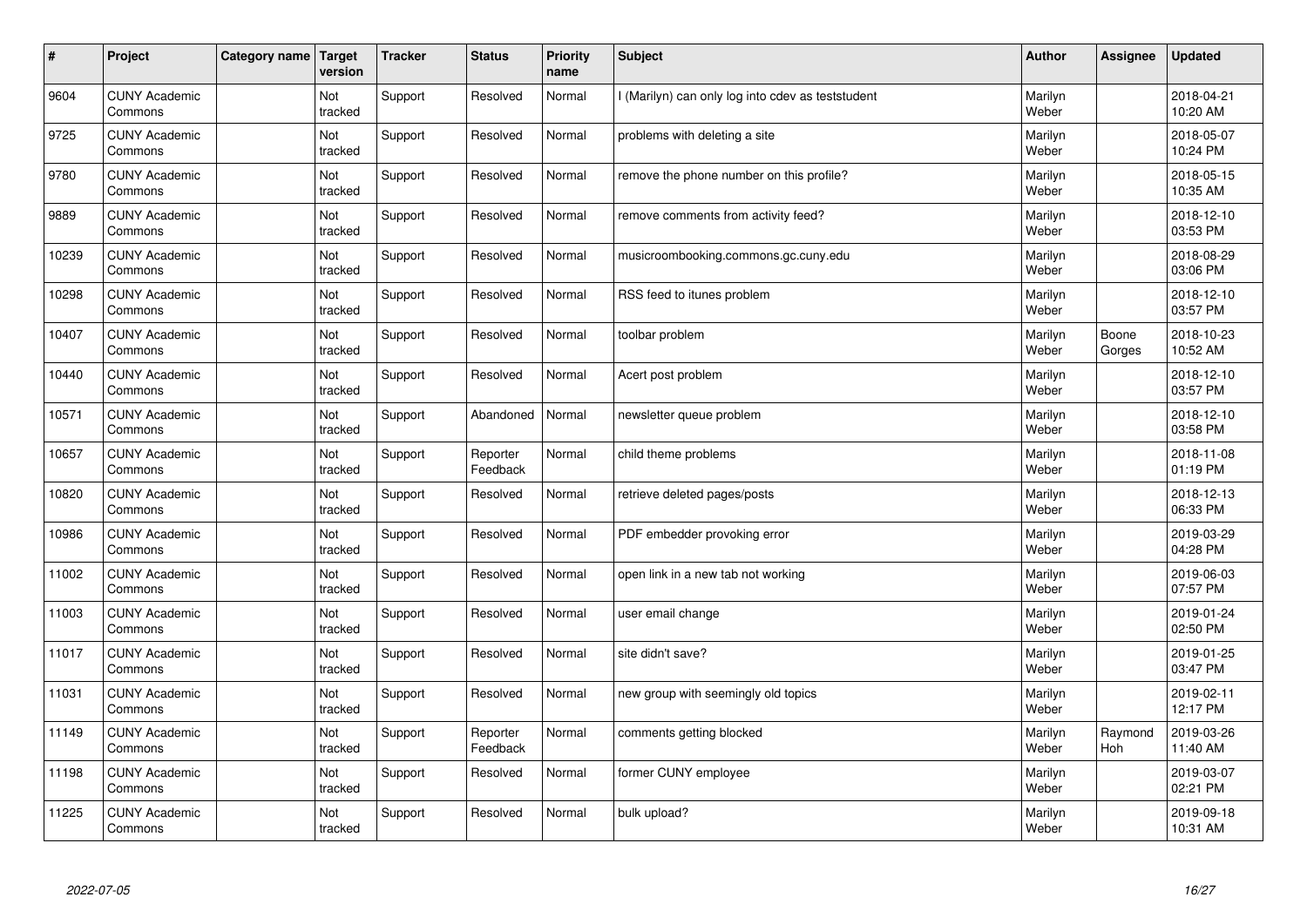| $\pmb{\#}$ | Project                         | Category name | <b>Target</b><br>version | <b>Tracker</b> | <b>Status</b>        | <b>Priority</b><br>name | <b>Subject</b>                                                                                        | <b>Author</b>    | Assignee       | <b>Updated</b>         |
|------------|---------------------------------|---------------|--------------------------|----------------|----------------------|-------------------------|-------------------------------------------------------------------------------------------------------|------------------|----------------|------------------------|
| 11509      | <b>CUNY Academic</b><br>Commons |               | Not<br>tracked           | Support        | Reporter<br>Feedback | Normal                  | deleted Page causing a Menu problem?                                                                  | Marilyn<br>Weber |                | 2019-06-04<br>09:54 AM |
| 11519      | <b>CUNY Academic</b><br>Commons |               | Not<br>tracked           | Support        | Assigned             | Normal                  | comment option not appearing                                                                          | Marilyn<br>Weber |                | 2019-09-24<br>10:28 AM |
| 11650      | <b>CUNY Academic</b><br>Commons |               | Not<br>tracked           | Support        | Resolved             | Normal                  | https://commons.gc.cuny.edu/groups/introduction-to-literary-studies-eng<br>ish-252-at-hunter-college/ | Marilyn<br>Weber |                | 2019-07-18<br>02:28 PM |
| 11771      | <b>CUNY Academic</b><br>Commons |               | Not<br>tracked           | Support        | Reporter<br>Feedback | Normal                  | post displays in sections                                                                             | Marilyn<br>Weber |                | 2019-08-20<br>10:34 AM |
| 11787      | <b>CUNY Academic</b><br>Commons |               | Not<br>tracked           | Support        | Reporter<br>Feedback | Normal                  | automated comments notifications on ZenDesk                                                           | Marilyn<br>Weber |                | 2019-08-26<br>06:18 PM |
| 11811      | <b>CUNY Academic</b><br>Commons |               | Not<br>tracked           | Support        | Duplicate            | Normal                  | Content of Publications widget on profile page being erased on save                                   | Marilyn<br>Weber |                | 2019-10-08<br>11:16 AM |
| 11848      | <b>CUNY Academic</b><br>Commons |               | Not<br>tracked           | Support        | Hold                 | Normal                  | a Dean of Faculty wants to share a large file                                                         | Marilyn<br>Weber |                | 2019-09-24<br>08:44 AM |
| 11896      | <b>CUNY Academic</b><br>Commons |               | Not<br>tracked           | Support        | Resolved             | Normal                  | https://thenurseswritingproject.commons.gc.cuny.edu                                                   | Marilyn<br>Weber |                | 2019-09-24<br>08:09 AM |
| 11915      | <b>CUNY Academic</b><br>Commons |               | Not<br>tracked           | Support        | Resolved             | Normal                  | User not in list                                                                                      | Marilyn<br>Weber |                | 2019-10-28<br>10:13 AM |
| 11977      | <b>CUNY Academic</b><br>Commons |               | Not<br>tracked           | Support        | Resolved             | Normal                  | please remove me from many sites                                                                      | Marilyn<br>Weber |                | 2019-11-21<br>01:05 PM |
| 12176      | <b>CUNY Academic</b><br>Commons |               | Not<br>tracked           | Support        | Resolved             | Normal                  | Mp4s?                                                                                                 | Marilyn<br>Weber |                | 2019-12-05<br>11:04 AM |
| 12352      | <b>CUNY Academic</b><br>Commons |               | Not<br>tracked           | Support        | <b>New</b>           | Normal                  | 'posts list" page builder block option                                                                | Marilyn<br>Weber |                | 2020-02-03<br>01:29 PM |
| 12427      | <b>CUNY Academic</b><br>Commons |               | Not<br>tracked           | Support        | Resolved             | Normal                  | organizing PDF on a site?                                                                             | Marilyn<br>Weber | scott voth     | 2020-03-10<br>11:11 AM |
| 13034      | <b>CUNY Academic</b><br>Commons |               | Not<br>tracked           | Support        | Reporter<br>Feedback | Normal                  | a site is asking people to join the Commons to get a download                                         | Marilyn<br>Weber |                | 2020-07-12<br>07:23 AM |
| 13065      | <b>CUNY Academic</b><br>Commons |               | Not<br>tracked           | Support        | Resolved             | Normal                  | can't invite new user to group                                                                        | Marilyn<br>Weber |                | 2020-07-22<br>04:24 PM |
| 13255      | <b>CUNY Academic</b><br>Commons |               | Not<br>tracked           | Support        | Reporter<br>Feedback | Normal                  | Accessibility problems                                                                                | Marilyn<br>Weber |                | 2020-09-01<br>05:48 PM |
| 13286      | <b>CUNY Academic</b><br>Commons |               | Not<br>tracked           | Support        | New                  | Normal                  | problem connecting with WordPress app                                                                 | Marilyn<br>Weber | Raymond<br>Hoh | 2020-09-08<br>11:16 AM |
| 13295      | <b>CUNY Academic</b><br>Commons |               | Not<br>tracked           | Support        | Resolved             | Normal                  | can't find new user                                                                                   | Marilyn<br>Weber |                | 2020-09-08<br>10:18 AM |
| 13541      | <b>CUNY Academic</b><br>Commons |               | Not<br>tracked           | Support        | Resolved             | Normal                  | add a page template to OER site.                                                                      | Marilyn<br>Weber |                | 2020-11-11<br>11:12 AM |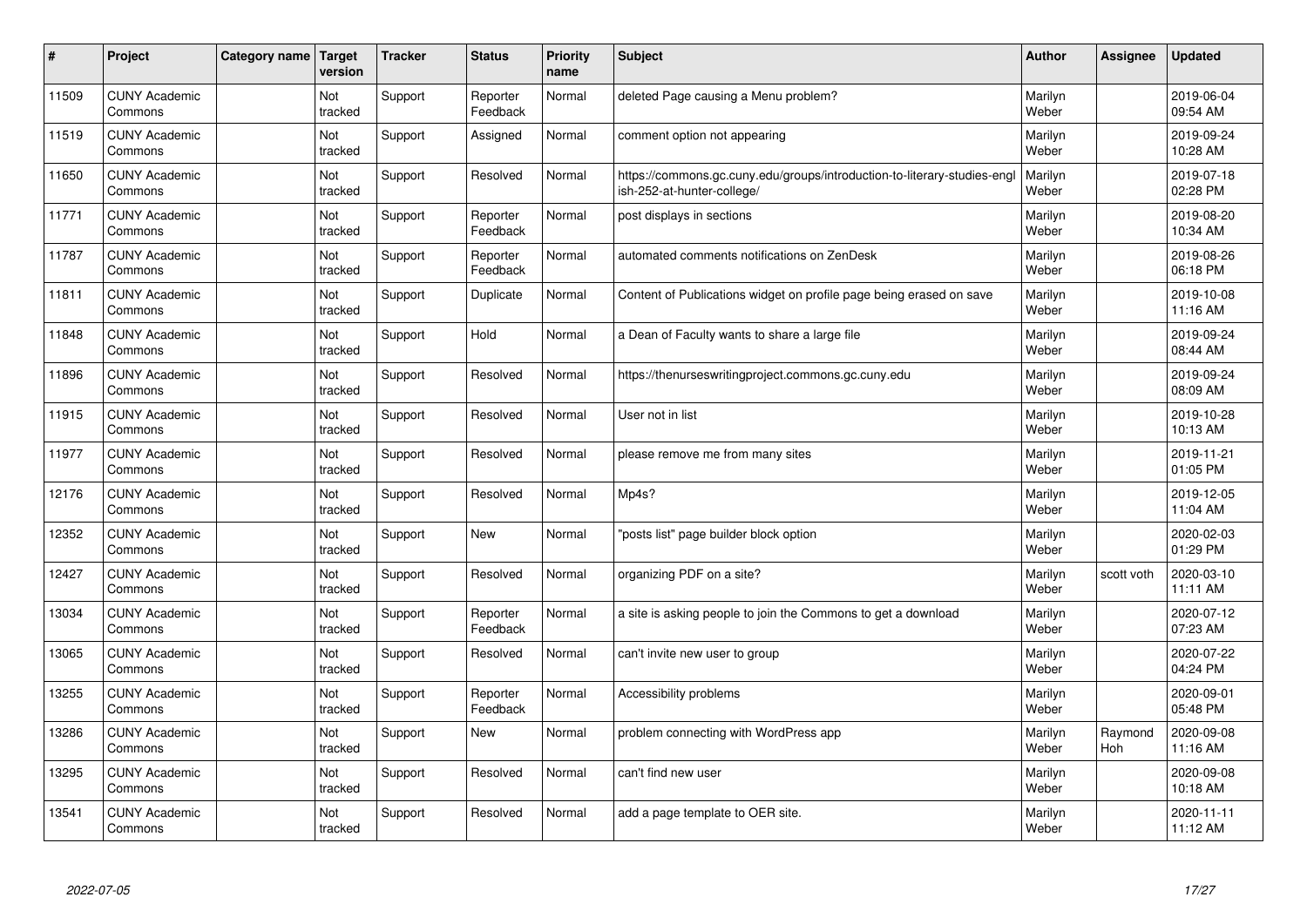| $\sharp$ | Project                         | Category name       | Target<br>version | <b>Tracker</b> | <b>Status</b>        | <b>Priority</b><br>name | <b>Subject</b>                           | <b>Author</b>    | Assignee        | <b>Updated</b>         |
|----------|---------------------------------|---------------------|-------------------|----------------|----------------------|-------------------------|------------------------------------------|------------------|-----------------|------------------------|
| 13699    | <b>CUNY Academic</b><br>Commons |                     | Not<br>tracked    | Support        | Resolved             | Normal                  | Martin Segal Center site down            | Marilyn<br>Weber | Raymond<br>Hoh  | 2020-12-22<br>03:03 PM |
| 13710    | <b>CUNY Academic</b><br>Commons |                     | Not<br>tracked    | Support        | Resolved             | Normal                  | small change to Hosting Partner Handbook | Marilyn<br>Weber |                 | 2020-12-16<br>04:29 PM |
| 13918    | <b>CUNY Academic</b><br>Commons |                     | Not<br>tracked    | Support        | Rejected             | Normal                  | MailPoet Newsletters Premium plugin      | Marilyn<br>Weber |                 | 2021-02-09<br>11:01 AM |
| 14378    | <b>CUNY Academic</b><br>Commons |                     | Not<br>tracked    | Support        | Resolved             | Normal                  | <b>PPTX</b> files unfetchable            | Marilyn<br>Weber |                 | 2021-05-11<br>11:25 AM |
| 14398    | <b>CUNY Academic</b><br>Commons |                     | Not<br>tracked    | Support        | Reporter<br>Feedback | Normal                  | Events plug-in notification problem      | Marilyn<br>Weber |                 | 2021-05-11<br>11:21 AM |
| 14404    | <b>CUNY Academic</b><br>Commons |                     | Not<br>tracked    | Support        | Resolved             | Normal                  | blocked IP of user?                      | Marilyn<br>Weber |                 | 2021-05-10<br>01:00 PM |
| 14594    | <b>CUNY Academic</b><br>Commons |                     | Not<br>tracked    | Support        | Resolved             | Normal                  | Administration email verification?       | Marilyn<br>Weber |                 | 2021-07-12<br>11:40 AM |
| 14625    | <b>CUNY Academic</b><br>Commons |                     | Not<br>tracked    | Support        | Rejected             | Normal                  | image won't appear in slideshow.         | Marilyn<br>Weber |                 | 2021-07-27<br>10:33 AM |
| 14718    | <b>CUNY Academic</b><br>Commons |                     | Not<br>tracked    | Support        | Resolved             | Normal                  | User wants to recover deleted account    | Marilyn<br>Weber |                 | 2021-08-30<br>02:46 PM |
| 14812    | <b>CUNY Academic</b><br>Commons |                     | Not<br>tracked    | Support        | Resolved             | Normal                  | Custom Sidebars and Wordpress 5.6        | Marilyn<br>Weber |                 | 2021-09-30<br>10:43 AM |
| 14813    | <b>CUNY Academic</b><br>Commons |                     | Not<br>tracked    | Support        | Resolved             | Normal                  | raise the file size limit                | Marilyn<br>Weber |                 | 2021-09-30<br>12:02 PM |
| 14891    | <b>CUNY Academic</b><br>Commons |                     | Not<br>tracked    | Support        | Resolved             | Normal                  | changing site template after creation?   | Marilyn<br>Weber |                 | 2022-04-27<br>04:58 PM |
| 14900    | <b>CUNY Academic</b><br>Commons |                     | Not<br>tracked    | Support        | Reporter<br>Feedback | Normal                  | previous theme?                          | Marilyn<br>Weber |                 | 2021-10-25<br>10:31 AM |
| 15816    | <b>CUNY Academic</b><br>Commons |                     | Not<br>tracked    | Support        | <b>New</b>           | Normal                  | slow loading at SPS                      | Marilyn<br>Weber |                 | 2022-04-05<br>01:26 PM |
| 6175     | <b>CUNY Academic</b><br>Commons | Account<br>settings |                   | Support        | Resolved             | Normal                  | Email address (user cannot access old)   | Marilyn<br>Weber | Matt Gold       | 2016-11-29<br>06:31 PM |
| 9477     | <b>CUNY Academic</b><br>Commons | Account<br>settings |                   | Support        | Resolved             | Normal                  | email change request                     | Marilyn<br>Weber | Matt Gold       | 2018-03-24<br>08:53 AM |
| 9659     | <b>CUNY Academic</b><br>Commons | Account<br>settings |                   | Support        | Resolved             | Normal                  | user email change                        | Marilyn<br>Weber | Matt Gold       | 2018-04-24<br>12:08 PM |
| 9928     | <b>CUNY Academic</b><br>Commons | Account<br>settings |                   | Support        | Resolved             | Normal                  | email change request from former student | Marilyn<br>Weber | Matt Gold       | 2018-06-14<br>10:20 AM |
| 6899     | <b>CUNY Academic</b><br>Commons | Account<br>settings | Not<br>tracked    | Support        | Resolved             | Normal                  | New user has misspelled her own name     | Marilyn<br>Weber | Boone<br>Gorges | 2016-12-01<br>05:10 PM |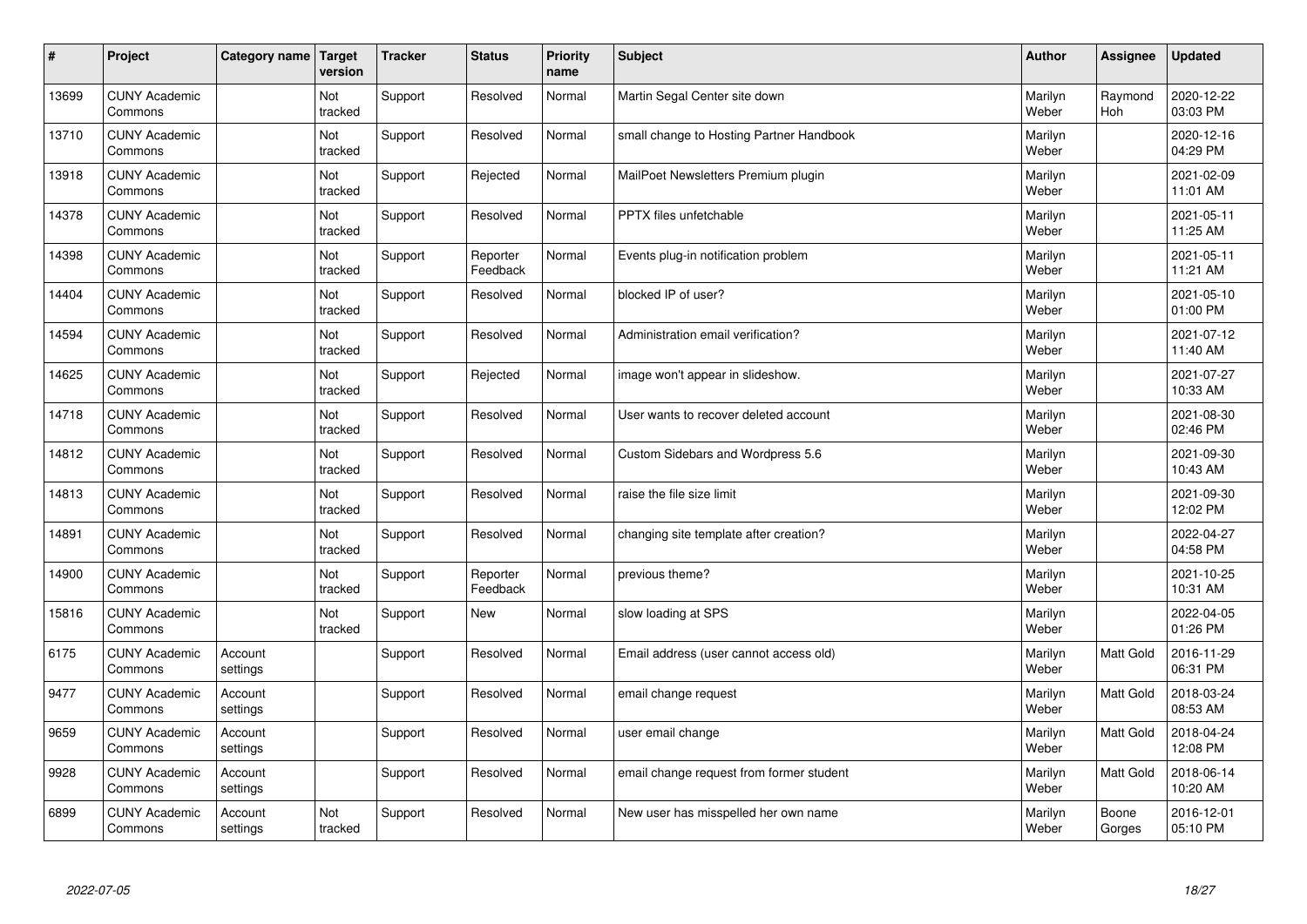| #     | Project                         | Category name                 | Target<br>version | <b>Tracker</b> | <b>Status</b>        | <b>Priority</b><br>name | <b>Subject</b>                                                                           | <b>Author</b>    | Assignee              | Updated                |
|-------|---------------------------------|-------------------------------|-------------------|----------------|----------------------|-------------------------|------------------------------------------------------------------------------------------|------------------|-----------------------|------------------------|
| 9823  | <b>CUNY Academic</b><br>Commons | Account<br>settings           | Not<br>tracked    | Support        | Resolved             | Normal                  | email change                                                                             | Marilyn<br>Weber | <b>Matt Gold</b>      | 2018-05-23<br>01:58 PM |
| 11294 | <b>CUNY Academic</b><br>Commons | Account<br>settings           | Not<br>tracked    | Support        | Resolved             | Normal                  | student emgail change                                                                    | Marilyn<br>Weber | Matt Gold             | 2019-04-07<br>09:11 PM |
| 11029 | <b>CUNY Academic</b><br>Commons | Authentication                | 1.14.9            | Support        | Resolved             | Normal                  | Sujatha Fernandes cannot edit her site                                                   | Marilyn<br>Weber | Raymond<br><b>Hoh</b> | 2019-03-26<br>12:10 PM |
| 15211 | <b>CUNY Academic</b><br>Commons | Blogs<br>(BuddyPress)         | 1.19.2            | Support        | Resolved             | Normal                  | No good error reporting for already-used domain name when creating a<br>site in Firefox  | Marilyn<br>Weber | Boone<br>Gorges       | 2022-01-25<br>11:33 AM |
| 6857  | <b>CUNY Academic</b><br>Commons | <b>Blogs</b><br>(BuddyPress)  | Not<br>tracked    | Support        | Resolved             | Normal                  | Committee on Religion website                                                            | Marilyn<br>Weber | Boone<br>Gorges       | 2017-08-17<br>10:24 AM |
| 12156 | <b>CUNY Academic</b><br>Commons | <b>Blogs</b><br>(BuddyPress)  | Not<br>tracked    | Support        | Resolved             | Normal                  | My Sites list (Commons Profile or Sites directory) doesn't match toolbar<br>dropdown     | Marilyn<br>Weber |                       | 2019-12-11<br>10:20 AM |
| 12190 | <b>CUNY Academic</b><br>Commons | <b>Blogs</b><br>(BuddyPress)  | Not<br>tracked    | Support        | Resolved             | Normal                  | Site avatar in directory is not what user expects                                        | Marilyn<br>Weber |                       | 2019-12-12<br>08:51 PM |
| 12350 | <b>CUNY Academic</b><br>Commons | <b>Blogs</b><br>(BuddyPress)  | Not<br>tracked    | Support        | Reporter<br>Feedback | Normal                  | URL creation problem                                                                     | Marilyn<br>Weber |                       | 2020-02-03<br>11:27 AM |
| 11448 | <b>CUNY Academic</b><br>Commons | <b>BuddyPress</b><br>(misc)   | 1.15.1            | Support        | Resolved             | Normal                  | sole administrator listed on sites is not an admin at all?                               | Marilyn<br>Weber | Raymond<br><b>Hoh</b> | 2019-05-14<br>11:15 AM |
| 12165 | <b>CUNY Academic</b><br>Commons | <b>BuddyPress</b><br>(misc)   | Not<br>tracked    | Support        | Resolved             | Normal                  | two reports of Profile problems                                                          | Marilyn<br>Weber | Boone<br>Gorges       | 2019-12-04<br>05:06 PM |
| 11091 | <b>CUNY Academic</b><br>Commons | <b>BuddyPress</b><br>Docs     | 1.14.7            | Support        | Resolved             | Normal                  | word limit for comments on a group doc?                                                  | Marilyn<br>Weber |                       | 2019-02-26<br>02:04 PM |
| 10606 | <b>CUNY Academic</b><br>Commons | cdev.gc.cuny.ed<br>u.         | Not<br>tracked    | Support        | Resolved             | Normal                  | problems with testing environment                                                        | Marilyn<br>Weber |                       | 2018-11-02<br>10:27 AM |
| 12515 | <b>CUNY Academic</b><br>Commons | cuny.is                       | 1.16.7            | Support        | Resolved             | Normal                  | AJAX actions on cuny is admin page are failing                                           | Marilyn<br>Weber |                       | 2020-03-10<br>11:57 AM |
| 3029  | <b>CUNY Academic</b><br>Commons | cuny.is                       | Not<br>tracked    | Support        | Resolved             | Normal                  | shortlink request                                                                        | Marilyn<br>Weber | Boone<br>Gorges       | 2014-02-12<br>10:03 AM |
| 9886  | <b>CUNY Academic</b><br>Commons | cuny.is                       | Not<br>tracked    | Support        | Resolved             | Normal                  | cuny.is SSL                                                                              | Marilyn<br>Weber |                       | 2018-10-26<br>02:07 PM |
| 13085 | <b>CUNY Academic</b><br>Commons | Domain<br>Mapping             | Not<br>tracked    | Support        | Resolved             | Normal                  | domain mapping request                                                                   | Marilyn<br>Weber | <b>Matt Gold</b>      | 2020-07-28<br>03:33 PM |
| 14344 | <b>CUNY Academic</b><br>Commons | Domain<br>Mapping             | Not<br>tracked    | Support        | Resolved             | Normal                  | arabstages.org site down                                                                 | Marilyn<br>Weber | Raymond<br>Hoh        | 2021-04-19<br>01:42 PM |
| 6818  | <b>CUNY Academic</b><br>Commons | Email<br><b>Notifications</b> | 1.10.3            | Support        | Resolved             | Normal                  | No more email notifications?                                                             | Marilyn<br>Weber |                       | 2016-11-22<br>02:51 PM |
| 10245 | <b>CUNY Academic</b><br>Commons | Email<br><b>Notifications</b> | 1.13.8            | Support        | Resolved             | Urgent                  | Placeholders in action emails (activation, password reset) not being<br>properly swapped | Marilyn<br>Weber | Raymond<br>Hoh        | 2018-08-30<br>04:02 PM |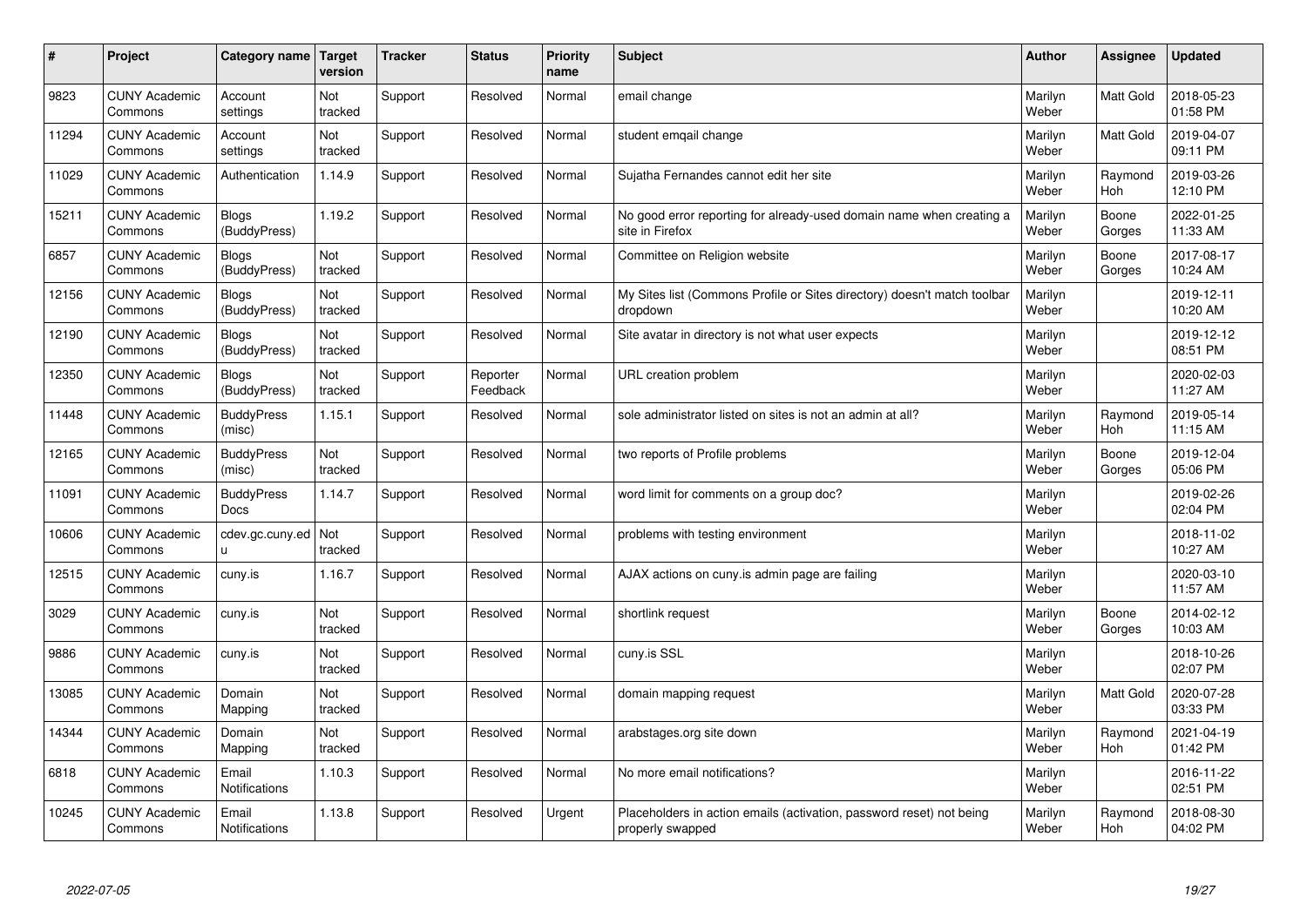| $\pmb{\#}$ | Project                         | Category name          | Target<br>version | <b>Tracker</b> | <b>Status</b> | <b>Priority</b><br>name | <b>Subject</b>                                                                        | <b>Author</b>    | Assignee        | <b>Updated</b>         |
|------------|---------------------------------|------------------------|-------------------|----------------|---------------|-------------------------|---------------------------------------------------------------------------------------|------------------|-----------------|------------------------|
| 5991       | <b>CUNY Academic</b><br>Commons | Email<br>Notifications | Future<br>release | Support        | Resolved      | Normal                  | change format of autogenerated blog emails                                            | Marilyn<br>Weber | Paige<br>Dupont | 2018-01-12<br>02:55 PM |
| 14889      | <b>CUNY Academic</b><br>Commons | Events                 | 1.19.0            | Support        | Resolved      | Normal                  | events in group - can they be edited by all admins?                                   | Marilyn<br>Weber | Raymond<br>Hoh  | 2021-12-13<br>03:31 PM |
| 13878      | <b>CUNY Academic</b><br>Commons | Group cloning          | 1.18.4            | Support        | Resolved      | High                    | When creating Group + Site and choosing 'Clone existing', cannot<br>advance to step 2 | Marilyn<br>Weber | Jeremy<br>Felt  | 2021-02-02<br>11:02 AM |
| 13173      | <b>CUNY Academic</b><br>Commons | Group Library          | 1.17.1            | Support        | Resolved      | High                    | all uploads to the library are silent                                                 | Marilyn<br>Weber |                 | 2020-08-10<br>04:12 PM |
| 13138      | <b>CUNY Academic</b><br>Commons | Group Library          | Not<br>tracked    | Support        | Resolved      | Normal                  | moving Library contents for Steve Brier                                               | Marilyn<br>Weber |                 | 2020-08-03<br>04:00 PM |
| 13159      | <b>CUNY Academic</b><br>Commons | Group Library          | Not<br>tracked    | Support        | Resolved      | Normal                  | changing folder names?                                                                | Marilyn<br>Weber | Boone<br>Gorges | 2020-08-27<br>08:59 AM |
| 11006      | <b>CUNY Academic</b><br>Commons | Groups (misc)          | 1.14.6            | Support        | Resolved      | Normal                  | removing members from a group isn't working                                           | Marilyn<br>Weber |                 | 2019-01-24<br>03:18 PM |
| 7678       | <b>CUNY Academic</b><br>Commons | Groups (misc)          | Not<br>tracked    | Support        | Resolved      | Normal                  | add admin to student group                                                            | Marilyn<br>Weber | Boone<br>Gorges | 2017-02-15<br>11:58 AM |
| 8978       | <b>CUNY Academic</b><br>Commons | Groups (misc)          | Not<br>tracked    | Support        | Resolved      | Normal                  | removing old groups                                                                   | Marilyn<br>Weber |                 | 2018-12-10<br>03:52 PM |
| 9163       | <b>CUNY Academic</b><br>Commons | Layout                 | 1.12.8            | Support        | Resolved      | Normal                  | Mobile responsiveness issues                                                          | Marilyn<br>Weber | Raymond<br>Hoh  | 2018-02-13<br>10:49 AM |
| 5772       | <b>CUNY Academic</b><br>Commons | Membership             | Not<br>tracked    | Support        | Resolved      | Normal                  | User email change and forgotten password                                              | Marilyn<br>Weber | Matt Gold       | 2017-11-15<br>06:18 PM |
| 7486       | <b>CUNY Academic</b><br>Commons | Membership             | Not<br>tracked    | Support        | Resolved      | Normal                  | changed email address                                                                 | Marilyn<br>Weber |                 | 2017-01-24<br>10:00 PM |
| 7619       | <b>CUNY Academic</b><br>Commons | Membership             | Not<br>tracked    | Support        | Resolved      | Normal                  | outside users for a site that isn't a class?                                          | Marilyn<br>Weber | Matt Gold       | 2017-11-15<br>06:18 PM |
| 7771       | <b>CUNY Academic</b><br>Commons | Membership             | Not<br>tracked    | Support        | Resolved      | Normal                  | User would like to be uncoupled from sites                                            | Marilyn<br>Weber | Boone<br>Gorges | 2017-03-09<br>12:38 PM |
| 7775       | <b>CUNY Academic</b><br>Commons | Membership             | Not<br>tracked    | Support        | Resolved      | Normal                  | Email change                                                                          | Marilyn<br>Weber |                 | 2017-03-08<br>10:09 PM |
| 7922       | <b>CUNY Academic</b><br>Commons | Membership             | Not<br>tracked    | Support        | Resolved      | Normal                  | add me as an admin to the MALs alumni site?                                           | Marilyn<br>Weber |                 | 2017-04-06<br>05:19 PM |
| 8120       | <b>CUNY Academic</b><br>Commons | Membership             | Not<br>tracked    | Support        | Resolved      | Normal                  | add me as an admin to https://nyslavery.commons.gc.cuny.edu                           | Marilyn<br>Weber |                 | 2017-05-10<br>02:19 PM |
| 8222       | <b>CUNY Academic</b><br>Commons | Membership             | Not<br>tracked    | Support        | Resolved      | Normal                  | Admin for iletc.commons.gc.cuny.edu                                                   | Marilyn<br>Weber | Boone<br>Gorges | 2017-06-08<br>10:06 AM |
| 8401       | <b>CUNY Academic</b><br>Commons | Membership             | Not<br>tracked    | Support        | Resolved      | Normal                  | add me as an admin                                                                    | Marilyn<br>Weber | Boone<br>Gorges | 2017-07-11<br>11:40 AM |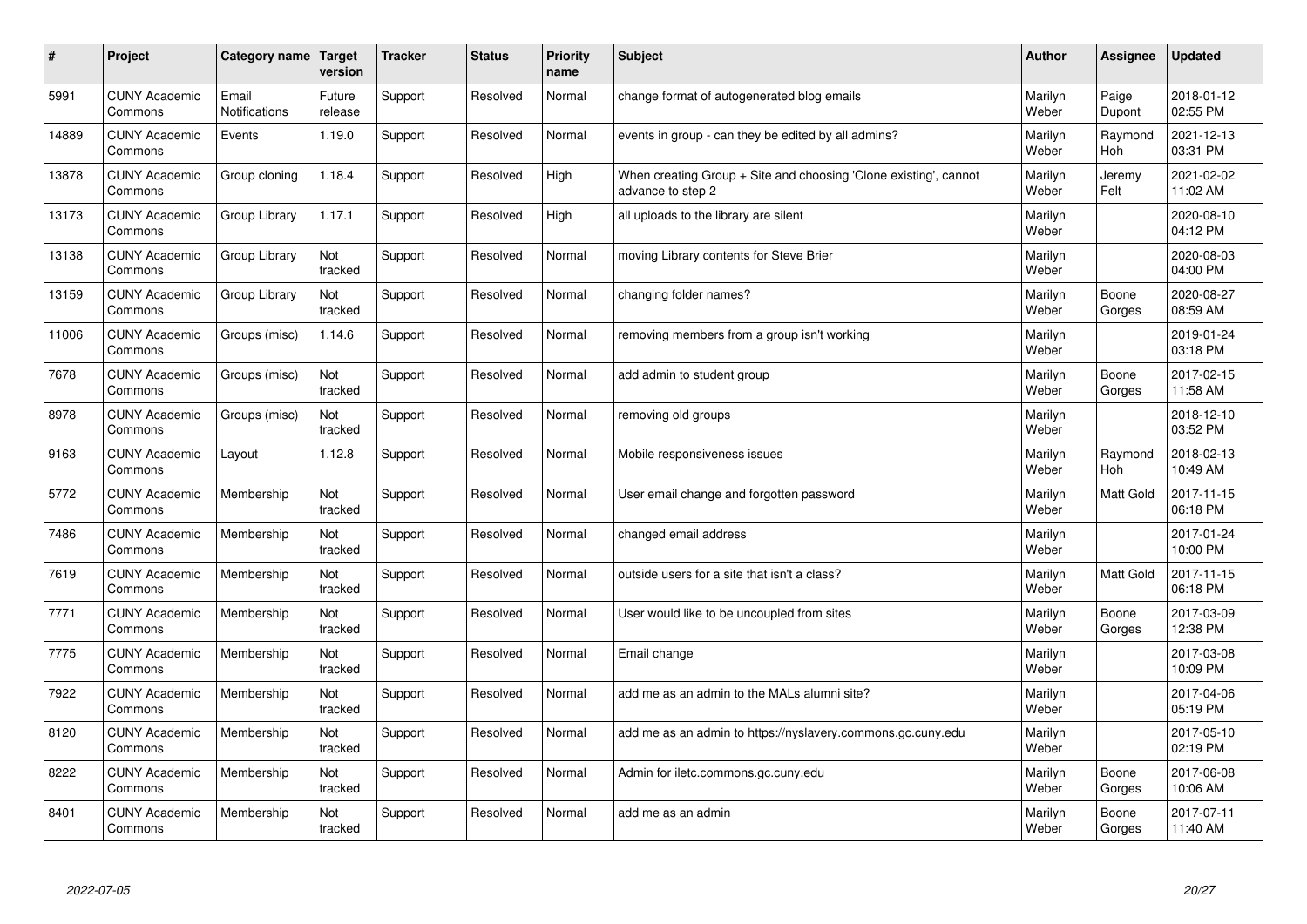| #     | Project                         | Category name   Target | version        | <b>Tracker</b> | <b>Status</b> | Priority<br>name | <b>Subject</b>                                             | <b>Author</b>    | <b>Assignee</b>  | <b>Updated</b>         |
|-------|---------------------------------|------------------------|----------------|----------------|---------------|------------------|------------------------------------------------------------|------------------|------------------|------------------------|
| 8429  | <b>CUNY Academic</b><br>Commons | Membership             | Not<br>tracked | Support        | Resolved      | Normal           | Please make me an admin of https://arc.commons.gc.cuny.edu | Marilyn<br>Weber | Boone<br>Gorges  | 2017-07-24<br>03:33 PM |
| 8481  | <b>CUNY Academic</b><br>Commons | Membership             | Not<br>tracked | Support        | Resolved      | Normal           | admin of http://swipanalytic.org/organizers/               | Marilyn<br>Weber |                  | 2019-02-19<br>01:58 PM |
| 8531  | <b>CUNY Academic</b><br>Commons | Membership             | Not<br>tracked | Support        | Resolved      | Normal           | admin of https://admissions.commons.gc.cuny.edu            | Marilyn<br>Weber |                  | 2017-08-15<br>04:20 PM |
| 8566  | <b>CUNY Academic</b><br>Commons | Membership             | Not<br>tracked | Support        | Resolved      | Normal           | user email change                                          | Marilyn<br>Weber |                  | 2017-11-15<br>01:27 PM |
| 8577  | <b>CUNY Academic</b><br>Commons | Membership             | Not<br>tracked | Support        | Resolved      | Normal           | another user email change                                  | Marilyn<br>Weber |                  | 2017-08-25<br>10:23 AM |
| 8630  | <b>CUNY Academic</b><br>Commons | Membership             | Not<br>tracked | Support        | Resolved      | Normal           | Change in email/campus                                     | Marilyn<br>Weber |                  | 2017-08-30<br>03:48 PM |
| 9004  | <b>CUNY Academic</b><br>Commons | Membership             | Not<br>tracked | Support        | Resolved      | Normal           | email change request                                       | Marilyn<br>Weber |                  | 2017-12-14<br>12:27 PM |
| 9134  | <b>CUNY Academic</b><br>Commons | Membership             | Not<br>tracked | Support        | Abandoned     | Normal           | former user                                                | Marilyn<br>Weber | <b>Matt Gold</b> | 2019-09-18<br>10:26 AM |
| 9779  | <b>CUNY Academic</b><br>Commons | Membership             | Not<br>tracked | Support        | Resolved      | Normal           | user not sure if she is registered.                        | Marilyn<br>Weber |                  | 2018-12-10<br>03:53 PM |
| 9927  | <b>CUNY Academic</b><br>Commons | Membership             | Not<br>tracked | Support        | Resolved      | Normal           | wrong email used                                           | Marilyn<br>Weber | Matt Gold        | 2018-06-14<br>10:21 AM |
| 9996  | <b>CUNY Academic</b><br>Commons | Membership             | Not<br>tracked | Support        | Rejected      | Normal           | user email change request                                  | Marilyn<br>Weber |                  | 2018-07-16<br>10:49 AM |
| 10006 | <b>CUNY Academic</b><br>Commons | Membership             | Not<br>tracked | Support        | Resolved      | Normal           | another email change request                               | Marilyn<br>Weber |                  | 2018-07-13<br>12:36 PM |
| 10066 | <b>CUNY Academic</b><br>Commons | Membership             | Not<br>tracked | Support        | Resolved      | Normal           | add me as an admin to https://pkms.commons.gc.cuny.edu/    | Marilyn<br>Weber |                  | 2018-07-26<br>11:54 AM |
| 10257 | <b>CUNY Academic</b><br>Commons | Membership             | Not<br>tracked | Support        | Resolved      | Normal           | change the email from @login.cuny.edu to campu email       | Marilyn<br>Weber |                  | 2018-12-10<br>03:55 PM |
| 10387 | <b>CUNY Academic</b><br>Commons | Membership             | Not<br>tracked | Support        | Resolved      | Normal           | remove user page                                           | Marilyn<br>Weber |                  | 2018-09-28<br>02:26 PM |
| 10910 | <b>CUNY Academic</b><br>Commons | Membership             | Not<br>tracked | Support        | Resolved      | Normal           | request to be an admin to a prof's site                    | Marilyn<br>Weber |                  | 2019-01-04<br>10:45 AM |
| 10941 | <b>CUNY Academic</b><br>Commons | Membership             | Not<br>tracked | Support        | Resolved      | Normal           | update user email                                          | Marilyn<br>Weber |                  | 2019-02-13<br>02:24 PM |
| 11127 | <b>CUNY Academic</b><br>Commons | Membership             | Not<br>tracked | Support        | Resolved      | Normal           | user with new campus affiliation                           | Marilyn<br>Weber |                  | 2019-02-19<br>02:09 PM |
| 11147 | <b>CUNY Academic</b><br>Commons | Membership             | Not<br>tracked | Support        | Resolved      | Normal           | employee email change                                      | Marilyn<br>Weber |                  | 2019-03-12<br>03:58 PM |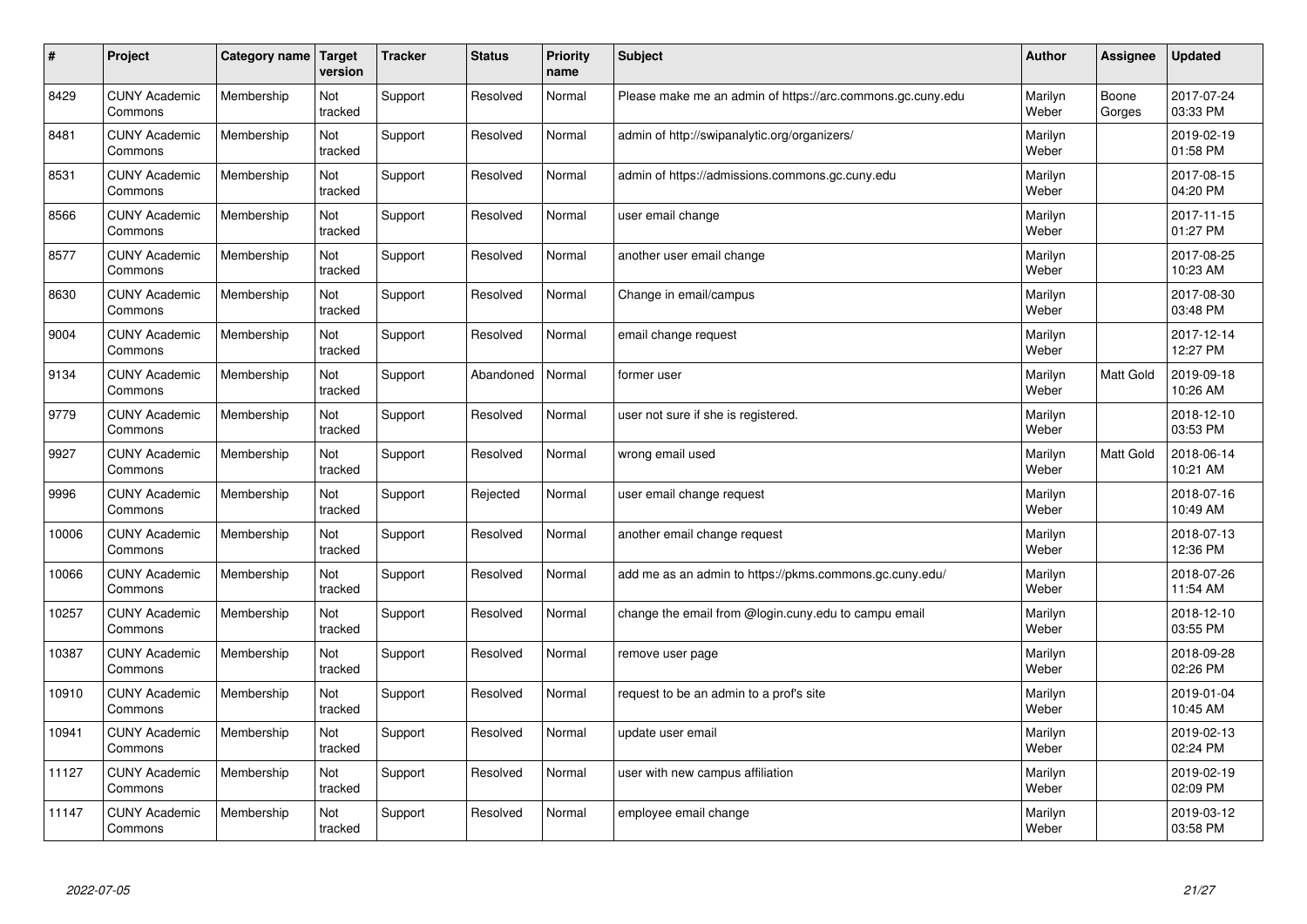| $\pmb{\#}$ | Project                         | Category name           | <b>Target</b><br>version | <b>Tracker</b> | <b>Status</b> | <b>Priority</b><br>name | <b>Subject</b>                                        | <b>Author</b>    | Assignee         | <b>Updated</b>         |
|------------|---------------------------------|-------------------------|--------------------------|----------------|---------------|-------------------------|-------------------------------------------------------|------------------|------------------|------------------------|
| 11210      | <b>CUNY Academic</b><br>Commons | Membership              | Not<br>tracked           | Support        | Resolved      | Normal                  | Please change the email                               | Marilyn<br>Weber |                  | 2019-03-11<br>04:16 PM |
| 11217      | <b>CUNY Academic</b><br>Commons | Membership              | Not<br>tracked           | Support        | Resolved      | Normal                  | Another email update                                  | Marilyn<br>Weber |                  | 2019-03-12<br>03:37 PM |
| 11516      | <b>CUNY Academic</b><br>Commons | Membership              | Not<br>tracked           | Support        | Resolved      | Normal                  | request for email change                              | Marilyn<br>Weber |                  | 2019-06-04<br>01:48 PM |
| 11922      | <b>CUNY Academic</b><br>Commons | Membership              | Not<br>tracked           | Support        | Resolved      | Normal                  | https://commons.gc.cuny.edu/members/cunyhealthequity/ | Marilyn<br>Weber |                  | 2019-10-02<br>04:05 PM |
| 11961      | <b>CUNY Academic</b><br>Commons | Membership              | Not<br>tracked           | Support        | Resolved      | Normal                  | switch email for student user                         | Marilyn<br>Weber |                  | 2019-10-09<br>01:56 PM |
| 12382      | <b>CUNY Academic</b><br>Commons | Membership              | Not<br>tracked           | Support        | <b>New</b>    | Normal                  | Email request change                                  | Marilyn<br>Weber | Marilyn<br>Weber | 2020-02-06<br>12:56 PM |
| 13521      | <b>CUNY Academic</b><br>Commons | Onboarding              | 1.17.7                   | Support        | Resolved      | Normal                  | sent invitations page                                 | Marilyn<br>Weber | Raymond<br>Hoh   | 2020-11-10<br>10:31 AM |
| 14129      | <b>CUNY Academic</b><br>Commons | Onboarding              | 1.18.6                   | Support        | Resolved      | Normal                  | can only see some invites sent                        | Marilyn<br>Weber | Raymond<br>Hoh   | 2021-04-09<br>09:00 AM |
| 4880       | <b>CUNY Academic</b><br>Commons | Password<br>Reset       | Not<br>tracked           | Support        | Resolved      | High                    | CUNY Central person having password trouble           | Marilyn<br>Weber |                  | 2015-11-10<br>12:40 PM |
| 6815       | <b>CUNY Academic</b><br>Commons | Password<br>Reset       | Not<br>tracked           | Support        | Resolved      | Normal                  | password reset requested                              | Marilyn<br>Weber | Matt Gold        | 2016-11-22<br>10:30 AM |
| 7685       | <b>CUNY Academic</b><br>Commons | Password<br>Reset       | Not<br>tracked           | Support        | Resolved      | Normal                  | temporary password                                    | Marilyn<br>Weber | Boone<br>Gorges  | 2017-02-15<br>07:36 PM |
| 5629       | <b>CUNY Academic</b><br>Commons | <b>Public Portfolio</b> | 1.10.4                   | Support        | Resolved      | Normal                  | Title field in profile can't be edited                | Marilyn<br>Weber |                  | 2016-12-13<br>11:19 AM |
| 11907      | <b>CUNY Academic</b><br>Commons | <b>Public Portfolio</b> | 1.15.13                  | Support        | Resolved      | Normal                  | more publications problems (in profile)               | Marilyn<br>Weber |                  | 2019-11-04<br>11:16 AM |
| 12543      | <b>CUNY Academic</b><br>Commons | Public Portfolio        | Not<br>tracked           | Support        | Resolved      | Normal                  | User cannot find profile edit button                  | Marilyn<br>Weber | scott voth       | 2020-03-22<br>02:49 PM |
| 12346      | <b>CUNY Academic</b><br>Commons | Redmine                 |                          | Support        | Resolved      | Normal                  | another Redmine request                               | Marilyn<br>Weber | Matt Gold        | 2020-01-30<br>08:20 PM |
| 6851       | <b>CUNY Academic</b><br>Commons | Redmine                 | Not<br>tracked           | Support        | Resolved      | Normal                  | How do I help users join Redmine?                     | Marilyn<br>Weber | Matt Gold        | 2016-11-28<br>10:16 AM |
| 8906       | <b>CUNY Academic</b><br>Commons | Redmine                 | Not<br>tracked           | Support        | Resolved      | Normal                  | Redmine access?                                       | Marilyn<br>Weber | Matt Gold        | 2017-11-13<br>06:02 PM |
| 15269      | <b>CUNY Academic</b><br>Commons | Redmine                 | Not<br>tracked           | Support        | Resolved      | Normal                  | Segal Theater sites                                   | Marilyn<br>Weber |                  | 2022-02-07<br>04:11 PM |
| 9787       | <b>CUNY Academic</b><br>Commons | Registration            |                          | Support        | Resolved      | Normal                  | email change request                                  | Marilyn<br>Weber | Matt Gold        | 2018-05-16<br>09:55 PM |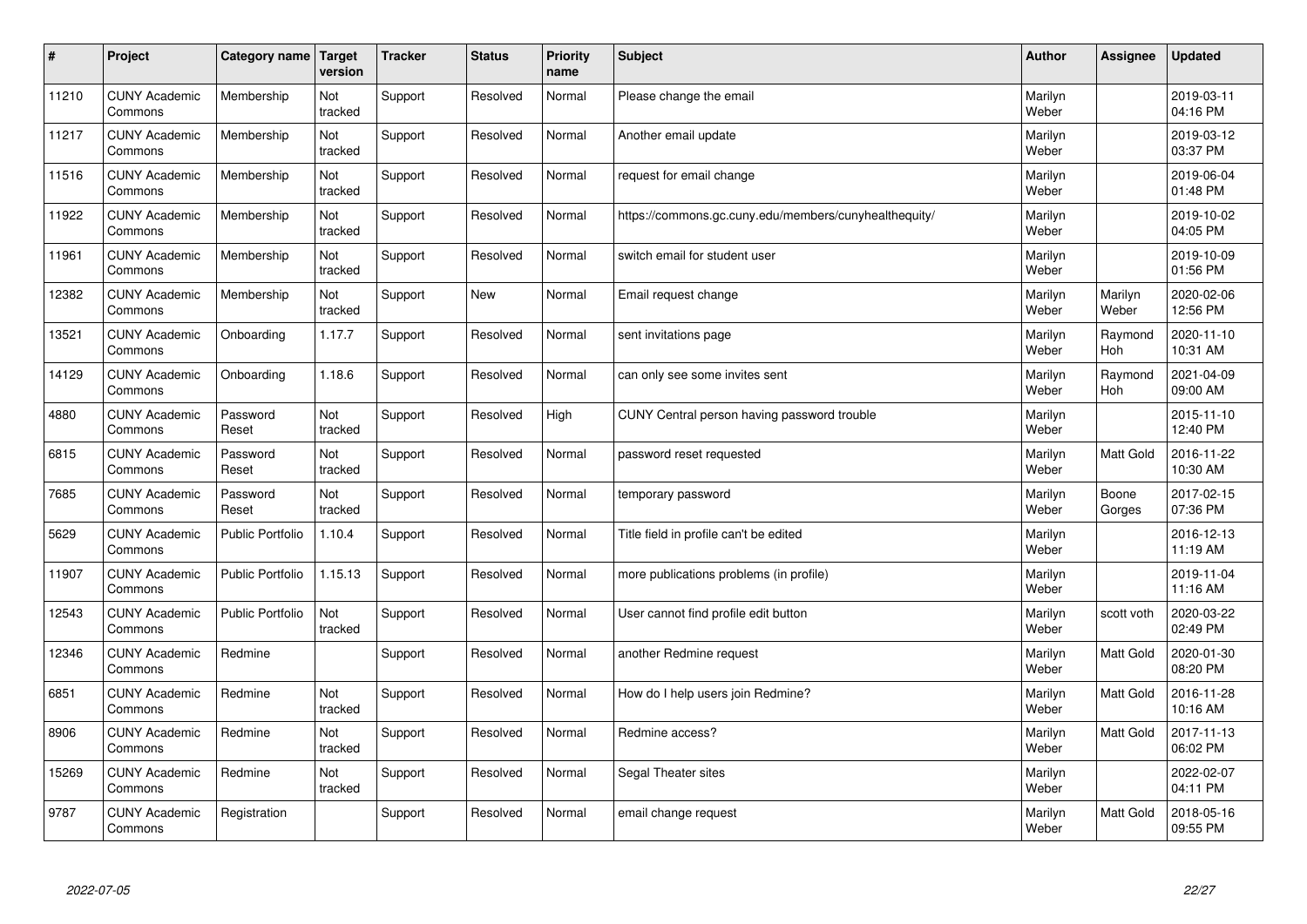| #     | Project                         | Category name            | <b>Target</b><br>version | <b>Tracker</b> | <b>Status</b>        | <b>Priority</b><br>name | <b>Subject</b>                                                              | <b>Author</b>    | Assignee              | <b>Updated</b>         |
|-------|---------------------------------|--------------------------|--------------------------|----------------|----------------------|-------------------------|-----------------------------------------------------------------------------|------------------|-----------------------|------------------------|
| 5019  | <b>CUNY Academic</b><br>Commons | Registration             | Not<br>tracked           | Support        | Resolved             | Normal                  | Forgotten password for user with new email address                          | Marilyn<br>Weber | Marilyn<br>Weber      | 2015-12-11<br>04:18 PM |
| 5037  | <b>CUNY Academic</b><br>Commons | Registration             | Not<br>tracked           | Support        | Resolved             | Normal                  | Another Forgotten password for user with new email address                  | Marilyn<br>Weber | Boone<br>Gorges       | 2015-12-22<br>05:24 PM |
| 7613  | <b>CUNY Academic</b><br>Commons | Registration             | Not<br>tracked           | Support        | Resolved             | Normal                  | non-matriculated students                                                   | Marilyn<br>Weber | Boone<br>Gorges       | 2017-11-15<br>11:03 AM |
| 9162  | <b>CUNY Academic</b><br>Commons | Registration             | Not<br>tracked           | Support        | Resolved             | Normal                  | email change due to user error                                              | Marilyn<br>Weber | Matt Gold             | 2018-02-13<br>11:11 AM |
| 9767  | <b>CUNY Academic</b><br>Commons | Registration             | Not<br>tracked           | Support        | Resolved             | Normal                  | user deleted account but now needs one                                      | Marilyn<br>Weber |                       | 2018-05-11<br>02:39 PM |
| 10273 | <b>CUNY Academic</b><br>Commons | Registration             | Not<br>tracked           | Support        | Reporter<br>Feedback | Normal                  | users combining CF and campus address                                       | Marilyn<br>Weber |                       | 2019-09-18<br>10:58 AM |
| 8934  | <b>CUNY Academic</b><br>Commons | Reply By Email           | 1.12.4                   | Support        | Resolved             | High                    | RBE "could not post" email should have info about attempted From<br>address | Marilyn<br>Weber | Raymond<br><b>Hoh</b> | 2017-12-12<br>11:25 AM |
| 13016 | <b>CUNY Academic</b><br>Commons | Shortcodes and<br>embeds | 1.16.15                  | Support        | Resolved             | Normal                  | possible to run code examples, like in Jupyter Notebooks?                   | Marilyn<br>Weber |                       | 2020-07-16<br>11:52 AM |
| 13134 | <b>CUNY Academic</b><br>Commons | Site cloning             | 1.17.1                   | Support        | Resolved             | Normal                  | New site (a clone) point to old dashboard                                   | Marilyn<br>Weber |                       | 2020-08-12<br>03:22 PM |
| 16291 | <b>CUNY Academic</b><br>Commons | Site cloning             | 2.0.2                    | Support        | Resolved             | Normal                  | Images coming up blank in Media Library                                     | Marilyn<br>Weber | Raymond<br>Hoh        | 2022-06-29<br>11:31 AM |
| 8893  | <b>CUNY Academic</b><br>Commons | Social Paper             | 1.12.1                   | Support        | Resolved             | Normal                  | Social paper won't connect to group?                                        | Marilyn<br>Weber |                       | 2017-12-11<br>01:16 PM |
| 7836  | <b>CUNY Academic</b><br>Commons | Social Paper             | Not<br>tracked           | Support        | Resolved             | Normal                  | missing Social Paper                                                        | Marilyn<br>Weber |                       | 2017-11-15<br>01:31 PM |
| 13975 | <b>CUNY Academic</b><br>Commons | Social Paper             | Not<br>tracked           | Support        | Reporter<br>Feedback | Normal                  | can't approve comments on Social Paper paper                                | Marilyn<br>Weber |                       | 2021-02-12<br>09:33 AM |
| 11908 | <b>CUNY Academic</b><br>Commons | Spam/Spam<br>Prevention  | 1.17.7                   | Support        | Resolved             | Normal                  | overeager spam filter                                                       | Marilyn<br>Weber | Raymond<br>Hoh        | 2020-11-05<br>04:36 PM |
| 12395 | <b>CUNY Academic</b><br>Commons | Spam/Spam<br>Prevention  | Not<br>tracked           | Support        | Resolved             | Normal                  | comments again being blocked                                                | Marilyn<br>Weber | Raymond<br>Hoh        | 2020-03-10<br>11:13 AM |
| 5988  | <b>CUNY Academic</b><br>Commons | Support                  |                          | Support        | Rejected             | Normal                  | Forbidden error when trying to join                                         | Marilyn<br>Weber | Boone<br>Gorges       | 2016-09-08<br>01:42 PM |
| 5985  | <b>CUNY Academic</b><br>Commons | Support                  | Not<br>tracked           | Support        | Resolved             | Normal                  | change user's email address (she cannot access old)                         | Marilyn<br>Weber | Boone<br>Gorges       | 2016-09-07<br>01:43 PM |
| 6656  | <b>CUNY Academic</b><br>Commons | Support                  | Not<br>tracked           | Support        | Resolved             | Normal                  | Remove user profile                                                         | Marilyn<br>Weber | Matt Gold             | 2016-11-10<br>02:18 PM |
| 13238 | <b>CUNY Academic</b><br>Commons | WordPress -<br>Media     | 1.17.3                   | Support        | Resolved             | Normal                  | allow ppsx file?                                                            | Marilyn<br>Weber | Raymond<br>Hoh        | 2020-09-10<br>11:46 AM |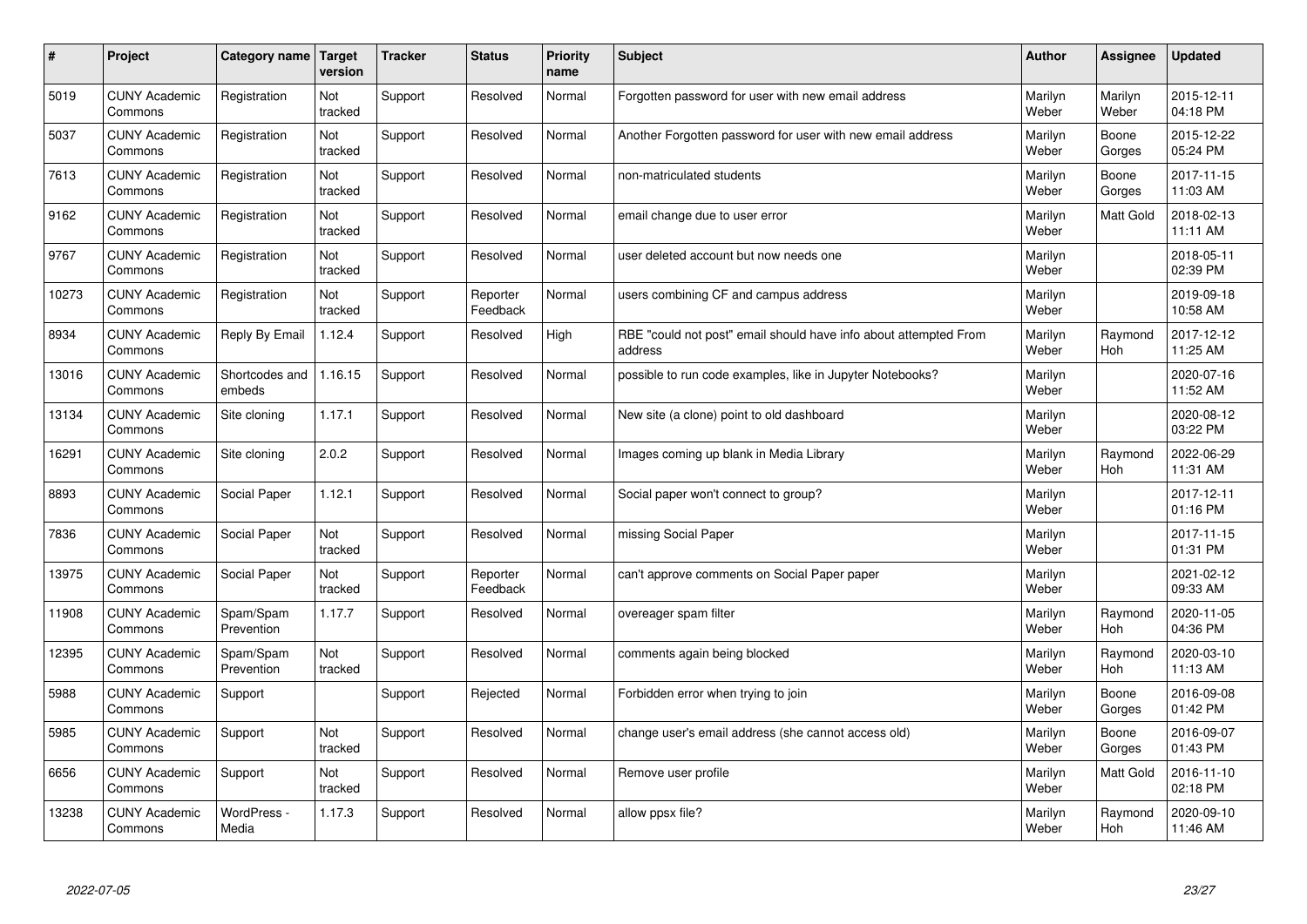| #     | Project                         | Category name               | Target<br>version | <b>Tracker</b> | <b>Status</b>        | <b>Priority</b><br>name | <b>Subject</b>                                                                 | <b>Author</b>    | Assignee              | <b>Updated</b>         |
|-------|---------------------------------|-----------------------------|-------------------|----------------|----------------------|-------------------------|--------------------------------------------------------------------------------|------------------|-----------------------|------------------------|
| 15978 | <b>CUNY Academic</b><br>Commons | WordPress -<br>Media        | 2.0.2             | Support        | Resolved             | Normal                  | tex files?                                                                     | Marilyn<br>Weber | Raymond<br><b>Hoh</b> | 2022-06-28<br>09:09 PM |
| 14369 | <b>CUNY Academic</b><br>Commons | WordPress -<br>Media        | Not<br>tracked    | Support        | Resolved             | Normal                  | renewed problem with ppsx files                                                | Marilyn<br>Weber |                       | 2021-04-27<br>12:44 PM |
| 12393 | <b>CUNY Academic</b><br>Commons | <b>WordPress</b><br>(misc)  |                   | Support        | Resolved             | High                    | size limit for files                                                           | Marilyn<br>Weber |                       | 2020-02-18<br>10:13 AM |
| 13012 | <b>CUNY Academic</b><br>Commons | <b>WordPress</b><br>(misc)  |                   | Support        | Rejected             | Normal                  | icon image associated with the teaching template's Creative Commons<br>License | Marilyn<br>Weber | Raymond<br><b>Hoh</b> | 2020-08-25<br>10:56 AM |
| 3001  | <b>CUNY Academic</b><br>Commons | <b>WordPress</b><br>(misc)  | Not<br>tracked    | Support        | Resolved             | Normal                  | shortlink requested                                                            | Marilyn<br>Weber | Boone<br>Gorges       | 2014-01-30<br>01:26 PM |
| 5753  | <b>CUNY Academic</b><br>Commons | WordPress<br>(misc)         | Not<br>tracked    | Support        | Resolved             | Normal                  | merging blogs and groups                                                       | Marilyn<br>Weber | Boone<br>Gorges       | 2016-08-29<br>03:09 PM |
| 9499  | <b>CUNY Academic</b><br>Commons | <b>WordPress</b><br>(misc)  | Not<br>tracked    | Support        | Resolved             | Normal                  | tiny question - preventing dates on posts?                                     | Marilyn<br>Weber | Raymond<br>Hoh        | 2018-04-04<br>03:55 PM |
| 9541  | <b>CUNY Academic</b><br>Commons | <b>WordPress</b><br>(misc)  | Not<br>tracked    | Support        | Resolved             | Normal                  | repeating header banner                                                        | Marilyn<br>Weber | Raymond<br>Hoh        | 2018-04-06<br>12:33 PM |
| 10133 | <b>CUNY Academic</b><br>Commons | <b>WordPress</b><br>(misc)  | Not<br>tracked    | Support        | Resolved             | Normal                  | two Commons sites to be migrated elsewhere                                     | Marilyn<br>Weber |                       | 2018-12-10<br>03:54 PM |
| 14074 | <b>CUNY Academic</b><br>Commons | WordPress<br>(misc)         | Not<br>tracked    | Support        | Reporter<br>Feedback | Normal                  | page password protection problem                                               | Marilyn<br>Weber |                       | 2021-03-02<br>11:03 AM |
| 14606 | <b>CUNY Academic</b><br>Commons | WordPress<br>(misc)         | Not<br>tracked    | Support        | Rejected             | Normal                  | calendar wrong month                                                           | Marilyn<br>Weber |                       | 2021-07-23<br>12:11 PM |
| 5083  | <b>CUNY Academic</b><br>Commons | <b>WordPress</b><br>Plugins | 1.9.5             | Support        | Rejected             | Normal                  | creating a shortcode for the iframe code of the google form                    | Marilyn<br>Weber | Marilyn<br>Weber      | 2016-01-12<br>04:25 PM |
| 7745  | <b>CUNY Academic</b><br>Commons | <b>WordPress</b><br>Plugins | 1.10.13           | Support        | Resolved             | Normal                  | Featured Video Plus plugin requested                                           | Marilyn<br>Weber |                       | 2017-03-03<br>01:51 PM |
| 8576  | <b>CUNY Academic</b><br>Commons | WordPress<br>Plugins        | 1.11.11           | Support        | Resolved             | Normal                  | Digital Measures plugin request                                                | Marilyn<br>Weber |                       | 2017-09-01<br>03:44 PM |
| 8446  | <b>CUNY Academic</b><br>Commons | <b>WordPress</b><br>Plugins | 1.11.14           | Support        | Resolved             | Normal                  | request for multiple accordion menu plugins                                    | Marilyn<br>Weber |                       | 2018-05-07<br>09:57 PM |
| 8908  | <b>CUNY Academic</b><br>Commons | <b>WordPress</b><br>Plugins | 1.12.2            | Support        | Resolved             | Normal                  | Plugin request from Steve Brier                                                | Marilyn<br>Weber |                       | 2017-11-27<br>11:39 AM |
| 9026  | <b>CUNY Academic</b><br>Commons | WordPress<br>Plugins        | 1.12.6            | Support        | Resolved             | Normal                  | plugin request from Carlos Guevara                                             | Marilyn<br>Weber |                       | 2018-01-03<br>09:33 AM |
| 9078  | <b>CUNY Academic</b><br>Commons | WordPress<br>Plugins        | 1.12.7            | Support        | Resolved             | Normal                  | arcgis web maps?                                                               | Marilyn<br>Weber | Raymond<br>Hoh        | 2018-01-23<br>11:11 AM |
| 9087  | <b>CUNY Academic</b><br>Commons | WordPress<br>Plugins        | 1.12.7            | Support        | Resolved             | Normal                  | request for WP Social Sharing                                                  | Marilyn<br>Weber |                       | 2018-01-23<br>11:17 AM |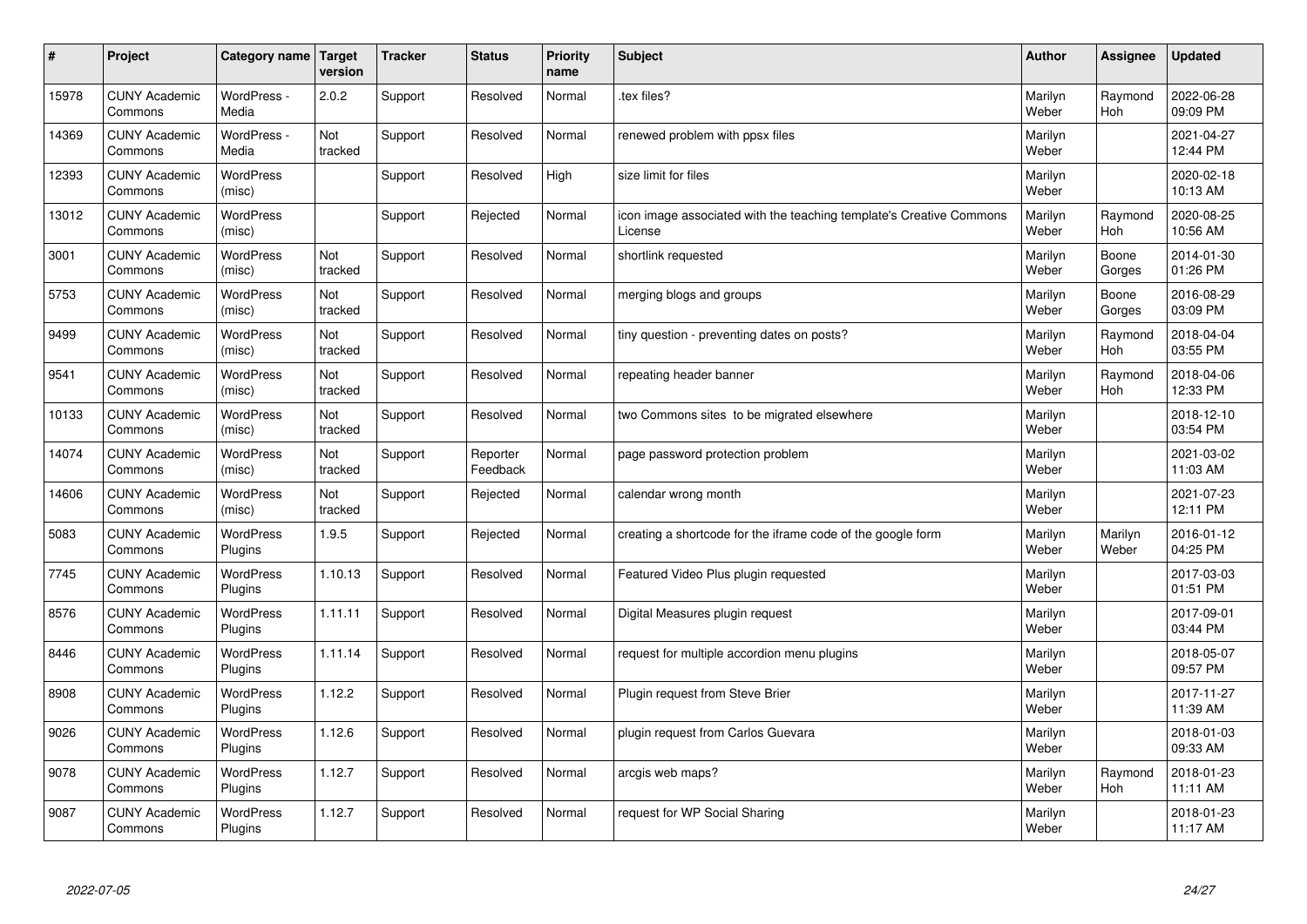| #     | Project                         | Category name   Target      | version | <b>Tracker</b> | <b>Status</b> | <b>Priority</b><br>name | <b>Subject</b>                                      | <b>Author</b>    | Assignee              | <b>Updated</b>         |
|-------|---------------------------------|-----------------------------|---------|----------------|---------------|-------------------------|-----------------------------------------------------|------------------|-----------------------|------------------------|
| 9500  | <b>CUNY Academic</b><br>Commons | <b>WordPress</b><br>Plugins | 1.12.12 | Support        | Resolved      | Normal                  | PowerPoint in the media library?                    | Marilyn<br>Weber | Raymond<br><b>Hoh</b> | 2018-04-12<br>02:28 PM |
| 9888  | <b>CUNY Academic</b><br>Commons | <b>WordPress</b><br>Plugins | 1.13.3  | Support        | Resolved      | Normal                  | Business directory Plug-in request                  | Marilyn<br>Weber |                       | 2018-06-12<br>11:52 AM |
| 9955  | <b>CUNY Academic</b><br>Commons | <b>WordPress</b><br>Plugins | 1.13.4  | Support        | Rejected      | Normal                  | docx converter plugin?                              | Marilyn<br>Weber |                       | 2018-06-26<br>11:39 AM |
| 9965  | <b>CUNY Academic</b><br>Commons | <b>WordPress</b><br>Plugins | 1.13.4  | Support        | Resolved      | Normal                  | plug-in request for OneTone Companion               | Marilyn<br>Weber | Raymond<br>Hoh        | 2018-06-26<br>12:00 PM |
| 10240 | <b>CUNY Academic</b><br>Commons | <b>WordPress</b><br>Plugins | 1.13.8  | Support        | Resolved      | Normal                  | require-featured-image plug-in request              | Marilyn<br>Weber |                       | 2018-08-29<br>05:15 PM |
| 11813 | <b>CUNY Academic</b><br>Commons | <b>WordPress</b><br>Plugins | 1.15.9  | Support        | Resolved      | Normal                  | 'Change Password Protected Message" plugin requests | Marilyn<br>Weber |                       | 2019-09-10<br>05:57 PM |
| 11832 | <b>CUNY Academic</b><br>Commons | <b>WordPress</b><br>Plugins | 1.15.11 | Support        | Resolved      | Normal                  | Yoast SEO premium for sexgenlab.org                 | Marilyn<br>Weber |                       | 2019-10-08<br>11:22 AM |
| 12676 | <b>CUNY Academic</b><br>Commons | WordPress<br>Plugins        | 1.16.10 | Support        | Resolved      | Normal                  | request for Require Post Category plug-in           | Marilyn<br>Weber |                       | 2020-04-28<br>11:03 AM |
| 13184 | <b>CUNY Academic</b><br>Commons | WordPress<br>Plugins        | 1.17.2  | Support        | Resolved      | Normal                  | google translate plugin                             | Marilyn<br>Weber |                       | 2020-08-25<br>11:36 AM |
| 13741 | <b>CUNY Academic</b><br>Commons | WordPress<br>Plugins        | 1.18.3  | Support        | Resolved      | Normal                  | Ensemble Video Plugin                               | Marilyn<br>Weber |                       | 2021-01-26<br>04:43 PM |
| 13841 | <b>CUNY Academic</b><br>Commons | <b>WordPress</b><br>Plugins | 1.18.3  | Support        | Resolved      | Normal                  | Folders plugin request                              | Marilyn<br>Weber | Boone<br>Gorges       | 2021-01-26<br>04:43 PM |
| 13846 | <b>CUNY Academic</b><br>Commons | <b>WordPress</b><br>Plugins | 1.18.3  | Support        | Resolved      | Normal                  | Yoast SEO plugin problem                            | Marilyn<br>Weber |                       | 2021-01-19<br>05:34 PM |
| 13935 | <b>CUNY Academic</b><br>Commons | <b>WordPress</b><br>Plugins | 1.18.4  | Support        | Resolved      | Low                     | Add Users sidebar widget not working                | Marilyn<br>Weber |                       | 2021-02-09<br>11:05 AM |
| 13944 | <b>CUNY Academic</b><br>Commons | WordPress<br>Plugins        | 1.18.4  | Support        | Resolved      | Normal                  | 3D FlipBook request                                 | Marilyn<br>Weber |                       | 2021-02-09<br>11:05 AM |
| 14012 | <b>CUNY Academic</b><br>Commons | WordPress<br>Plugins        | 1.18.5  | Support        | Resolved      | Normal                  | Open External Links in a New Window plugin?         | Marilyn<br>Weber | Boone<br>Gorges       | 2021-03-02<br>02:07 PM |
| 14077 | <b>CUNY Academic</b><br>Commons | WordPress<br>Plugins        | 1.18.7  | Support        | Resolved      | Normal                  | Elementor Pro plugin for the slider                 | Marilyn<br>Weber | Raymond<br>Hoh        | 2021-03-23<br>11:43 AM |
| 14265 | <b>CUNY Academic</b><br>Commons | WordPress<br>Plugins        | 1.18.10 | Support        | Resolved      | Normal                  | separate the tag cloud in the blog sidebar          | Marilyn<br>Weber | Boone<br>Gorges       | 2021-05-12<br>05:19 PM |
| 14534 | <b>CUNY Academic</b><br>Commons | WordPress<br>Plugins        | 1.18.12 | Support        | Resolved      | Normal                  | Share This Image plugin?                            | Marilyn<br>Weber |                       | 2021-06-08<br>11:50 AM |
| 15654 | <b>CUNY Academic</b><br>Commons | <b>WordPress</b><br>Plugins | 1.19.6  | Support        | Resolved      | Normal                  | Numerous Copies of Events showing up                | Marilyn<br>Weber | Boone<br>Gorges       | 2022-03-22<br>11:30 AM |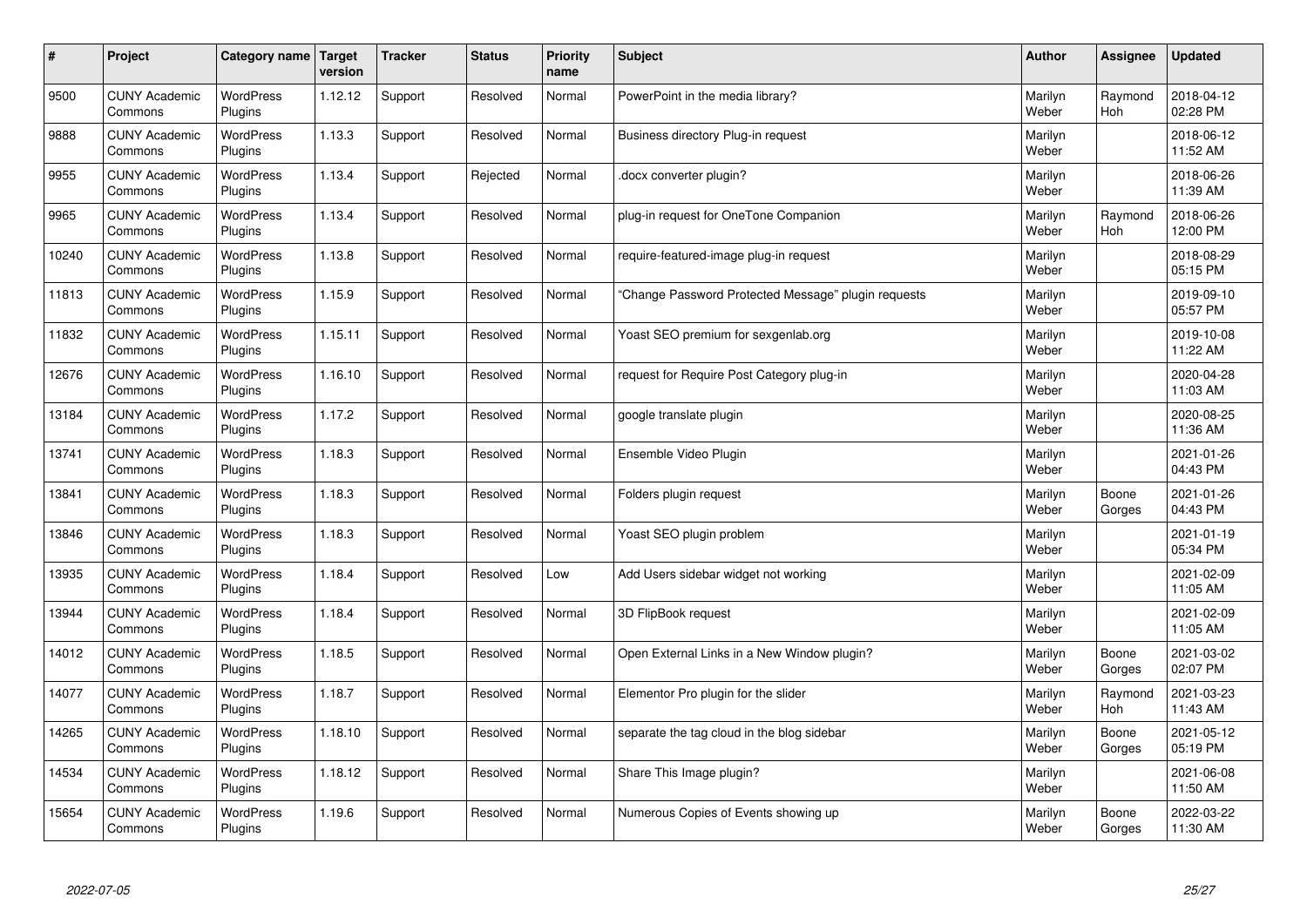| $\sharp$ | Project                         | Category name   Target            | version           | <b>Tracker</b> | <b>Status</b>        | <b>Priority</b><br>name | <b>Subject</b>                                                | <b>Author</b>    | Assignee              | <b>Updated</b>         |
|----------|---------------------------------|-----------------------------------|-------------------|----------------|----------------------|-------------------------|---------------------------------------------------------------|------------------|-----------------------|------------------------|
| 7668     | <b>CUNY Academic</b><br>Commons | <b>WordPress</b><br>Plugins       |                   | Support        | Rejected             | Normal                  | Iframes question                                              | Marilyn<br>Weber |                       | 2017-04-11<br>09:29 PM |
| 8693     | <b>CUNY Academic</b><br>Commons | <b>WordPress</b><br>Plugins       |                   | Support        | Resolved             | Normal                  | Existing blog wants to replace Mailpoet with Newsletters      | Marilyn<br>Weber |                       | 2017-09-12<br>02:24 PM |
| 6533     | <b>CUNY Academic</b><br>Commons | <b>WordPress</b><br>Plugins       | Future<br>release | Support        | Duplicate            | Low                     | very old plugins?                                             | Marilyn<br>Weber | <b>Tahir Butt</b>     | 2018-10-04<br>12:27 PM |
| 8071     | <b>CUNY Academic</b><br>Commons | <b>WordPress</b><br>Plugins       | Not<br>tracked    | Support        | Rejected             | Normal                  | Anthologize                                                   | Marilyn<br>Weber |                       | 2017-05-10<br>10:15 AM |
| 8308     | <b>CUNY Academic</b><br>Commons | <b>WordPress</b><br>Plugins       | Not<br>tracked    | Support        | Resolved             | Normal                  | WP Migration plugin                                           | Marilyn<br>Weber |                       | 2017-11-15<br>01:27 PM |
| 9726     | <b>CUNY Academic</b><br>Commons | WordPress<br>Plugins              | Not<br>tracked    | Support        | Abandoned            | Normal                  | technical error on Contact page                               | Marilyn<br>Weber |                       | 2018-12-10<br>03:53 PM |
| 11205    | <b>CUNY Academic</b><br>Commons | <b>WordPress</b><br>Plugins       | Not<br>tracked    | Support        | Resolved             | Normal                  | problems with Google calendar                                 | Marilyn<br>Weber | Raymond<br>Hoh        | 2019-03-11<br>02:17 PM |
| 12741    | <b>CUNY Academic</b><br>Commons | <b>WordPress</b><br>Plugins       | Not<br>tracked    | Support        | Reporter<br>Feedback | Normal                  | <b>Tableau Public Viz Block</b>                               | Marilyn<br>Weber | Raymond<br><b>Hoh</b> | 2020-05-12<br>11:00 AM |
| 15610    | <b>CUNY Academic</b><br>Commons | WordPress<br>Plugins              | Not<br>tracked    | Support        | Rejected             | Normal                  | Loops & Logic plugin                                          | Marilyn<br>Weber | Raymond<br>Hoh        | 2022-03-19<br>11:16 AM |
| 7460     | <b>CUNY Academic</b><br>Commons | <b>WordPress</b><br>Themes        | 1.10.8            | Support        | Resolved             | Normal                  | install Independent Publisher theme?                          | Marilyn<br>Weber | Boone<br>Gorges       | 2017-01-21<br>09:34 PM |
| 8941     | <b>CUNY Academic</b><br>Commons | WordPress<br><b>Themes</b>        | 1.13.1            | Support        | Resolved             | Normal                  | Theme request: ColorNews                                      | Marilyn<br>Weber |                       | 2018-05-08<br>10:42 AM |
| 11211    | <b>CUNY Academic</b><br>Commons | <b>WordPress</b><br><b>Themes</b> | 1.14.8            | Support        | Resolved             | Normal                  | user needs to edit the HTML coding                            | Marilyn<br>Weber |                       | 2019-03-12<br>11:20 AM |
| 11866    | <b>CUNY Academic</b><br>Commons | WordPress<br><b>Themes</b>        | 1.15.10           | Support        | Resolved             | Normal                  | problem with project widget and the 'skills' to generate tags | Marilyn<br>Weber | Raymond<br>Hoh        | 2019-09-19<br>03:20 PM |
| 12302    | <b>CUNY Academic</b><br>Commons | <b>WordPress</b><br><b>Themes</b> | 1.16.4            | Support        | Resolved             | Normal                  | Pictorio theme request                                        | Marilyn<br>Weber | Raymond<br><b>Hoh</b> | 2020-01-28<br>11:44 AM |
| 13185    | <b>CUNY Academic</b><br>Commons | WordPress<br><b>Themes</b>        | 1.17.2            | Support        | Resolved             | Normal                  | Less theme?                                                   | Marilyn<br>Weber |                       | 2020-08-25<br>11:26 AM |
| 13512    | <b>CUNY Academic</b><br>Commons | <b>WordPress</b><br><b>Themes</b> | 1.17.7            | Support        | Resolved             | Normal                  | theme update                                                  | Marilyn<br>Weber |                       | 2020-11-16<br>04:46 PM |
| 14270    | <b>CUNY Academic</b><br>Commons | <b>WordPress</b><br><b>Themes</b> | 1.18.8            | Support        | Resolved             | Normal                  | grid theme?                                                   | Marilyn<br>Weber |                       | 2021-04-13<br>11:20 AM |
| 14734    | <b>CUNY Academic</b><br>Commons | WordPress<br><b>Themes</b>        | 1.18.18           | Support        | Resolved             | Normal                  | missing section of Sujatha Fernandes' site                    | Marilyn<br>Weber | Raymond<br><b>Hoh</b> | 2021-09-06<br>04:15 PM |
| 10059    | <b>CUNY Academic</b><br>Commons | WordPress<br><b>Themes</b>        | Not<br>tracked    | Support        | Resolved             | Normal                  | Magazine Premium theme for new site                           | Marilyn<br>Weber |                       | 2020-02-17<br>03:39 PM |